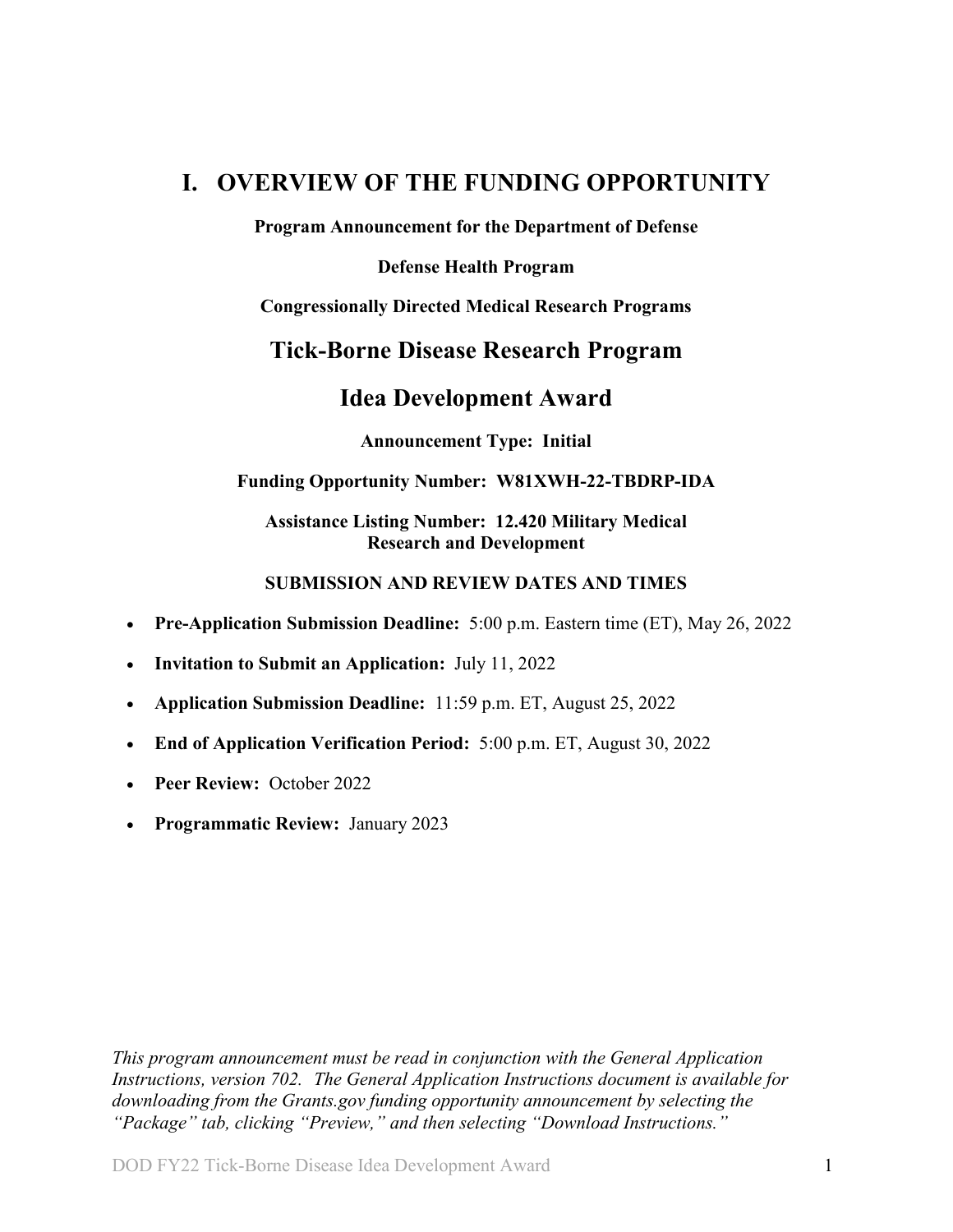## **TABLE OF CONTENTS**

| I.  |                                                                                  |  |
|-----|----------------------------------------------------------------------------------|--|
| II. | <b>DETAILED INFORMATION ABOUT THE FUNDING OPPORTUNITY  3</b>                     |  |
|     |                                                                                  |  |
|     |                                                                                  |  |
|     |                                                                                  |  |
|     |                                                                                  |  |
|     |                                                                                  |  |
|     |                                                                                  |  |
|     |                                                                                  |  |
|     |                                                                                  |  |
|     |                                                                                  |  |
|     |                                                                                  |  |
|     |                                                                                  |  |
|     | II.D.3. Unique Entity Identifier (UEI) and System for Award Management (SAM)  31 |  |
|     |                                                                                  |  |
|     |                                                                                  |  |
|     |                                                                                  |  |
|     |                                                                                  |  |
|     |                                                                                  |  |
|     |                                                                                  |  |
|     |                                                                                  |  |
|     |                                                                                  |  |
|     |                                                                                  |  |
|     |                                                                                  |  |
|     |                                                                                  |  |
|     |                                                                                  |  |
|     |                                                                                  |  |
|     |                                                                                  |  |
|     |                                                                                  |  |
|     |                                                                                  |  |
|     | II.H.1. Program Announcement and General Application Instructions Versions 43    |  |
|     |                                                                                  |  |
|     |                                                                                  |  |
|     |                                                                                  |  |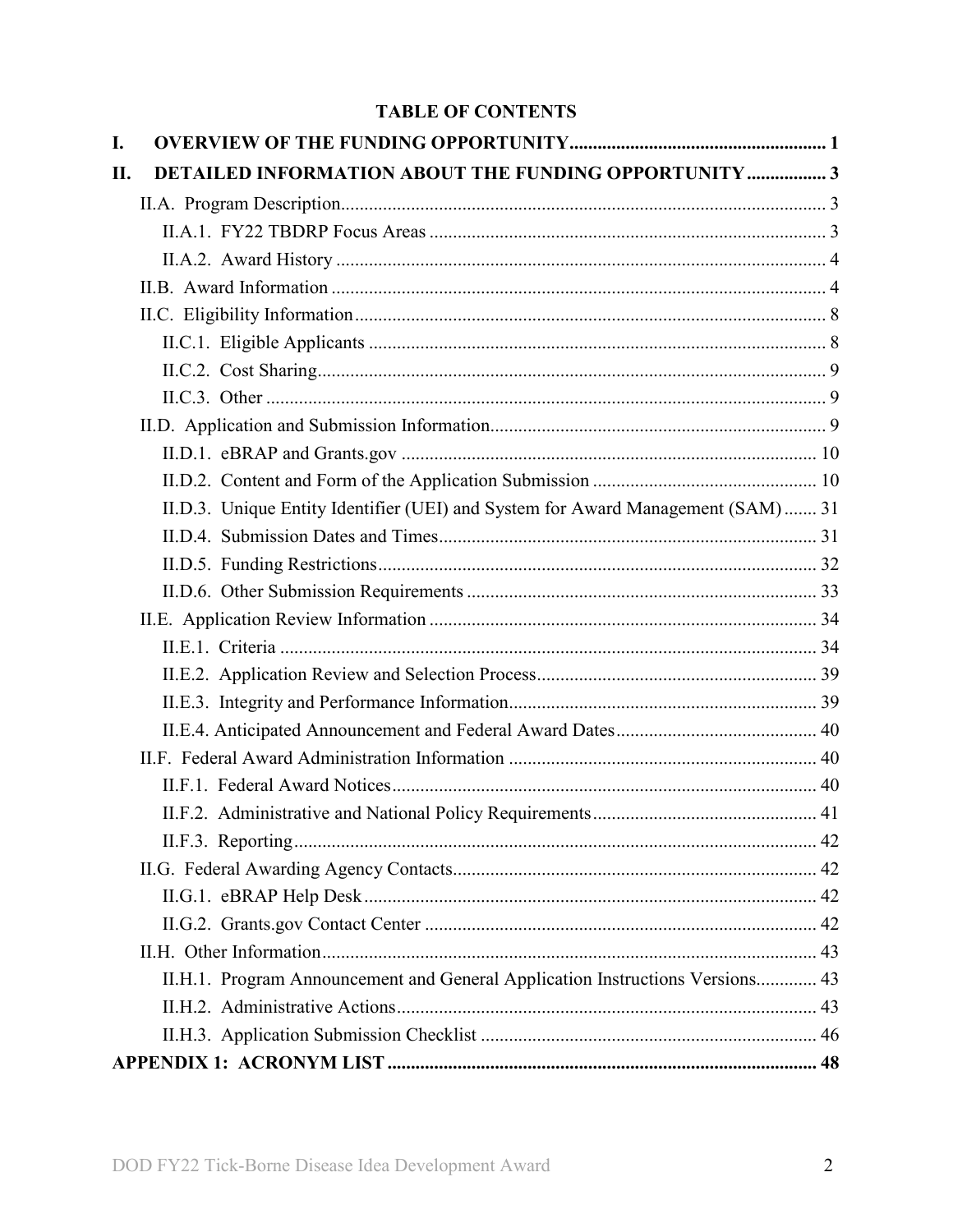# <span id="page-2-0"></span>**II. DETAILED INFORMATION ABOUT THE FUNDING OPPORTUNITY**

## <span id="page-2-1"></span>**II.A. Program Description**

Applications to the Fiscal Year 2022 (FY22) Tick-Borne Disease Research Program (TBDRP) are being solicited by the U.S. Army Medical Research Acquisition Activity (USAMRAA) using delegated authority provided by United States Code, Title 10, Section 2358 (10 USC 2358). The execution management agent for this program announcement is the Congressionally Directed Medical Research Programs (CDMRP) at the U.S. Army Medical Research and Development Command (USAMRDC). The TBDRP was initiated in 2016 to support innovative and impactful research that addresses fundamental issues and gaps in knowledge of tick-borne diseases. Appropriations for the TBDRP from FY16 through FY21 totaled \$34 million (M). The FY22 appropriation is \$7M.

The TBDRP's vision is to prevent the occurrence, better diagnose, and resolve or minimize the impact of Lyme disease and other tick-borne illnesses and conditions, with emphasis on burden of disease. The TBDRP's mission is to understand the pathogenesis of Lyme disease and other tick-borne illnesses and conditions; to deliver innovative solutions to prevent, diagnose, and treat their manifestations for the benefit of military Service Members and the American public; and to disseminate this knowledge.

*The proposed research must be relevant to active-duty Service Members, Veterans, military beneficiaries, and/or the American public.*

## <span id="page-2-3"></span><span id="page-2-2"></span>**II.A.1. FY22 TBDRP Focus Areas**

*Applications focused on tick-borne diseases and conditions endemic to the United States [\(https://www.cdc.gov/ticks/data-summary/index.html\)](https://www.cdc.gov/ticks/data-summary/index.html), and/or involving patients with persistent Lyme disease, are particularly encouraged. The proposed research must be focused on directly impacting human health and diseases/conditions that affect the U.S. military (activeduty or Veteran), their beneficiaries, or the American public.* 

Applications submitted to the FY22 TBDRP should be focused on Lyme disease and/or other tick-borne diseases/conditions with emphasis on reducing public health burden. Idea Development Award applications must respond to at least one of the following specific FY22 TBDRP Focus Areas:

## • **Prevention**

- Drugs, antibodies, vaccines, or other novel approaches that can be administered and/or utilized prophylactically to prevent human tick-borne diseases and conditions prevalent in the U.S. or that address multiple pathogens
- Identification, validation, and/or improvement of tick- or reservoir-targeted prevention and control interventions that are safe and non-toxic to non-target species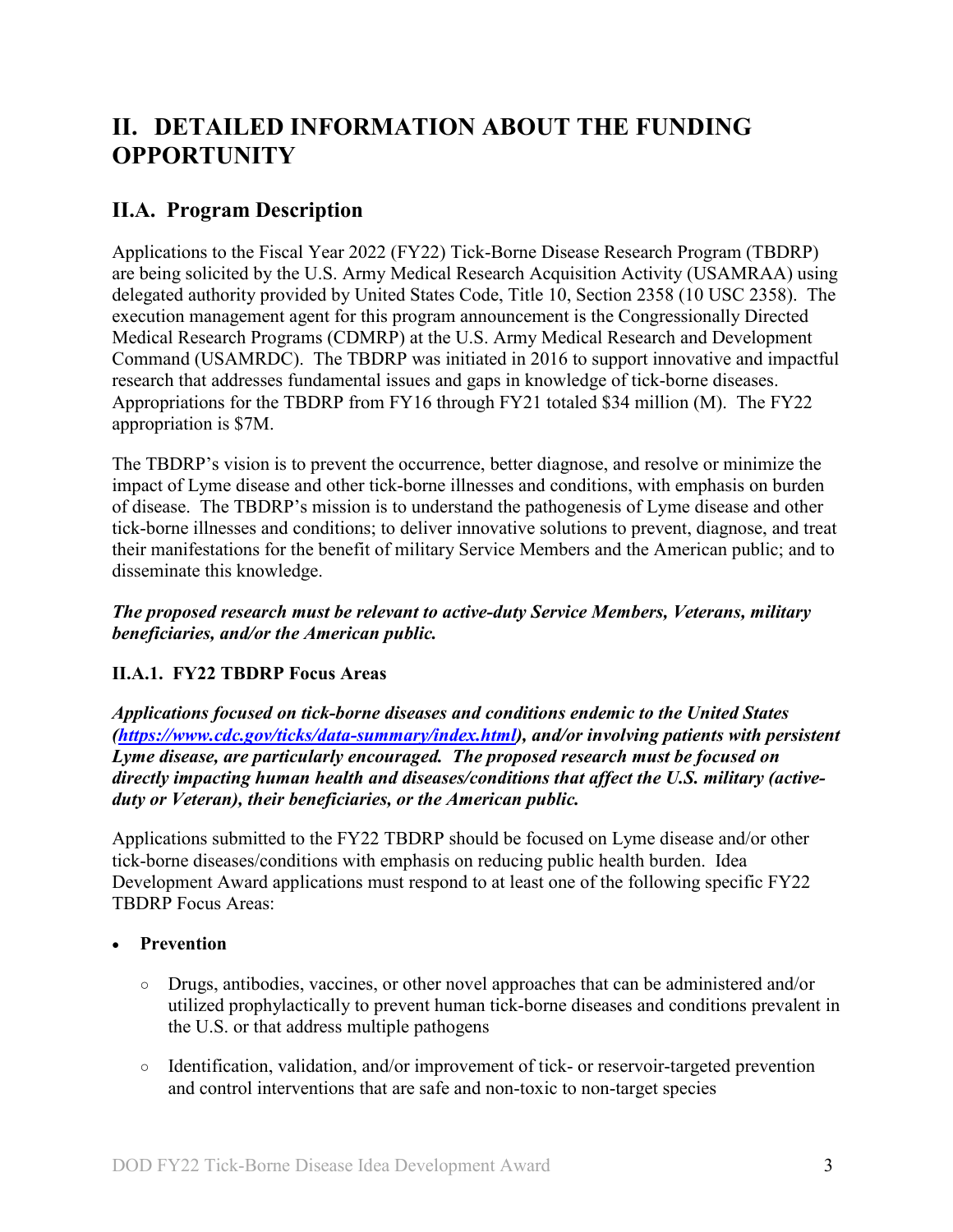## • **Pathogenesis**

- Pathogenesis of persistent clinical manifestations associated with Lyme disease
- Immune evasion and/or tolerance of tick-borne pathogens (Lyme and/or other tick-borne diseases)
- Tick-borne infections and co-infections (simultaneous or sequential) and their effects on human disease severity, the local and systemic immune response, or pathogen synergy and competition
- Pathogenesis of mammalian meat allergy (allergic response to galactose-alpha-1,3 galactose [alpha gal])
- Understanding the role of tick-borne diseases on maternal health and adverse birth outcomes, including maternal-fetal transmission

*Applications proposing studies focused on evaluating early-phase treatments for tick-borne diseases/conditions should consider submitting under funding opportunity number W81XWH-22-TBDRP-TDRA.*

## <span id="page-3-0"></span>**II.A.2. Award History**

The TBDRP Idea Development Award was first offered in FY20. Since then, 72 Idea Development Award applications have been received, and 11 have been recommended for funding.

## <span id="page-3-1"></span>**II.B. Award Information**

The FY22 TBDRP Idea Development Award is intended to support research that could lead to impactful discoveries or significant advancements that will accelerate progress toward reducing the burden of Lyme disease and/or other tick-borne diseases and conditions and improve patient care, and/or the quality of life for military Service Members, Veterans, and their beneficiaries, as well as the American public.

This research should be conceptually innovative, introduce a new concept or question, challenge existing paradigms, approach issues from a new perspective, or exhibit other uniquely creative qualities and should not merely be an incremental advance upon published data. Applications must describe the short- and long-term impact of the proposed research, as well as the evidencebased burden of disease on public health. This award mechanism promotes basic through translational research, including preclinical and clinical research, as well as correlative studies associated with an existing clinical trial to establish proof-of-principle for further development in future studies.

## *Research involving human subjects and human anatomical substances is permitted; however, clinical trials are not allowed under this program announcement.*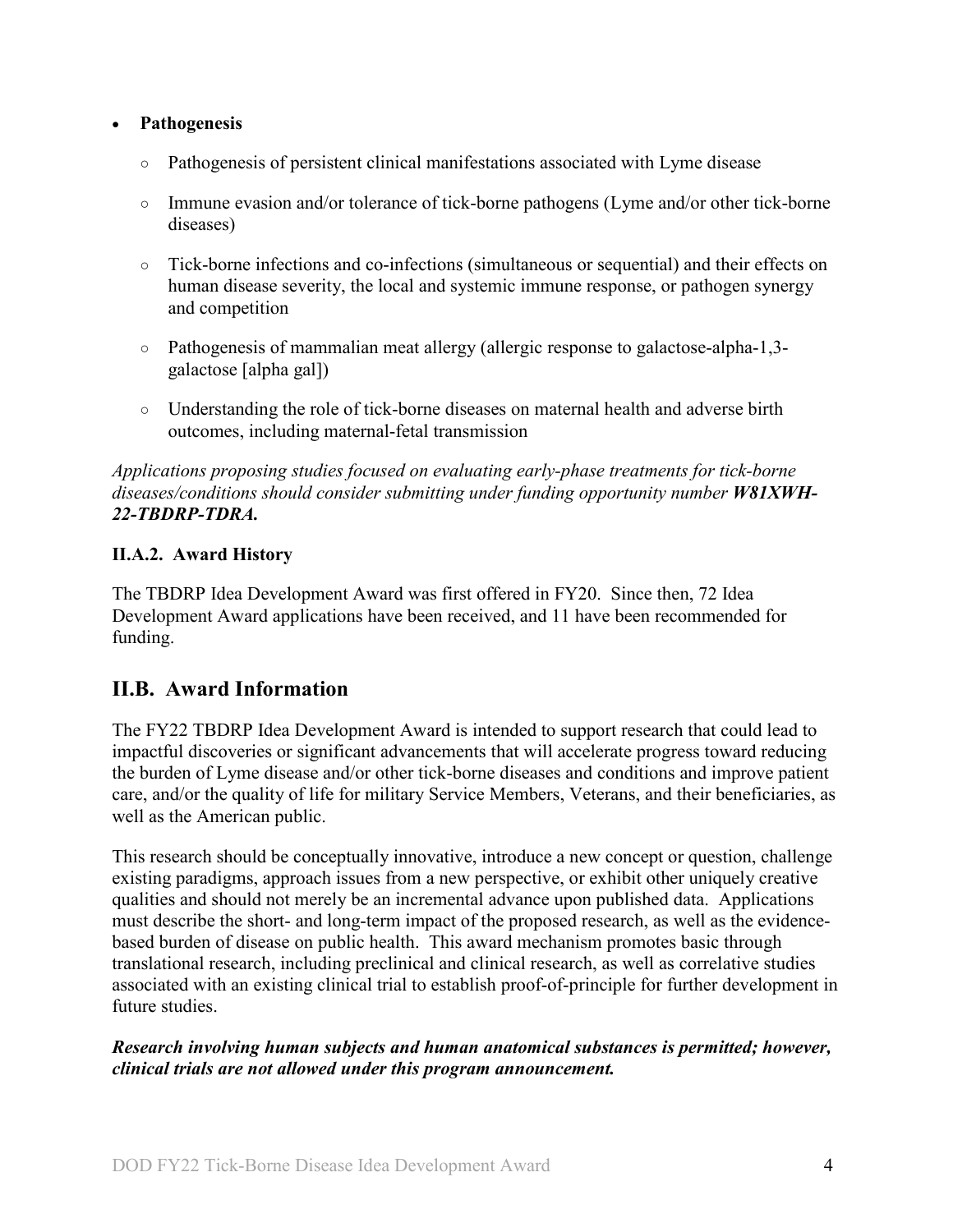*Leveraging existing resources, maximizing statistical power, and using validated specimens from Lyme and other tick-borne disease biorepositories and databases are encouraged, but not required.* Investigators are strongly encouraged to incorporate the following components into their study design where appropriate: authentication of proposed cell lines; statistical rigor of in vitro cellular studies and preclinical animal experiments; and validation in well-pedigreed cohorts of uniformly documented patients. Studies utilizing data derived from large patient studies that include long-term health records, biospecimen repositories, and pre-existing research and/or studies that apply state-of-the art genomic and/or proteomic analysis, bioinformatics, and/or mathematical models to such data are also encouraged. The criteria defining the inclusion/exclusion of curated biospecimens or data in biorepositories or databases must be described to demonstrate the validity of their use in the proposed studies.

**A Career Development Option is available to eligible early-career investigators who propose to conduct impactful research under the mentorship of an experienced tick-borne disease researcher**. *The Idea Development Award* – *Career Development Option has a lower direct cost limit than the Idea Development Award; however, preliminary data are not required. Applications submitted under the Idea Development Award – Career Development Option will be reviewed via separate, career development-specific evaluation criteria by a separate, dedicated peer review panel.* The following are key aspects of the Career Development Option:

- **Principal Investigator (PI):** The PI must be an early-career research scientist, physician scientist, or other qualified clinical scientist within 10 years of completing their terminal degree (excluding time spent in residency or on family medical leave). The PI's record of accomplishments and the proposed research will be evaluated regarding their potential for contributing to the field of tick-borne disease research. Because career development is the focus of this award, the PI's institution should demonstrate a commitment to the PI through a minimum of 75% protected research time for all tick-borne disease research projects by the PI, although more protected time is highly desirable.
- **Mentorship:** The mentor must be an experienced tick-borne disease researcher, as demonstrated by a recent (last 5 years) history of funding and publications in tick-borne disease research, and should ideally have experience mentoring other independent scientists. Collectively, the PI/mentorship team should have demonstrated experience in the field (pathogen/disease and associated methods) of the proposed studies. The mentor must hold a position at or above the level of Associate Professor (or equivalent). In addition, the mentor must demonstrate a commitment to developing the PI's career in tick-borne disease research and should remain engaged for the entire duration of the project. The mentor and PI may be at different organizations; however, a clear indication of how the mentor will communicate with and facilitate the PI's career development should be provided in the Career Development Plan, as described below.
- **Career Development Plan and Environment:** A Career Development Plan is required and should be prepared by the PI with appropriate guidance from the mentor. The plan should outline how the PI will gain experience in tick-borne disease research and engage with the tick-borne disease scientific and advocacy communities (as applicable). A clearly articulated strategy for acquiring the necessary skills, competence, and expertise to establish a career at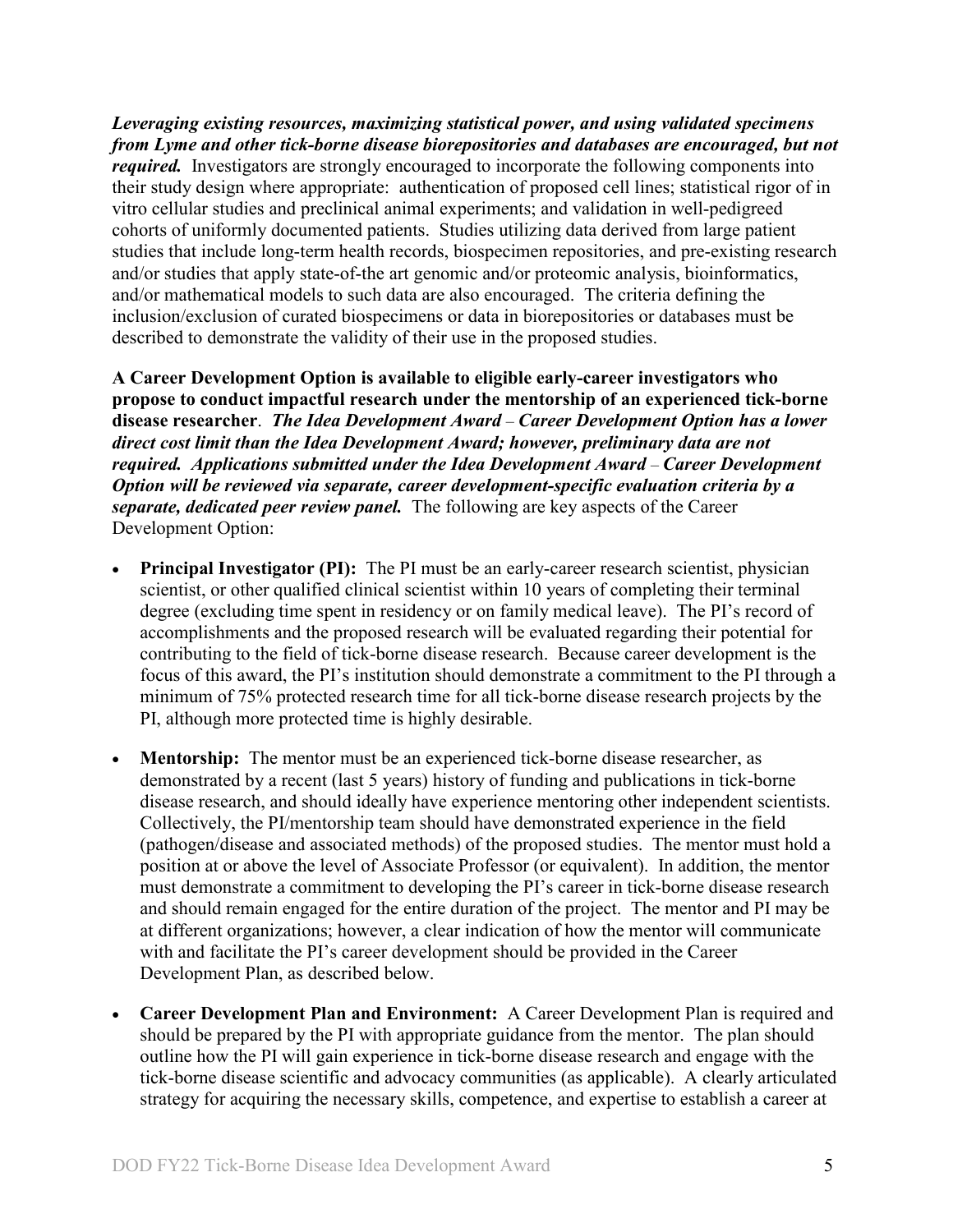the forefront of tick-borne disease research should be included, as well as a plan for how the mentor will engage with the PI to contribute to the PI's career development as a tick-borne disease researcher and to the success of the proposed research for the duration of the project.

## **Preliminary Data: Inclusion of preliminary data relevant to the proposed studies are**  *required* **for this mechanism** *unless* **applying under the Idea Development Award** – **Career Development Option.**

The types of awards made under the program announcement will be assistance agreements. An assistance agreement is appropriate when the federal government transfers a "thing of value" to a "state, local government," or "other recipient" to carry out a public purpose of support or stimulation authorized by a law of the United States instead of acquiring property or service for the direct benefit and use of the U.S. government. An assistance agreement can take the form of a grant or cooperative agreement. The level of involvement on the part of the Department of Defense (DOD) during project performance is the key factor in determining whether to award a grant or cooperative agreement. If "no substantial involvement" on the part of the funding agency is anticipated, a grant award will be made (31 USC 6304). Conversely, if substantial involvement on the part of the funding agency is anticipated, a cooperative agreement will be made (31 USC 6305), and the award will identify the specific substantial involvement. Substantial involvement may include, but is not limited to, collaboration, participation, or intervention in the research to be performed under the award. The award type, along with the start date, will be determined during the negotiation process.

The anticipated direct costs budgeted for the entire period of performance for an FY22 TBDRP Idea Development Award will not exceed **\$500,000.**

The anticipated direct costs budgeted for the entire period of performance for an FY22 TBDRP Idea Development Award – Career Development Option will not exceed **\$300,000**.

Refer to Section [II.D.5, Funding Restrictions,](#page-31-0) for detailed funding information.

Awards will be made no later than September 30, 2023. For additional information refer to [Section II.F.1, Federal Award Notices.](#page-39-2)

*The CDMRP expects to allot approximately \$2.08M to fund approximately two Idea Development Award and one Idea Development Award – Career Development Option applications. Funding of applications received is contingent upon the availability of federal funds for this program, as well as the number of applications received, the quality and merit of the applications as evaluated by scientific and programmatic review, and the requirements of the government. Funds to be obligated on any award resulting from this funding opportunity will be available for use for a limited time period based on the fiscal year of the funds. It is anticipated that awards made from this FY22 funding opportunity will be funded with FY22 funds, which will expire for use on September 30, 2028.*

**Research Involving Human Anatomical Substances, Human Subjects, or Human Cadavers:** All DOD-funded research involving new and ongoing research with human anatomical substances, human subjects, or human cadavers must be reviewed and approved by the USAMRDC Office of Research Protections (ORP), Human Research Protection Office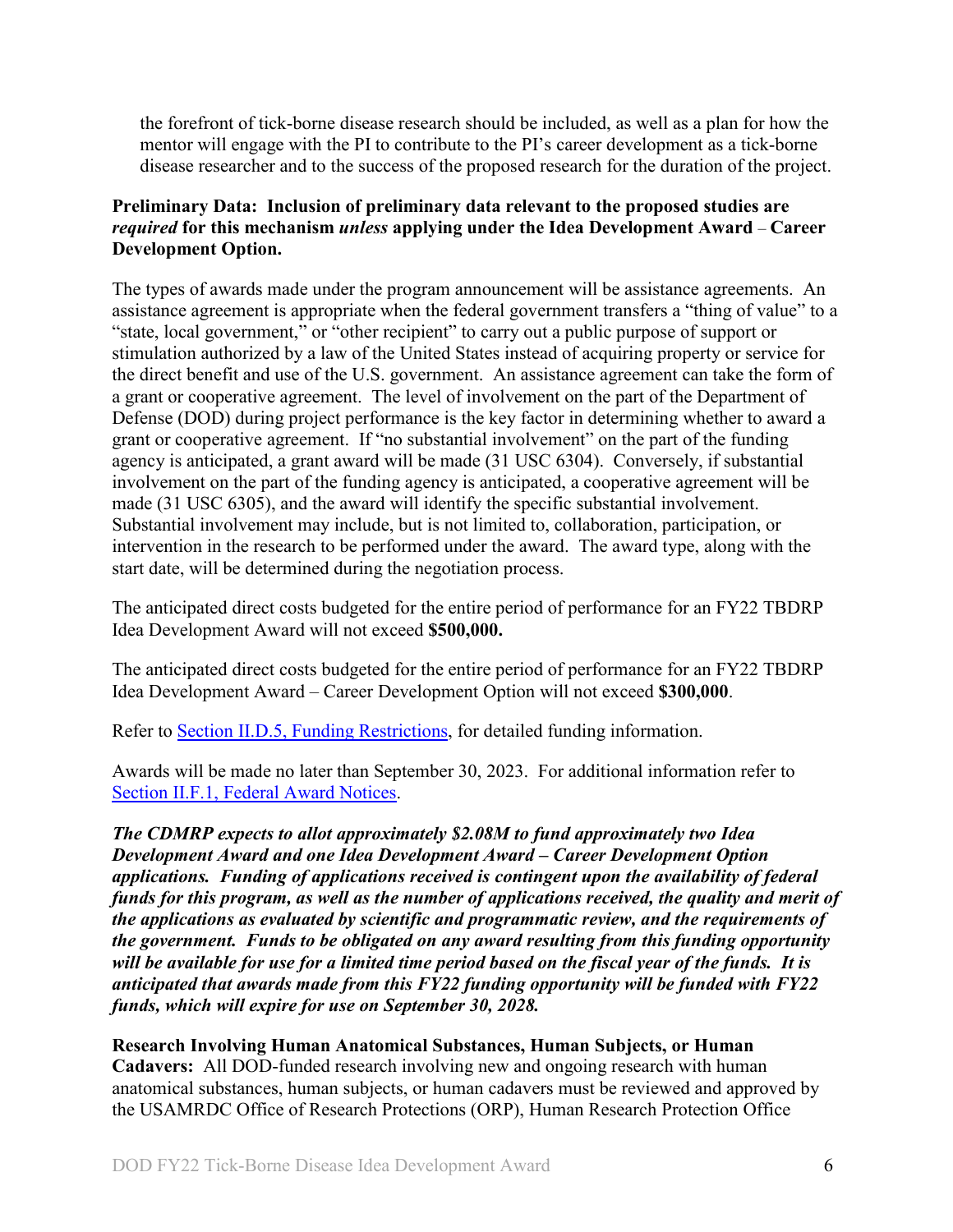(HRPO), prior to research implementation. This administrative review requirement is in addition to the local Institutional Review Board (IRB) or Ethics Committee (EC) review. Local IRB/EC approval at the time of submission is *not* required. *Allow up to 3 months to complete the HRPO regulatory review and approval process following submission of all required and complete documents to the HRPO*. Refer to the General Application Instructions, Appendix 1, and the HRPO Resources and Overview document available on the electronic Biomedical Research Application Portal (eBRAP) "Funding Opportunities & Forms" web page [\(https://ebrap.org/eBRAP/public/Program.htm\)](https://ebrap.org/eBRAP/public/Program.htm) for additional information.

## *Note: Applications proposing research involving human subjects and/or human anatomical substances will be required to submit additional application materials under the application categories designated for this type of research.*

If the proposed research involves more than one institution, a written plan for single IRB review arrangements must be provided at the time of application submission or award negotiation. The lead institution responsible for developing the master protocol and master consent form should be identified and should be the single point of contact for regulatory submissions and requirements.

*A clinical trial is defined* as a research study in which one or more human subjects are prospectively assigned to one or more interventions (which may include a placebo or another control) to evaluate the effects of the interventions on biomedical or behavioral health-related outcomes.

*Clinical research is defined* as: (1) Patient-oriented research. Research conducted with human subjects (or on material of human origin such as tissues, specimens, and cognitive phenomena) for which an investigator (or colleague) directly interacts with human subjects. Excluded from this definition are in vitro studies that utilize human tissues that cannot be linked to a living individual. Patient-oriented research includes: (a) mechanisms of human disease, (b) therapeutic interventions, (c) clinical trials, and (d) development of new technologies. (2) Epidemiologic and behavioral studies. (3) Outcomes research and health services research. *Note:* Studies that meet the requirements for IRB Exemption 4 are not considered CDMRP-defined clinical research. IRB Exemption 4 refers to research involving the collection or study of existing deidentified specimens or data, if these sources are publicly available.

**Use of DOD or Department of Veterans Affairs (VA) Resources:** If the proposed research involves access to active-duty military or Veteran patient populations and/or DOD or VA resources or databases, the application must describe the access at the time of submission and include a plan for maintaining access as needed throughout the proposed research. Refer to Section [II.D.2.b.ii, Full Application Submission Components,](#page-16-0) for detailed information. Refer to the General Application Instructions, Appendix 1, for additional information.

**Research Involving Animals:** All research funded by the FY22 TBDRP Idea Development Award mechanism involving new and ongoing research with animals must be reviewed and approved by the USAMRDC ORP Animal Care and Use Review Office (ACURO), in addition to the local Institutional Animal Care and Use Committee (IACUC) of record. IACUC approval at the time of submission is *not* required. *Allow at least 3 to 4 months for ACURO regulatory*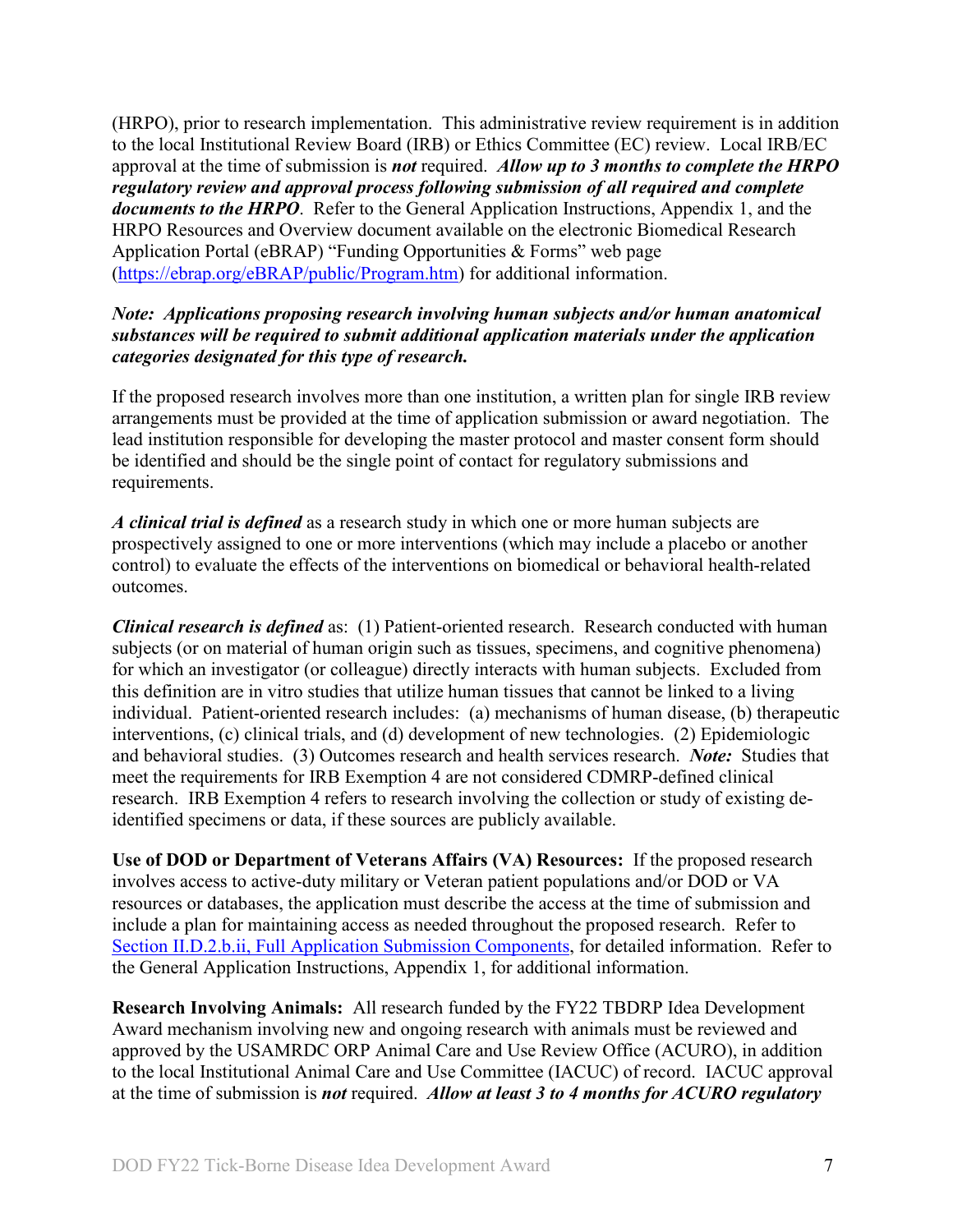*review and approval processes for animal studies.* Refer to the General Application Instructions, Appendix 1, for additional information.

## <span id="page-7-0"></span>**II.C. Eligibility Information**

## <span id="page-7-1"></span>**II.C.1. Eligible Applicants**

**II.C.1.a. Organization: All organizations, including foreign organizations, foreign public entities, and international organizations, are eligible to apply.** 

**Government Agencies Within the United States:** Local, state, and federal government agencies are eligible to the extent that applications do not overlap with their fully funded internal programs. Such agencies are required to explain how their applications do not overlap with their internal programs.

As applications for this program announcement may be submitted by extramural and intramural organizations, these terms are defined below.

**Extramural Organization:** An eligible non-DOD organization. Examples of extramural organizations include academic institutions, biotechnology companies, foundations, federal government organizations other than the DOD, and research institutes.

**Intramural DOD Organization:** A DOD laboratory, DOD military treatment facility, and/or DOD activity embedded within a civilian medical center. *Intramural Submission:* **An**  *application submitted by a DOD organization for an intramural investigator working within a DOD laboratory or military treatment facility or in a DOD activity embedded within a civilian medical center.*

**The USAMRAA makes awards to eligible organizations, not to individuals.**

## **II.C.1.b. Principal Investigator**

#### **For the Idea Development Award:**

Independent investigators at or above the level of Assistant Professor (or equivalent) may be named by the organization as the PI on the application.

## **For the Idea Development Award** – **Career Development Option:**

○ The PI must be an early-career research scientist, physician scientist, or other qualified clinical scientist, within 10 years of completion of their terminal degree at the time of application submission deadline (excluding time spent in residency or on family medical leave) and exhibit a strong desire to pursue a career in tick-borne diseases research. Time spent as a postdoctoral fellow is not excluded.

<sup>•</sup> **PI**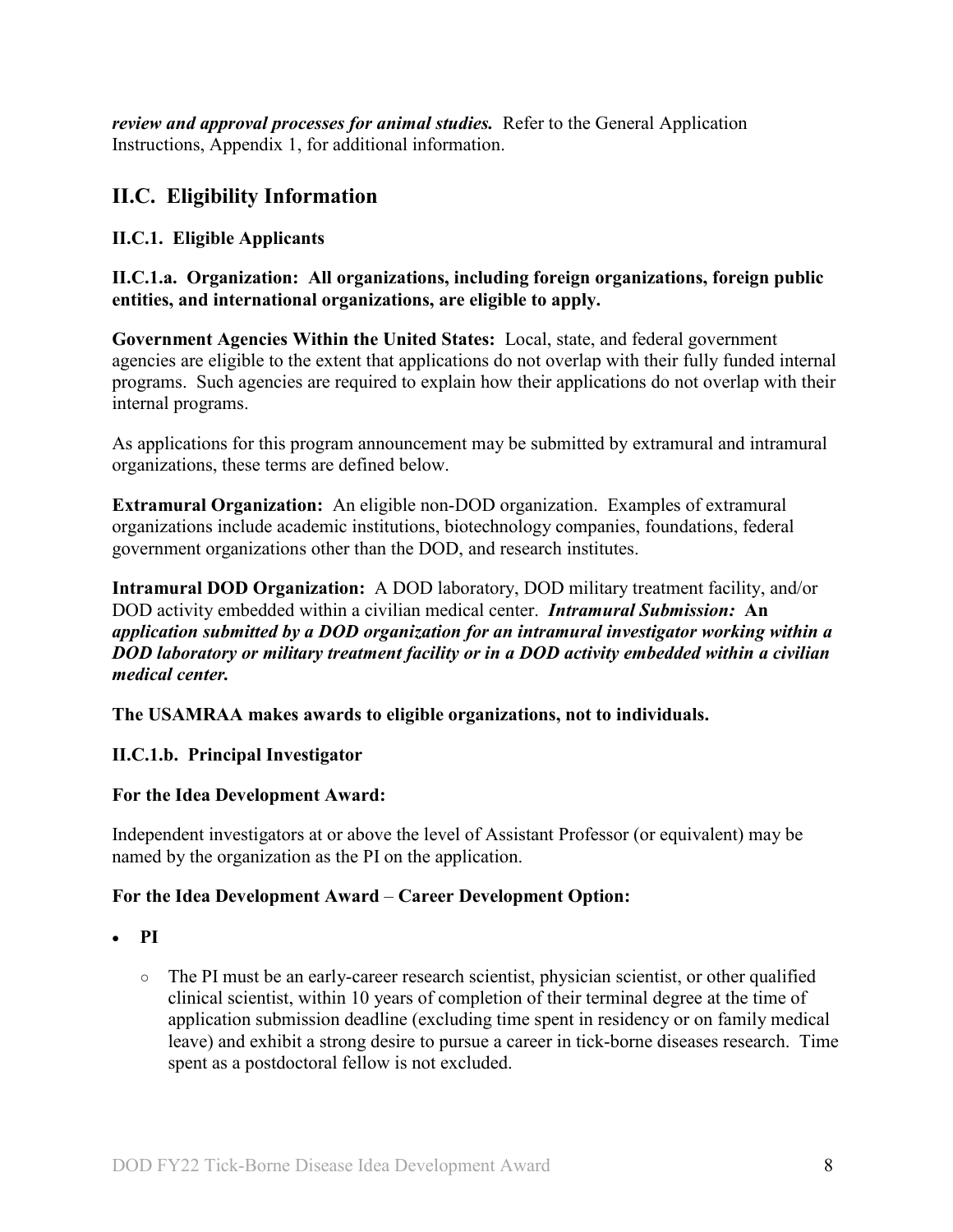○ Institutional commitment to the PI's independent career should be demonstrated, including a minimum of 75% protected research time for all tick-borne disease research projects by the PI and a confirmation of the laboratory space.

## • **Mentor**

- The mentor must hold a position at or above the level of Associate Professor (or equivalent).
- The mentor must be an experienced researcher as demonstrated by a recent (last 5 years) history of funding and publications in tick-borne disease research and should ideally have experience mentoring other independent scientists. Collectively, the PI/mentorship team should have demonstrated experience in the field (pathogen/disease and associated methods) of the proposed studies. The mentor must demonstrate a commitment to developing the PI's career in tick-borne disease research.

## *The PI and the mentor do not need to be located within the same organization.*

An eligible PI, regardless of ethnicity, nationality, or citizenship status, must be employed by or affiliated with an eligible organization.

The CDMRP strongly encourages all PIs to participate in a digital identifier initiative through Open Researcher and Contributor ID, Inc. (ORCID). Registration for a unique ORCID identifier can be done online at [https://orcid.org/.](https://orcid.org/)

## <span id="page-8-0"></span>**II.C.2. Cost Sharing**

Cost sharing/matching is not an eligibility requirement.

## <span id="page-8-1"></span>**II.C.3. Other**

Organizations must be able to access **.gov** and **.mil** websites in order to fulfill the financial and technical deliverable requirements of the award and submit invoices for payment.

For general information on required qualifications for award recipients, refer to the General Application Instructions, Appendix 3.

Refer to [Section II.H.2, Administrative Actions,](#page-42-2) for a list of administrative actions that may be taken if a pre-application or application does not meet the administrative, eligibility, or ethical requirements defined in this program announcement.

## <span id="page-8-2"></span>**II.D. Application and Submission Information**

*Submission of applications that are essentially identical or propose essentially the same research project to different funding opportunities within the same program and fiscal year is prohibited and will result in administrative withdrawal of the duplicative application(s).*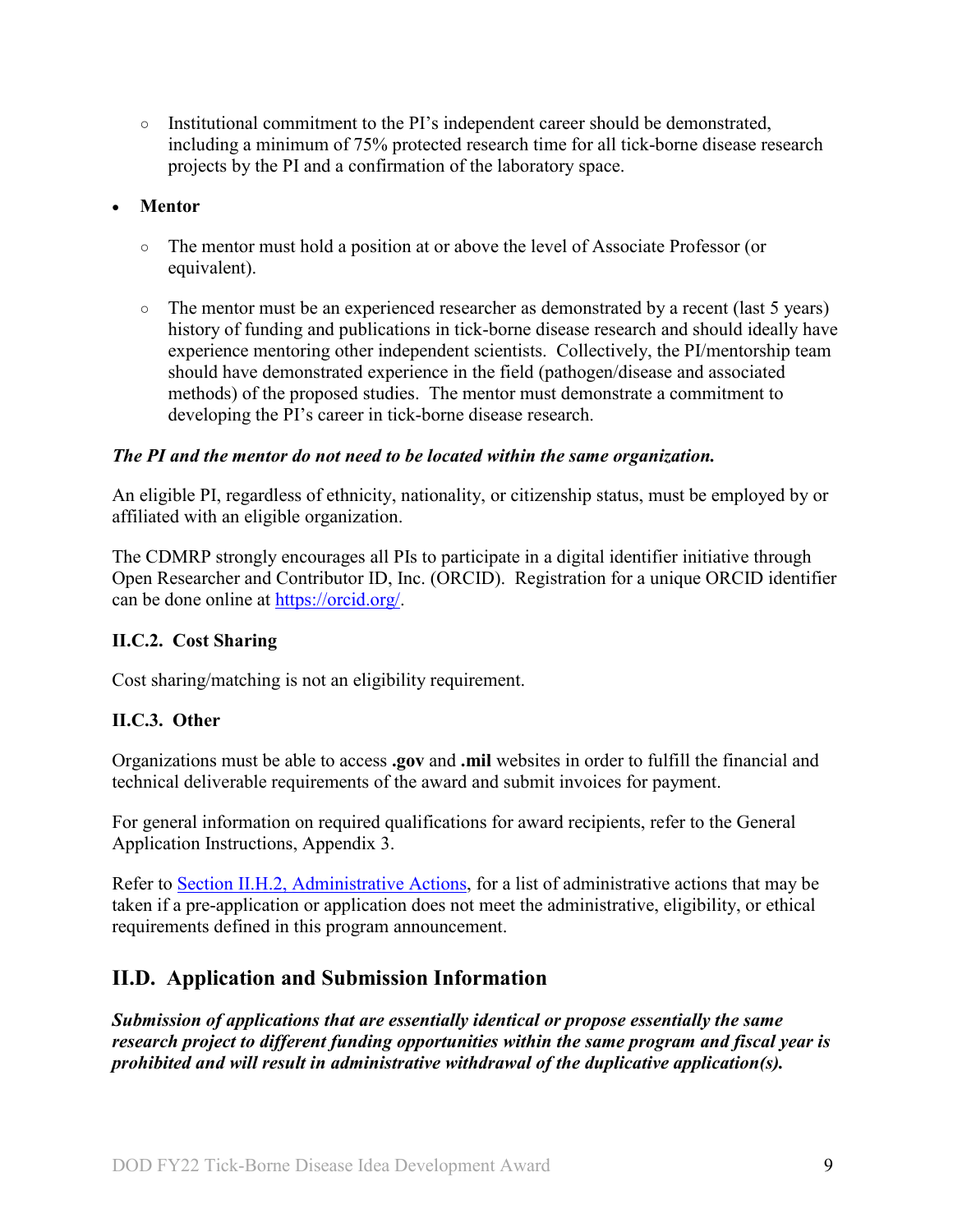## <span id="page-9-0"></span>**II.D.1. eBRAP and Grants.gov**

**eBRAP** [\(https://ebrap.org\)](https://ebrap.org/) is a secure web-based system that allows PIs to submit their preapplications, view and verify extramural full applications submitted to Grants.gov [\(https://grants.gov\)](https://grants.gov/), receive communications from the CDMRP, and submit documentation during award negotiations and throughout the period of performance. eBRAP also allows intramural organizations to submit full applications following pre-application submission.

Grants.gov is a federal system required to be utilized by agencies to receive and process extramural grant applications. Full applications may only be submitted to Grants.gov after submission of a pre-application through eBRAP.

Contact information for the eBRAP Help Desk and the Grants.gov Contact Center can be found in Section [II.G, Federal Awarding Agency Contacts.](#page-41-1)

## *Extramural Submission:*

- Pre-application content and forms must be accessed and submitted at eBRAP.org.
- Full application packages must be accessed and submitted at Grants.gov.

## *Intramural DOD Submission:*

- Pre-application content and forms must be accessed and submitted at eBRAP.org.
- Full application packages must be accessed and submitted at eBRAP.org.

## *Note: Applications from an intramural DOD organization or from an extramural federal government organization may be submitted to Grants.gov through a research foundation.*

## <span id="page-9-1"></span>**II.D.2. Content and Form of the Application Submission**

Submission is a two-step process requiring both *pre-application* (eBRAP.org) and *full application* (eBRAP.org or Grants.gov) as indicated below. The submission process should be started early to avoid missing deadlines. There are no grace periods. Full application submission guidelines differ for extramural (Grants.gov) and intramural (eBRAP.org) organizations (refer to [Table 1, Full Application Guidelines\)](#page-14-0).

*The application title, eBRAP log number, and all information for the PI, Business Official, performing organization, and contracting organization must be consistent throughout the entire pre-application and full application submission process.* Inconsistencies may delay application processing and limit or negate the ability to view, modify, and verify the application in eBRAP. If any changes need to be made, the applicant should contact the eBRAP Help Desk at [help@eBRAP.org](mailto:help@eBRAP.org) or 301-682-5507 prior to the application submission deadline.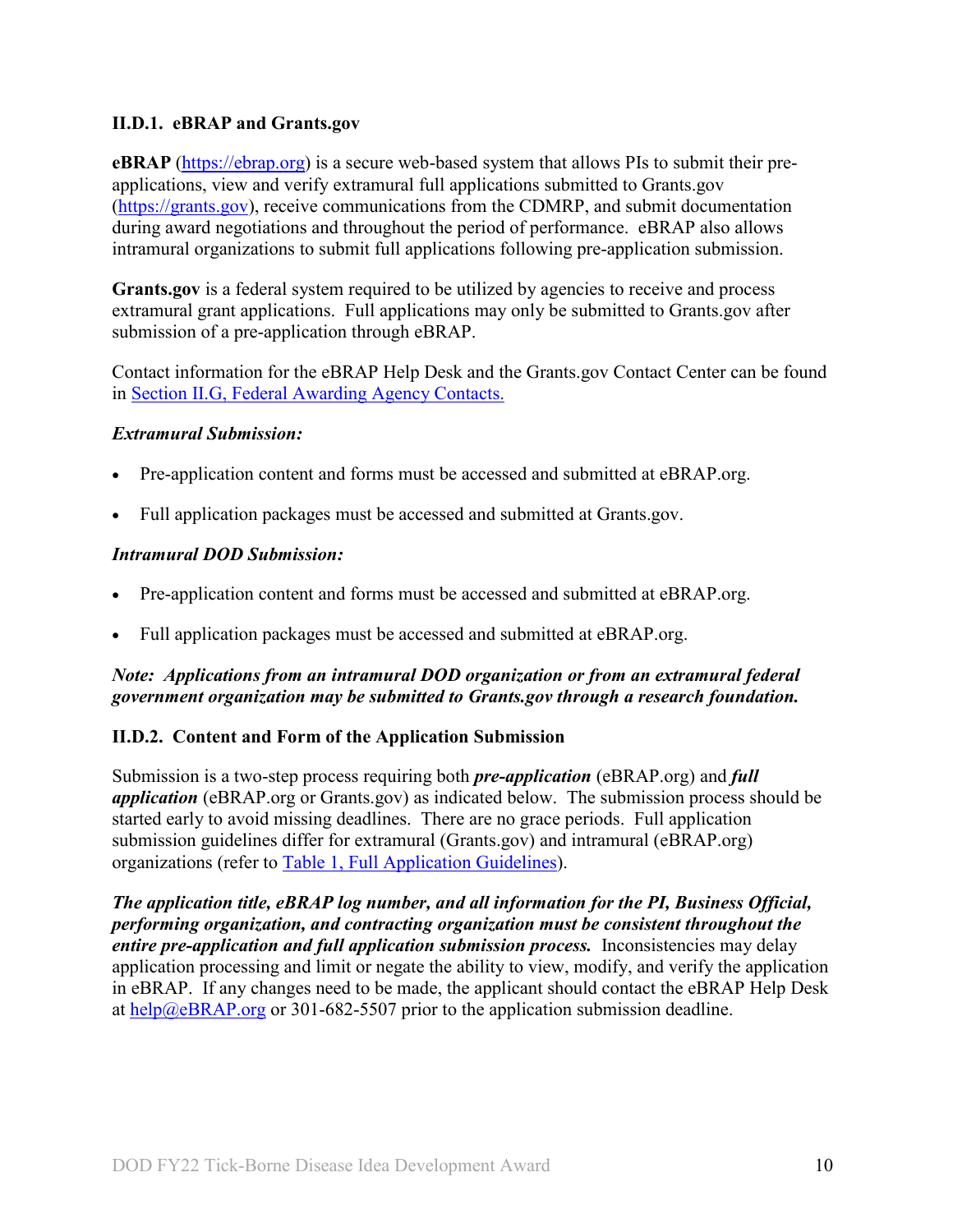### **II.D.2.a. Step 1: Pre-Application Submission Content**

## *During the pre-application process, eBRAP assigns each submission a unique log number. This unique eBRAP log number is required during the full application submission process***.**

To begin the pre-application process, first select whether the submitting organization is extramural or intramural, then confirm your selection or cancel. **Incorrect selection of extramural or intramural submission type will delay processing.**

If an error has been made in the selection of extramural versus intramural and the pre-application submission deadline has passed, the PI or Business Official must contact the eBRAP Help Desk at  $\frac{help@eBRAP.org}{0.0000}$  or 301-682-5507 to request a change in designation.

All pre-application components must be submitted by the PI through eBRAP [\(https://eBRAP.org/\)](https://ebrap.org/). Because the invitation to submit an application is based on the contents of the pre-application, investigators should not change the title or research objectives after the preapplication is submitted.

The applicant organization and associated PI identified in the pre-application should be the same as those intended for the subsequent application submission. If any changes are necessary after submission of the pre-application, the applicant must contact the eBRAP Help Desk at [help@eBRAP.org](mailto:help@eBRAP.org) or 301-682-5507.

#### *When starting the pre-application, PIs should ensure that they have selected the appropriate application category and option (as applicable):*

- Idea Development Award
- Idea Development Award, involving Human Subjects/Sample Acquisition
- Idea Development Award Career Development Option
- Idea Development Award Career Development Option, involving Human Subjects/Sample Acquisition

PIs with an ORCID identifier should enter that information in the appropriate field in the "My Profile" tab in the "Account Information" section of eBRAP.

The pre-application consists of the following components, which are organized in eBRAP by separate tabs (refer to the General Application Instructions, Section II.B, for additional information on pre-application submission):

## • **Tab 1 – Application Information**

Submission of application information includes assignment of primary and secondary research classification codes, which may be found at [https://ebrap.org/eBRAP/public/](https://ebrap.org/eBRAP/public/Program.htm) [Program.htm.](https://ebrap.org/eBRAP/public/Program.htm) Applicants are strongly encouraged to review and confirm the codes prior to making their selection.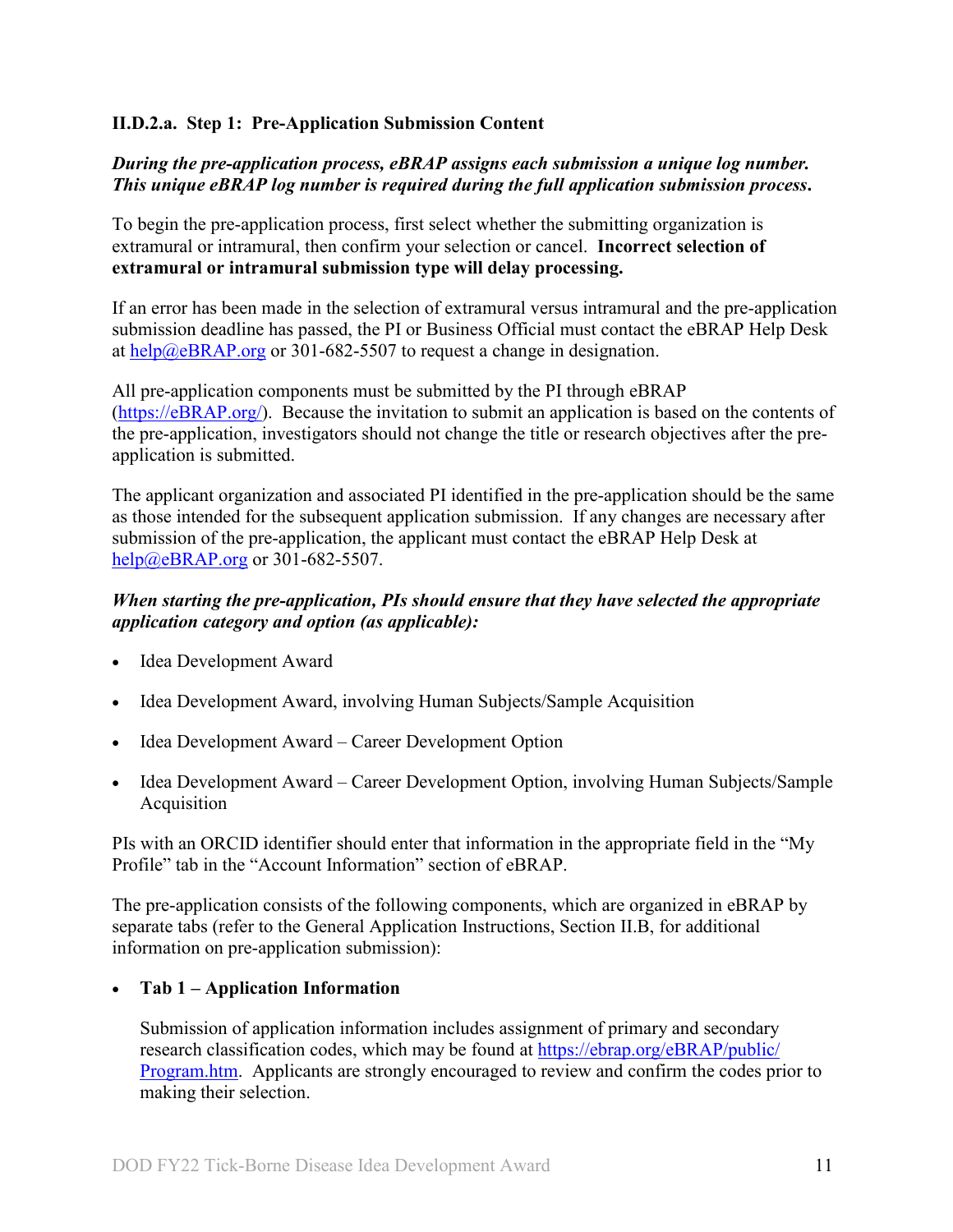#### • **Tab 2 – Application Contacts**

Enter contact information for the PI. Enter the organization's Business Official responsible for sponsored program administration (the "person to be contacted on matters involving this application" in Block 5 of the Grants.gov SF424 Research & Related Form). The Business Official must be either selected from the eBRAP list or invited in order for the preapplication to be submitted.

Select the performing organization (site at which the PI will perform the proposed work) and the contracting organization (organization submitting on behalf of the PI, which corresponds to Block 5 on the Grants.gov SF424 Research & Related Form), and click on "Add Organizations to this Pre-application." The organization(s) must be either selected from the eBRAP drop-down list or invited in order for the pre-application to be submitted.

It is recommended that PIs identify an Alternate Submitter in the event that assistance with pre-application submission is needed.

#### • **Tab 3 – Collaborators and Key Personnel**

Enter the name, organization, and role of all collaborators and key personnel associated with the application.

[FY22 TBDRP Programmatic Panel members](https://cdmrp.army.mil/tbdrp/panels/panels22) should not be involved in any pre-application or application. For questions related to panel members and pre-applications or applications, refer to Section [II.H.2.c, Withdrawal,](#page-43-0) or contact the eBRAP Help Desk at [help@eBRAP.org](mailto:help@eBRAP.org) or 301-682-5507.

## • **Tab 4 – Conflicts of Interest**

List all individuals other than collaborators and key personnel who may have a conflict of interest in the review of the application (including those with whom the PI has a personal or professional relationship).

#### • **Tab 5 – Pre-Application Files**

#### *Note: Upload documents as individual PDF files unless otherwise noted. eBRAP will not allow a file to be uploaded if the number of pages exceeds the limit specified below.*

**○ Preproposal Narrative (three-page limit):** The Preproposal Narrative page limit applies to text and non-text elements (e.g., figures, tables, graphs, photographs, diagrams, chemical structures, drawings) used to describe the project. Inclusion of URLs that provide additional information to expand the Preproposal Narrative and could confer an unfair competitive advantage is prohibited and may result in administrative withdrawal of the pre-application.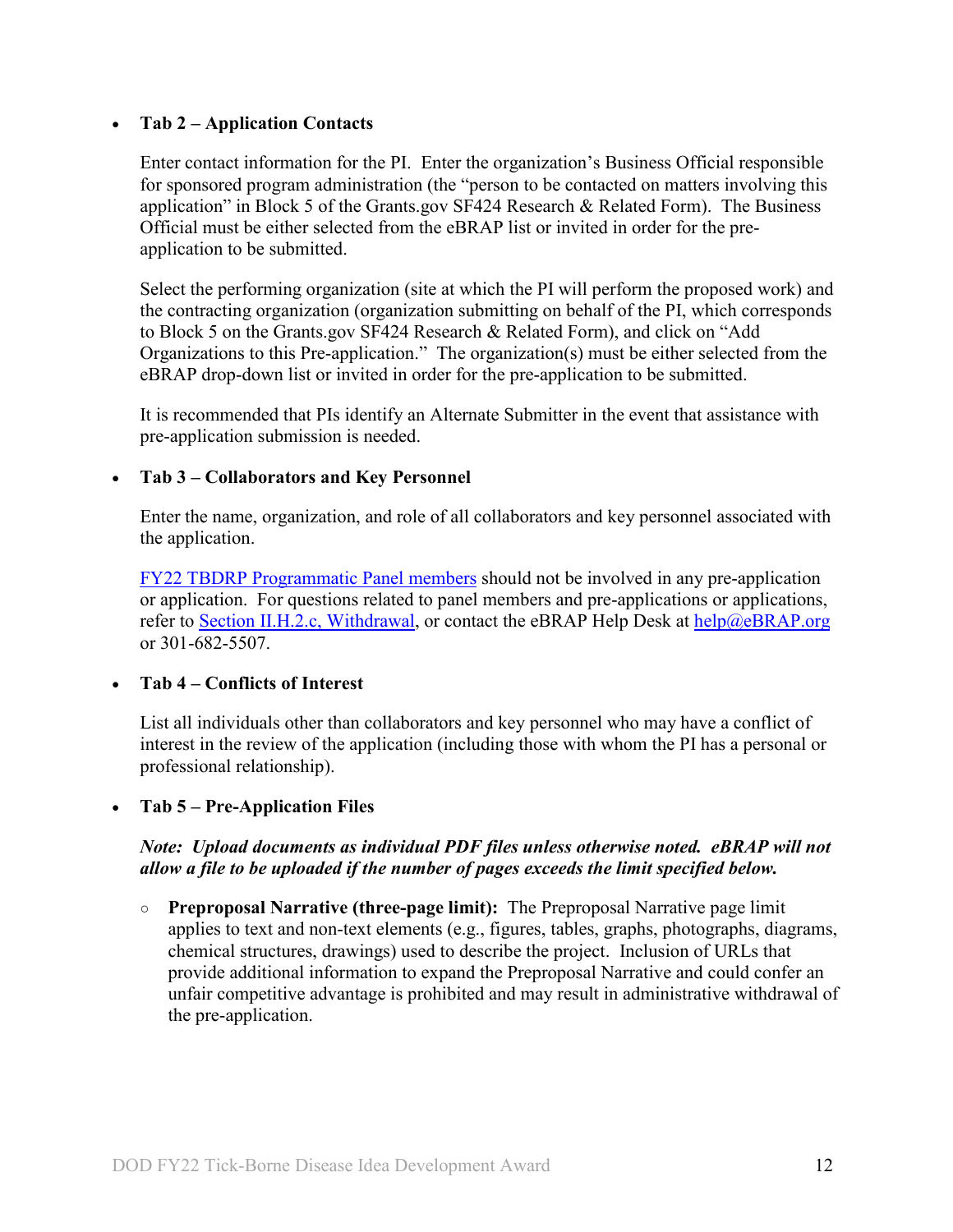The Preproposal Narrative should include the following:

- **– Research:** State a clear hypothesis for the project that is supported through scientific rationale, referenced literature, and preliminary data (*not required for the Idea Development Award* – *Career Development Option*). Describe the study type (e.g., concept development, animal validation, human validation), project specific aims, and scientific approach.
- **– Relevance:** Summarize the relevance of the proposed project to the Prevention or Pathogenesis Focus Areas.
- **– Impact:** Describe how this research will reduce the incidence and/or burden of Lyme disease and/or other tick-borne diseases or conditions. Describe the immediate and long-range outcomes of the proposed study and how they will advance knowledge and/or technology toward improved patient care, and/or quality of life for military Service Members, their beneficiaries, and members of the American public affected by Lyme disease and/or other tick-borne diseases or conditions. If applicable, describe how the proposed work will be relevant to the future development of new treatments or diagnostic assays.
- **– Innovation (***not required for the Idea Development Award Career Development Option*: Describe how the proposed study is innovative and represents more than an incremental advance upon published data.
- **– Mentor (***required only for the Idea Development Award Career Development Option*: Provide the name and institution of the mentor, and describe how the mentor's planned interactions with the PI demonstrates a commitment to the PI's career development as a tick-borne disease researcher and to the success of the proposed research for the duration of the project.
- **○ Pre-Application Supporting Documentation:** The items to be included as supporting documentation for the pre-application *must be uploaded as individual files* and are limited to the following:
	- **– References Cited (one-page limit):** List the references cited (including URLs if available) in the Preproposal Narrative using a standard reference format that includes the full citation (i.e., author[s], year published, reference title, and reference source, including volume, chapter, page numbers, and publisher, as appropriate).
	- **– List of Abbreviations, Acronyms, and Symbols:** Provide a list of abbreviations, acronyms, and symbols used in the Preproposal Narrative.
	- **– Key Personnel Biographical Sketches (six-page limit per individual):** *All biographical sketches should be uploaded as a single combined file.* Biographical sketches should be used to demonstrate background and expertise through education, positions, publications, and previous work accomplished.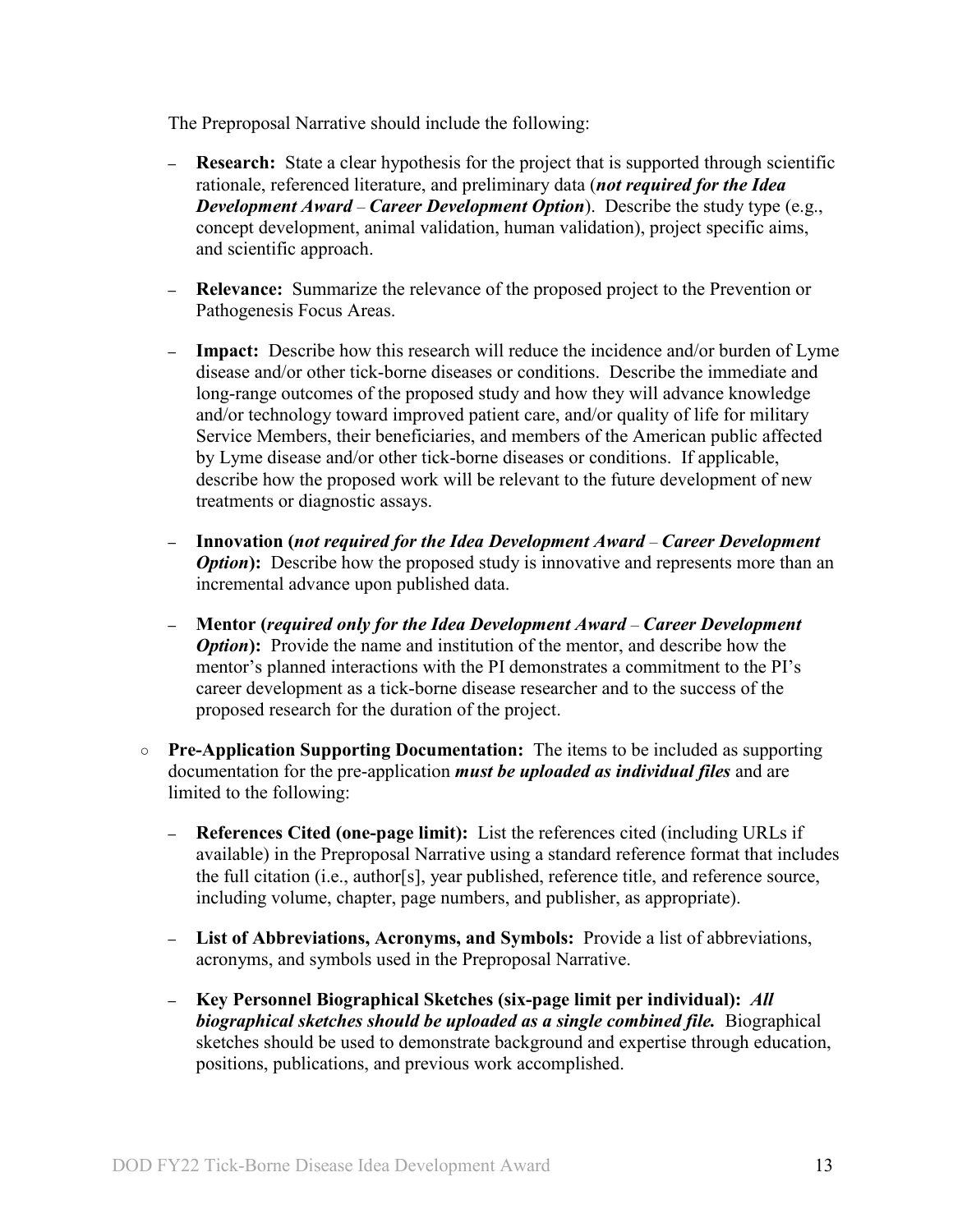## • **Tab 6 – Submit Pre-Application**

This tab must be completed for the pre-application to be accepted and processed.

#### **Pre-Application Screening**

#### • **Pre-Application Screening Criteria**

To determine the technical merits of the pre-application and the relevance to the mission of the Defense Health Program (DHP) and the TBDRP, pre-applications will be screened based on the following criteria:

- **Research:** How well a clear hypothesis for the project is stated with support from scientific rationale, referenced literature, and preliminary data (*not required for the Idea Development Award* – *Career Development Option*) and how well the study type, specific aims, and scientific approach are described.
- **Relevance:** To what degree the proposed project is relevant to the Prevention or Pathogenesis Focus Area(s) being addressed.
- **Impact:** The extent to which the anticipated research outcomes will reduce the incidence and/or burden of Lyme disease and/or other tick-borne diseases or conditions. The extent to which the research outcomes will advance knowledge and/or technology toward improved patient care and/or quality of life for individuals with Lyme disease and/or other tick-borne diseases or conditions. The extent to which the research outcomes are relevant to the future development of new treatments or diagnostic assays, as applicable.
- **Innovation (***applicable only to the Idea Development Award***):** To what degree the proposed research is innovative and represents more than an incremental advance upon published data.
- **Mentor (***applicable only to the Idea Development Award Career Development Option*): To what degree the mentor's planned interactions with the PI demonstrate a commitment to the PI's career development as a tick-borne disease researcher and to the success of the proposed research for the duration of the project.

## • **Notification of Pre-Application Screening Results**

Following the pre-application screening, PIs will be notified as to whether or not they are invited to submit applications; however, they will not receive feedback (e.g., a critique of strengths and weaknesses) on their pre-application. The estimated timeframe for notification of invitation to submit an application is indicated in Section [I, Overview of the Funding](#page-0-1)  [Opportunity.](#page-0-1) Invitations to submit a full application are based on the Pre-Application Screening Criteria listed above.

## **II.D.2.b. Step 2: Full Application Submission Content**

Applications will not be accepted unless notification of invitation has been received.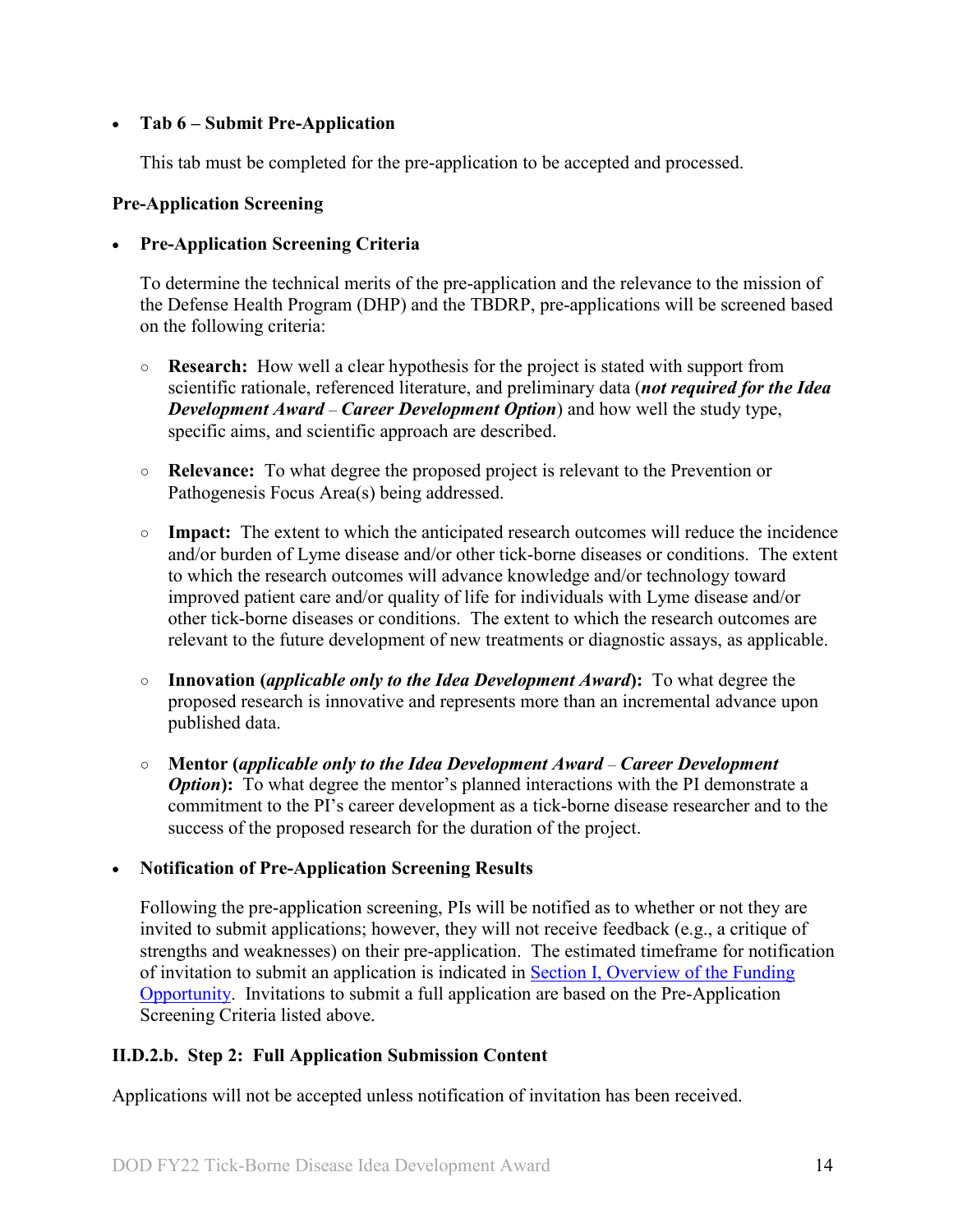## *The CDMRP cannot make allowances/exceptions to its policies for submission problems encountered by the applicant organization using system-to-system interfaces with Grants.gov.*

Each application submission must include the completed full application package for this program announcement. The full application package is submitted by the Authorized Organizational Representative through Grants.gov [\(https://grants.gov/\)](https://www.grants.gov/) for extramural organizations or through eBRAP [\(https://ebrap.org/\)](https://ebrap.org/) for intramural organizations. See Table 1 below for more specific guidelines.

## **II.D.2.b.i. Full Application Guidelines**

Extramural organizations must submit full applications through Grants.gov. Applicants must create a Grants.gov Workspace for submission, which allows the application components to be completed online and routed through the applicant organization for review prior to submission. Applicants may choose to download and save individual PDF forms rather than filling out webforms in Workspace. A compatible version of Adobe Reader **must** be used to view, complete, and submit an application package consisting of PDF forms. If more than one person is entering text into an application package, the *same version* of Adobe Reader software should be used by each person. Check the version number of the Adobe software on each user's computer to make sure the versions match. Using different versions of Adobe Reader may cause submission and/or save errors – even if each version is individually compatible with Grants.gov. Refer to the General Application Instructions, Section III, and the "Apply For Grants" page of Grants.gov [\(https://www.grants.gov/web/grants/applicants/apply-for-grants.html\)](https://www.grants.gov/web/grants/applicants/apply-for-grants.html) for further information about the Grants.gov Workspace submission process. Submissions of extramural applications through eBRAP may be withdrawn.

## <span id="page-14-0"></span>*Do not password protect any files of the application package, including the Project Narrative.*

| <b>Extramural Submissions</b>                                                                                                                                                                                                                                                                                                           | <b>Intramural DOD Submissions</b>                                                                     |  |  |
|-----------------------------------------------------------------------------------------------------------------------------------------------------------------------------------------------------------------------------------------------------------------------------------------------------------------------------------------|-------------------------------------------------------------------------------------------------------|--|--|
| <b>Application Package Location</b>                                                                                                                                                                                                                                                                                                     |                                                                                                       |  |  |
| Download application package components for<br>W81XWH-22-TBDRP-IDA from Grants.gov<br>(https://grants.gov) and create a Grants.gov<br>Workspace. Workspace allows online<br>completion of the application components and<br>routing of the application package through the<br>applicant organization for review prior to<br>submission. | Download application package components<br>for W81XWH-22-TBDRP-IDA from eBRAP<br>(https://ebrap.org). |  |  |
| <b>Full Application Package Components</b>                                                                                                                                                                                                                                                                                              |                                                                                                       |  |  |
| <b>SF424 Research &amp; Related Application for</b><br><b>Federal Assistance Form: Refer to the</b><br>General Application Instructions, Section<br>III.A.1, for detailed information.                                                                                                                                                  | Tab 1 – Summary: Provide a summary of<br>the application information.                                 |  |  |

## **Table 1. Full Application Submission Guidelines**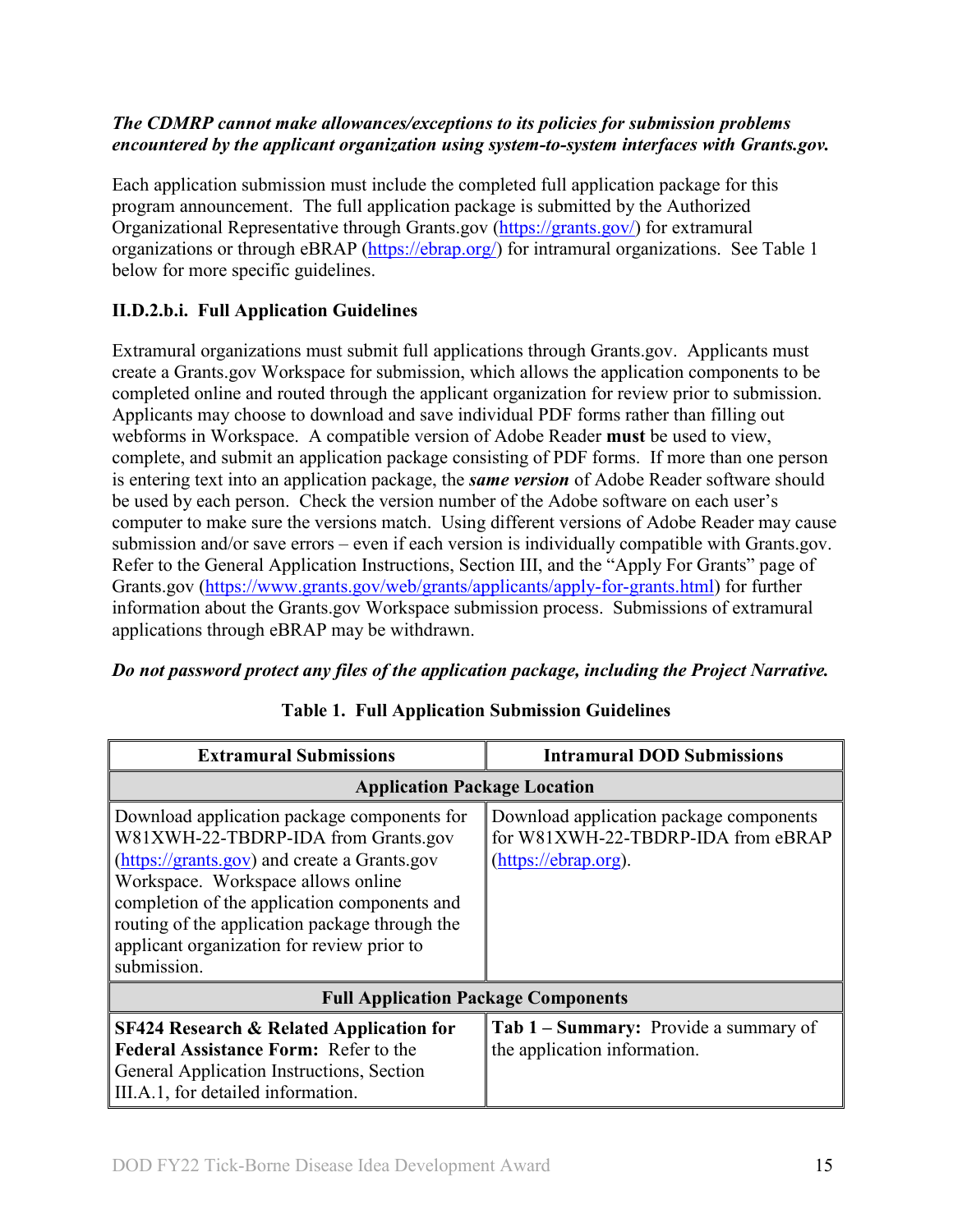| <b>Extramural Submissions</b>                                                                                                                                                                                                                                                                                                                                                                                                                                                                                                                                                                                                                                                                                                                                                                                                                                                                                                                                                                                                                                                         | <b>Intramural DOD Submissions</b>                                                                                                                                                                                                                                                                                                                                                                                                                                                                                                                                                                          |  |
|---------------------------------------------------------------------------------------------------------------------------------------------------------------------------------------------------------------------------------------------------------------------------------------------------------------------------------------------------------------------------------------------------------------------------------------------------------------------------------------------------------------------------------------------------------------------------------------------------------------------------------------------------------------------------------------------------------------------------------------------------------------------------------------------------------------------------------------------------------------------------------------------------------------------------------------------------------------------------------------------------------------------------------------------------------------------------------------|------------------------------------------------------------------------------------------------------------------------------------------------------------------------------------------------------------------------------------------------------------------------------------------------------------------------------------------------------------------------------------------------------------------------------------------------------------------------------------------------------------------------------------------------------------------------------------------------------------|--|
|                                                                                                                                                                                                                                                                                                                                                                                                                                                                                                                                                                                                                                                                                                                                                                                                                                                                                                                                                                                                                                                                                       | <b>Tab 2 – Application Contacts:</b> This tab will<br>be pre-populated by eBRAP; add Authorized<br>Organizational Representative.                                                                                                                                                                                                                                                                                                                                                                                                                                                                          |  |
| Descriptions of each required file can be found<br>under Full Application Submission<br>Components:<br><b>Attachments</b><br>Research & Related Personal Data<br>Research & Related Senior/Key Person<br>$\bullet$<br>Profile (Expanded)<br><b>Research &amp; Related Budget</b><br><b>Project/Performance Site Location(s)</b><br>Form<br>Research & Related Subaward Budget<br><b>Attachment(s)</b> Form                                                                                                                                                                                                                                                                                                                                                                                                                                                                                                                                                                                                                                                                            | Tab 3 – Full Application Files: Upload<br>files under each Application Component in<br>eBRAP. Descriptions of each required file<br>can be found under Full Application<br><b>Submission Components:</b><br><b>Attachments</b><br><b>Key Personnel</b><br><b>Budget</b><br><b>Performance Sites</b><br>Tab 4 – Application and Budget Data:<br>Review and edit proposed project start date,<br>proposed end date, and budget data pre-<br>populated from the Budget Form.                                                                                                                                  |  |
| <b>Application Package Submission</b>                                                                                                                                                                                                                                                                                                                                                                                                                                                                                                                                                                                                                                                                                                                                                                                                                                                                                                                                                                                                                                                 |                                                                                                                                                                                                                                                                                                                                                                                                                                                                                                                                                                                                            |  |
| <b>Create a Grants.gov Workspace.</b><br>Add participants (investigators and Business<br>Officials) to Workspace, complete all required<br>forms, and check for errors before submission.<br><b>Submit a Grants.gov Workspace Package.</b><br>An application may be submitted through<br>Workspace by clicking the "Sign and Submit"<br>button on the "Manage Workspace" page, under<br>the "Forms" tab. Grants.gov recommends<br>submission of the application package at least<br>24-48 hours prior to the close date to allow<br>time to correct any potential technical issues<br>that may disrupt the application submission.<br><b>Note:</b> If either the Project Narrative or the<br>budget fails eBRAP validation or needs to be<br>modified, an updated Grants.gov application<br>package must be submitted via Grants.gov as a<br>"Changed/Corrected Application" with the<br>previous Grants.gov Tracking ID <i>prior to</i> the<br>application submission deadline. Do not<br>password protect any files of the application<br>package, including the Project Narrative. | <b>Submit package components to eBRAP</b><br>(https://ebrap.org).<br>Tab 5 – Submit/Request Approval Full<br><b>Application:</b> After all components are<br>uploaded and prior to the full application<br>submission deadline, enter your password in<br>the space provided next to "Enter Your<br>Password Here" and press the "Submit Full<br>Application" button. eBRAP will notify your<br>Resource Manager/Comptroller/Task Area<br>Manager or equivalent Business Official by<br>email. Do not password protect any files of<br>the application package, including the<br><b>Project Narrative.</b> |  |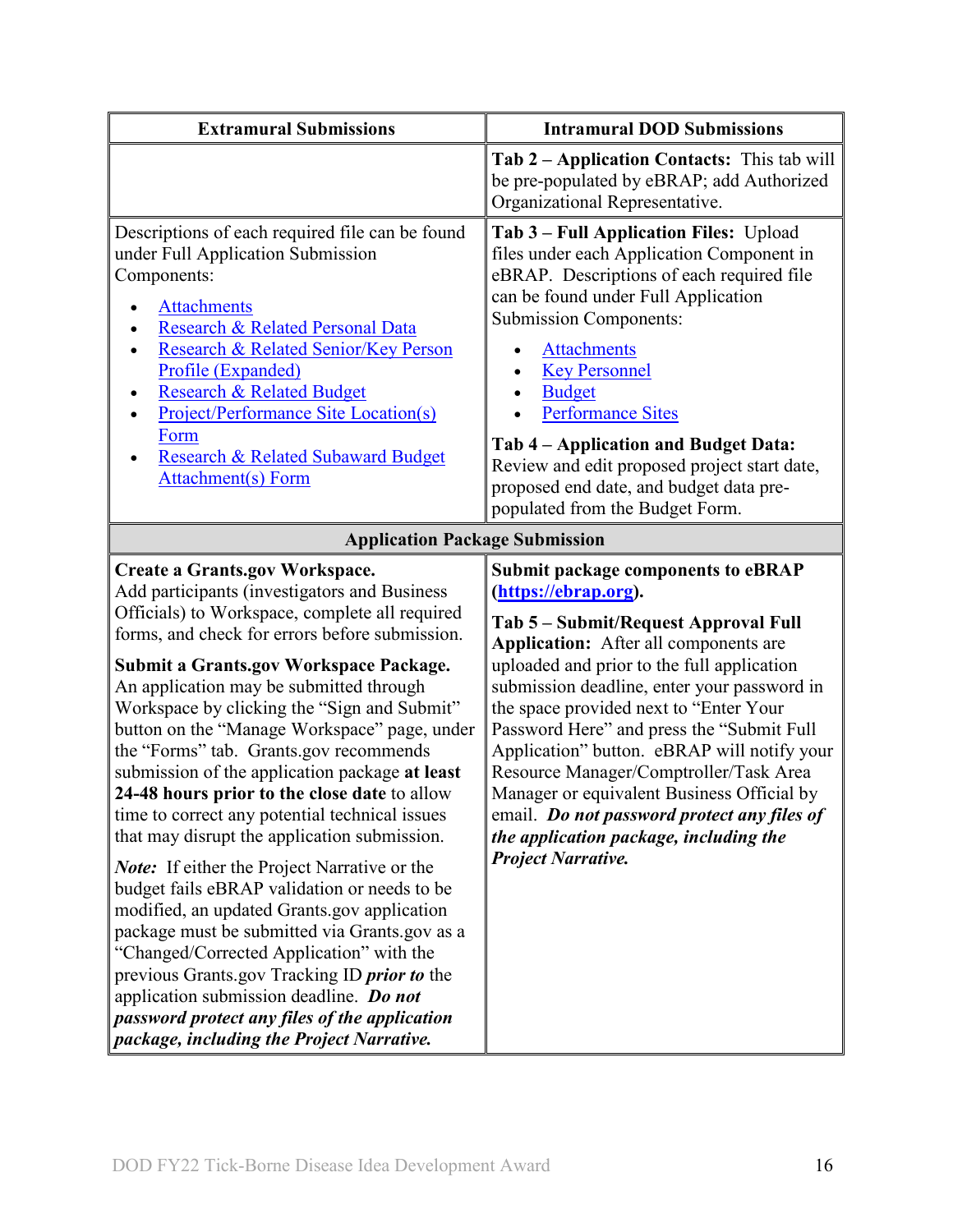| <b>Extramural Submissions</b>                                                                                                                                                                                                                                                                                                                                                                                     | <b>Intramural DOD Submissions</b>                                                                                                                                                                                                                                                                                                                                                                                                                                                                                                                                                                                                                                                                |
|-------------------------------------------------------------------------------------------------------------------------------------------------------------------------------------------------------------------------------------------------------------------------------------------------------------------------------------------------------------------------------------------------------------------|--------------------------------------------------------------------------------------------------------------------------------------------------------------------------------------------------------------------------------------------------------------------------------------------------------------------------------------------------------------------------------------------------------------------------------------------------------------------------------------------------------------------------------------------------------------------------------------------------------------------------------------------------------------------------------------------------|
| <b>Application Verification Period</b>                                                                                                                                                                                                                                                                                                                                                                            |                                                                                                                                                                                                                                                                                                                                                                                                                                                                                                                                                                                                                                                                                                  |
| The full application package submitted to<br>Grants.gov may be viewed and modified in<br>eBRAP until the end of the application<br>verification period. During the application<br>verification period, the full application package<br>may be modified with the exception of the<br><b>Project Narrative and Research &amp; Related</b><br><b>Budget Form.</b>                                                    | After eBRAP has processed the full<br>application, the organizational Resource<br>Manager/Comptroller/Task Area Manager or<br>equivalent Business Official and PI will<br>receive email notification of this status and<br>will be able to view and modify application<br>components in eBRAP. During the<br>application verification period, the full<br>application package may be modified with<br>the exception of the Project Narrative and<br><b>Research &amp; Related Budget Form. Your</b><br>Resource Manager/Comptroller/Task Area<br>Manager or equivalent Business Official<br>should log into eBRAP to review and to<br>approve prior to the application verification<br>deadline. |
| <b>Further Information</b>                                                                                                                                                                                                                                                                                                                                                                                        |                                                                                                                                                                                                                                                                                                                                                                                                                                                                                                                                                                                                                                                                                                  |
| <b>Tracking a Grants.gov Workspace Package.</b><br>After successfully submitting a Workspace<br>package, a Grants.gov Tracking Number is<br>automatically assigned to the package. The<br>number will be listed on the "Confirmation"<br>page that is generated after submission.<br>Refer to the General Application Instructions,<br>Section III, for further information regarding<br>Grants.gov requirements. | Refer to the General Application Instructions,<br>Section IV, for further information regarding<br>eBRAP requirements.                                                                                                                                                                                                                                                                                                                                                                                                                                                                                                                                                                           |

The full application package must be submitted using the unique eBRAP log number to avoid delays in application processing.

## <span id="page-16-0"></span>**II.D.2.b.ii. Full Application Submission Components**

## • **Extramural Applications Only**

**SF424 Research & Related Application for Federal Assistance Form:** Refer to the General Application Instructions, Section III.A.1, for detailed information.

## • **Extramural and Intramural Applications**

#### <span id="page-16-1"></span>**Attachments:**

*Each attachment to the full application components must be uploaded as an individual file in the format specified and in accordance with the formatting guidelines listed in the General Application Instructions, Appendix 4.*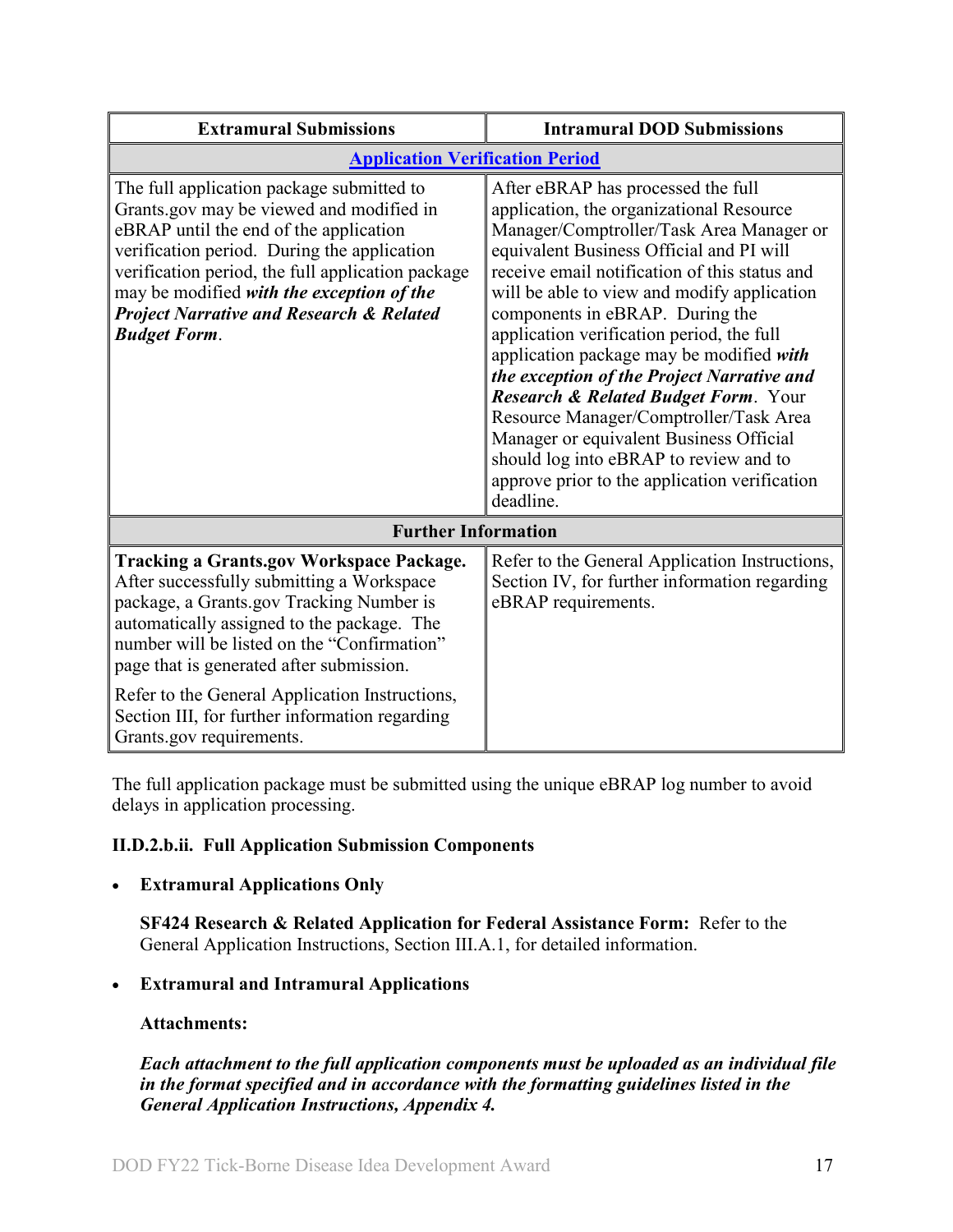For all attachments, ensure that the file names are consistent with the guidance. Attachments will be rejected if the file names are longer than 50 characters or have incorrect file names that contain characters other than the following: A-Z, a-z, 0-9, underscore, hyphen, space, and period. In addition, there are file size limits that may apply in some circumstances. Individual attachments may not exceed 20 megabytes (MB), and the file size for the entire full application package may not exceed 200 MB.

#### ○ **Attachment 1: Project Narrative (12-page limit): Upload as**

**"ProjectNarrative.pdf".** The page limit of the Project Narrative applies to text and nontext elements (e.g., figures, tables, graphs, photographs, diagrams, chemical structures, drawings) used to describe the project. Inclusion of URLs (uniform resource locators) that provide additional information to expand the Project Narrative and could confer an unfair competitive advantage is prohibited and may result in administrative withdrawal of the application.

#### *Outline for applications submitted under the Idea Development Award:*

- **Background/Rationale:** Describe the problem, question, or knowledge gap that is related to at least one of the **FY22 TBDRP** Focus Areas in Prevention or Pathogenesis and will be addressed by the proposed research. Present the scientific rationale behind the proposed work. Describe previous experience most pertinent to the proposed research. Include relevant literature citations and preliminary data to support the study's feasibility. Any unpublished preliminary data provided should be from the laboratory of the PI or member(s) of the collaborating team.
- **Hypotheses/Objectives:** State the hypotheses/study questions and overall objective(s) to be reached.
- **Specific Aims:** Concisely explain the project's specific aims in support of the hypothesis/objectives. If this application is part of a larger study, present only tasks that this award would fund. Avoid interdependency of Specific Aims. Proposed studies should not be dependent upon the successful outcomes, products, or samples from other ongoing research efforts.
- **Research Strategy:**Describe the experimental design, methods, and analyses including appropriate controls, in sufficient detail for evaluation of feasibility.
	- Clearly describe how data will be collected, handled, and analyzed in a manner that is consistent with the study objectives.
	- Describe what aspects of the study the PI and other key personnel will be responsible for and what level of effort they will put forth to ensure successful conduct of the proposed work.
	- Address potential problems and provide approaches to mitigate these concerns, including interdependency of aims or dependency on successful outcomes, products, or samples from other ongoing research efforts.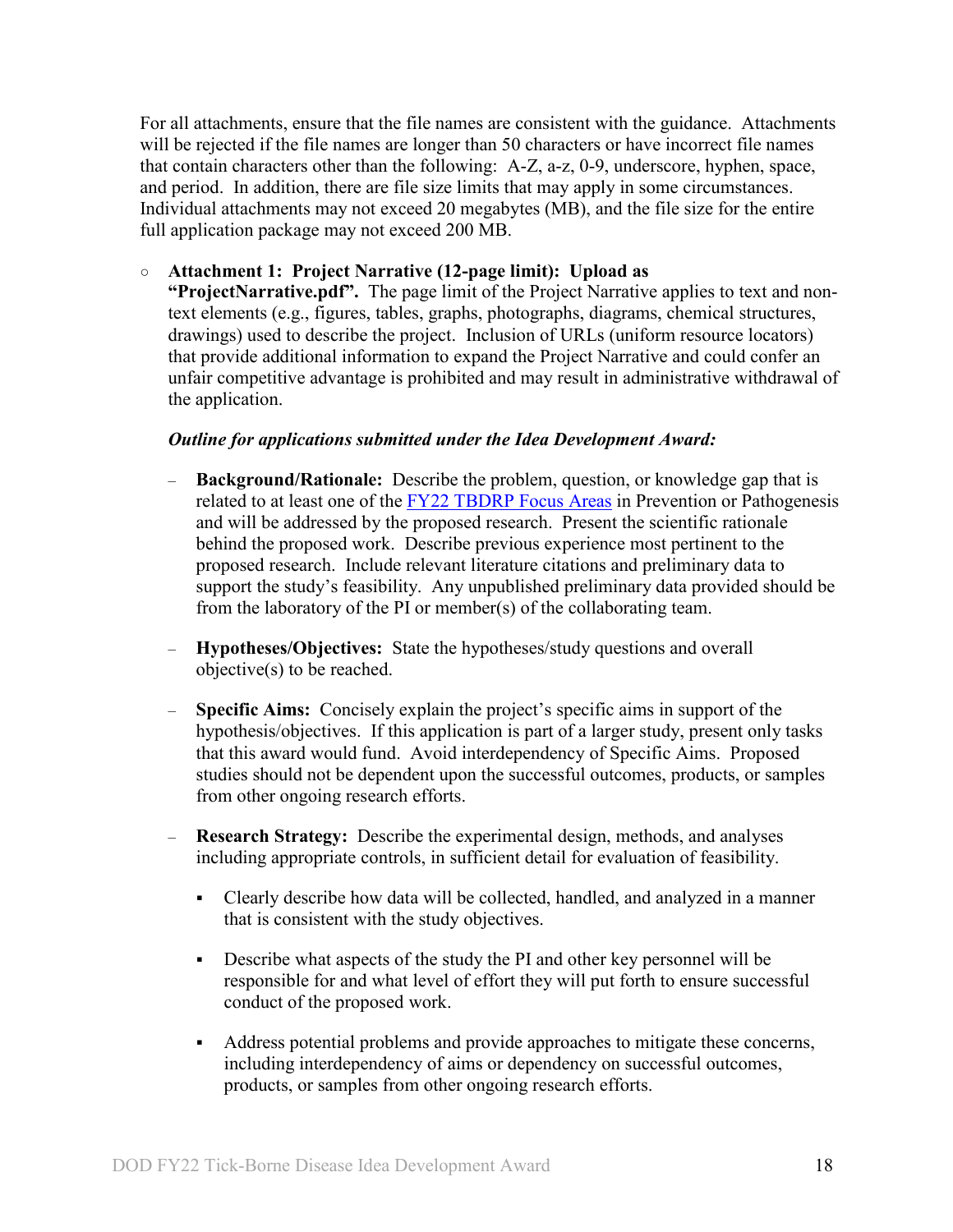- Details of research involving human subjects or human biological substances will be required in [Attachment 7,](#page-25-0) as applicable. *This award cannot be used to conduct clinical trials.*
- Details of research involving animals will be required in Attachment  $8$ , as applicable.
- If cell lines and/or animals are to be used, describe how the choice of proposed cell line(s) and/or animal model(s) is justified and relevant to human biology and natural tick-borne disease transmission. If cell line studies are proposed, include information about authentication of proposed cell lines. Describe the statistical rigor of in vitro cellular studies and preclinical animal experiments. If animals studies are proposed, specifically describe how they will be conducted in accordance with the ARRIVE 2.0 (Animal Research: Reporting *In Vivo* Experiments) guidelines [\(https://arriveguidelines.org/arrive-guidelines\)](https://arriveguidelines.org/arrive-guidelines).
- **Innovation:** Explain how the proposed work is innovative and not merely a next logical step or an incremental advance on published data. Describe how the research introduces a new concept or question, challenges existing paradigms, approaches issues from a new perspective, or exhibits other uniquely creative qualities. The following examples are ways in which research may be innovative and are intended to help PIs frame the innovative features of their applications. *This list is not allinclusive.*
	- Novel research method or technology: Development or use of novel research methods or new technologies to address a research question in Lyme disease and/or other tick-borne diseases.
	- Existing method or technology: Application or adaptation of existing methods or technologies for novel research or clinical purposes, or for research or clinical purposes that differ fundamentally from those originally intended, including applying knowledge/methods from other fields.
	- Communication and dissemination of information: Development or use of novel platforms or networks for the communication and dissemination of validated research or clinical information with the purpose of increasing awareness and educating patients or clinicians/providers.
- **– Collaboration (if applicable):** Describe how the specific contributions of collaborators will complement the PI's ability to perform the proposed work, enhance the project's innovation or impact in the tick-borne diseases research field, and/or promote collaboration among fields or with commercial partners.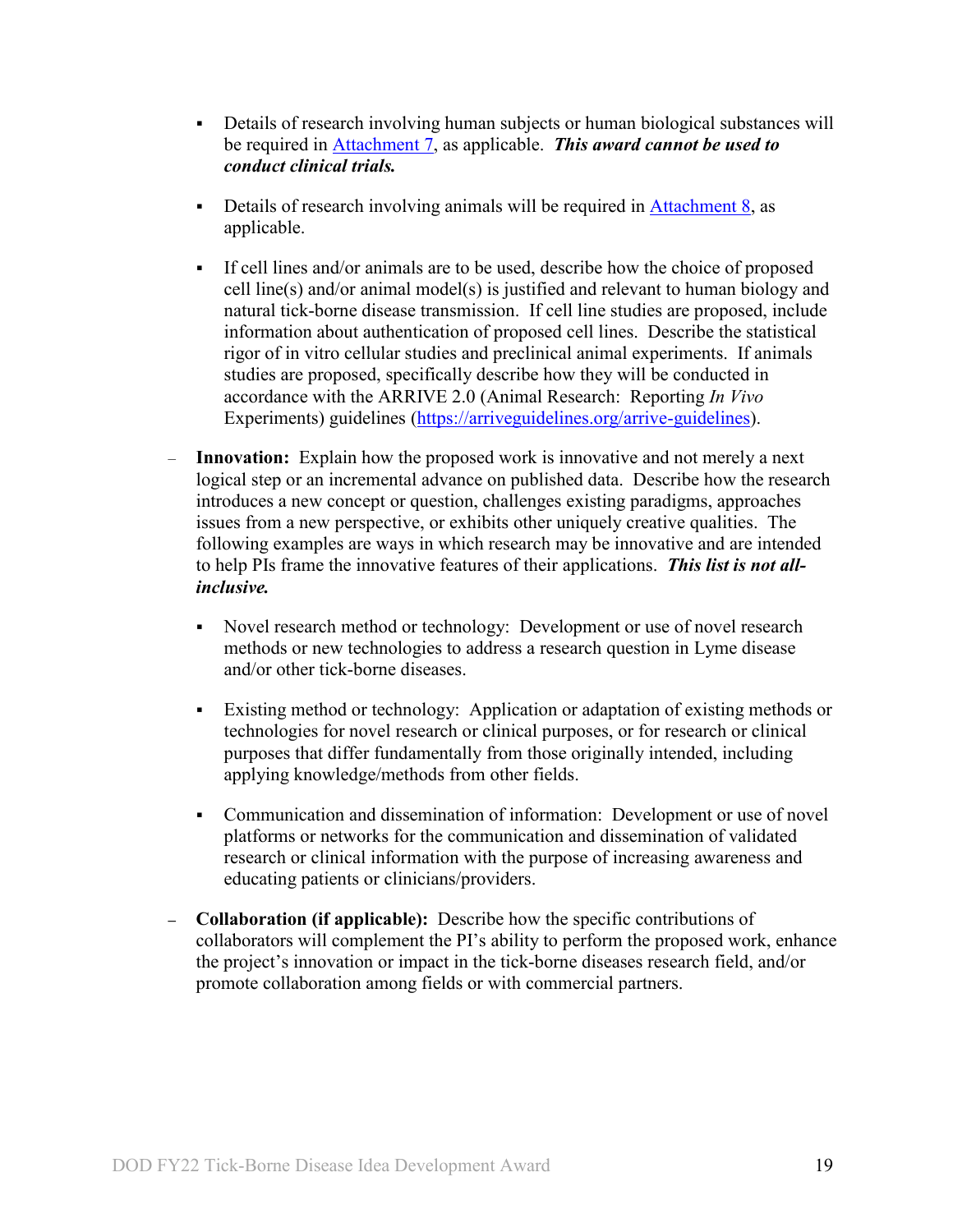#### *Outline for applications submitted under the Idea Development Award – Career Development Option:*

- **– PI:** Describe the PI's potential for a career at the forefront of tick-borne disease research, including qualifications and achievements that make the PI an ideal candidate for this award. Discuss how the PI's record of accomplishments (within or outside the field of tick-borne diseases) and letters of support demonstrate their potential for advancement as a productive, independent investigator in tick-borne disease research. Describe the PI's career goals as a tick-borne disease researcher and/or clinician and how the PI's career goals demonstrate a strong personal commitment to advancing an independent career at the forefront of tick-borne disease research. Discuss how the proposed research project itself is appropriate for advancing the PI's independent career at the forefront of tick-borne disease research. Describe the appropriateness of the level of effort of the PI for successful conduct of the proposed research.
- **– Mentor:**Describe the qualifications of the mentor, including recent (last 5 years) history of funding and publications in tick-borne disease research, as well as a description of their mentoring history (if applicable). Collectively, the PI/mentorship team should have demonstrated experience in the field (pathogen/disease and associated methods) of the proposed studies. Describe the mentor's track record in mentoring early-career investigators to indicate the potential for successful mentorship and development of the PI's independent career in tick-borne disease research. Describe how the mentor demonstrates a commitment to the PI's career development as a tick-borne disease researcher and to the success of the proposed research for the duration of the project through proposed direction and oversight. Clearly outline plans for regular, sustained interactions and communications between the PI and mentor.

#### – **Research**

- Background: Describe the problem, question, or knowledge gap that is related to at least one of the [FY22 TBDRP Focus Areas](#page-2-3) in Prevention or Pathogenesis and that will be addressed by the proposed research. Describe the PI's and mentor's previous experience most pertinent to the proposed research. Include relevant literature citations and/or preliminary data (if applicable) to support the study's feasibility. Although *preliminary data are not required under the Therapeutic/Diagnostic Research Award* – *Career Development Option*, preliminary data may be from the laboratory of the PI, mentor, or member(s) of the collaborating team, or from the appropriate literature.
- Hypothesis/Objectives:State the hypothesis/study questions and overall objective(s) to be reached.
- Specific Aims: Concisely explain the project's specific aims in support of the hypothesis/objectives. If this application is part of a larger study, present only tasks that this award would fund. Avoid interdependency of Specific Aims.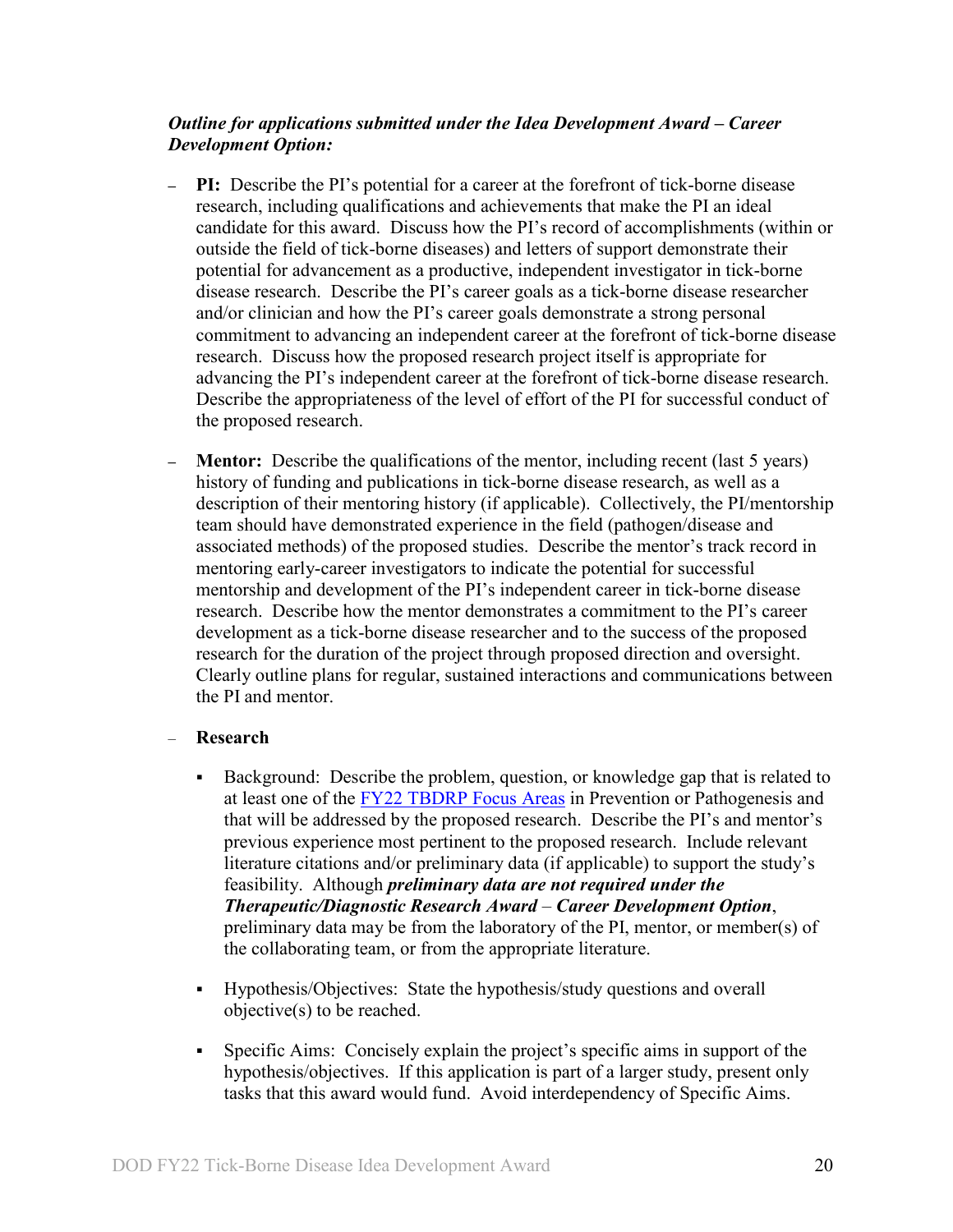Proposed studies should not be dependent upon the successful outcomes, products, or samples from other ongoing research efforts.

- Strategy: Describe the experimental design, methods, and analyses, including appropriate controls, in sufficient detail for evaluation of feasibility. Clearly describe how data will be collected, handled, and analyzed in a manner that is consistent with the study objectives. Describe what aspects of the study the PI and other key personnel will be responsible for and what level of effort they will put forth to ensure successful conduct of the proposed work.
- Address potential problems and provide approaches to mitigate these concerns, including interdependency of aims or dependency on successful outcomes, products, or samples from other ongoing research efforts.
- Details of research involving human subjects or human biological substances will be required in [Attachment 7,](#page-25-0) as applicable. *This award cannot be used to conduct clinical trials.*
- Details of research involving animals will be required in Attachment  $8$ , as applicable.
- If cell lines and/or animals are to be used, describe how the choice of proposed cell line(s) and/or animal model(s) is justified and relevant to human biology and natural tick-borne disease transmission. If cell line studies are proposed, include information about authentication of proposed cell lines. Describe the statistical rigor of in vitro cellular studies and preclinical animal experiments. If animals studies are proposed, specifically describe how they will be conducted in accordance with the ARRIVE 2.0 guidelines [\(https://arriveguidelines.org/arrive](https://arriveguidelines.org/arrive-guidelines)[guidelines\)](https://arriveguidelines.org/arrive-guidelines).
- **Attachment 2: Supporting Documentation: Combine and upload as a single file named "Support.pdf".** Start each document on a new page. If documents are scanned to PDF, the lowest resolution (100 to 150 dpi) should be used. The Supporting Documentation attachment should not include additional information such as figures, tables, graphs, photographs, diagrams, chemical structures, or drawings. These items should be included in the Project Narrative.

#### *There are no page limits for any of these components unless otherwise noted. Include only those components described below; inclusion of items not requested or viewed as an extension of the Project Narrative will result in the removal of those items or may result in administrative withdrawal of the application.*

**References Cited:** List the references cited (including URLs, if available) in the Project Narrative using a standard reference format that includes the full citation (i.e., author[s], year published, title of reference, source of reference, volume, chapter, page numbers, and publisher, as appropriate).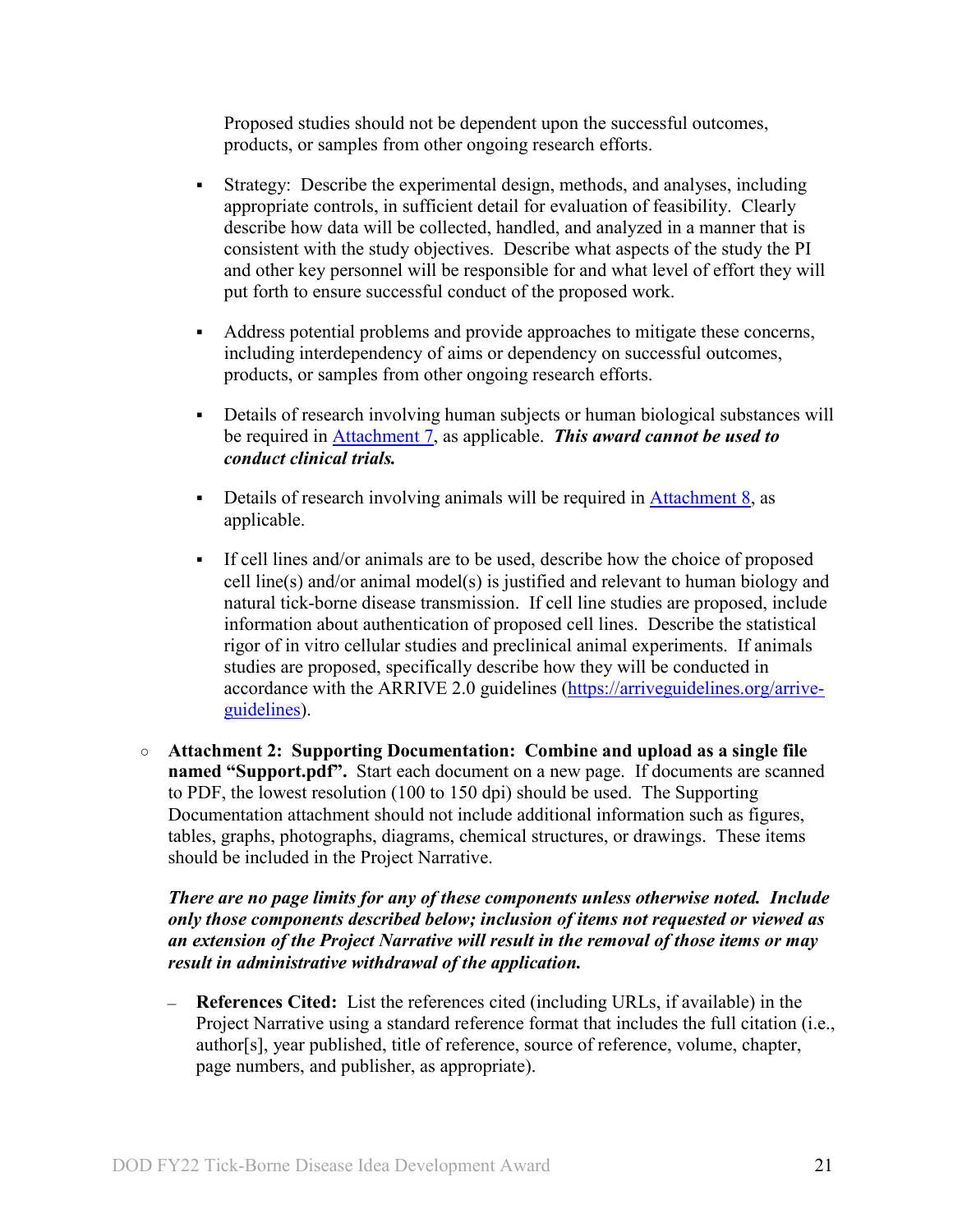- **List of Abbreviations, Acronyms, and Symbols:** Provide a list of abbreviations, acronyms, and symbols.
- **Facilities, Existing Equipment, and Other Resources:** Describe the facilities and equipment available for performance of the proposed project and any additional facilities or equipment proposed for acquisition at no cost to the award. Indicate whether or not government-furnished facilities or equipment are proposed for use. If so, reference should be made to the original or present government award under which the facilities or equipment items are now accountable. There is no form for this information.
- **Publications and/or Patents:** Include a list of relevant publication URLs and/or patent abstracts. If articles are not publicly available, then copies of up to five published manuscripts may be included in Attachment 2. Extra items will not be reviewed.
- **Letters of Organizational Support:** Provide a letter (or letters, if applicable) signed by the Department Chair or appropriate organization official, confirming the laboratory space, equipment, and other resources available for the project. Letters of support not requested in the program announcement, such as those from members of Congress, do not impact application review or funding decisions.
- **Letters of Collaboration (if applicable):** Provide a signed letter from each collaborating individual or organization that demonstrates that the PI has the support or resources necessary for the proposed work. If an investigator at an intramural organization is named as a collaborator on an application submitted through an extramural organization, the application must include a letter from the collaborator's Commander or Commanding Officer at the intramural organization that authorizes the collaborator's involvement.
- **Intellectual Property:** Information can be found in the Code of Federal Regulations, Title 2, Part 200.315 (2 CFR 200.315), "Intangible Property."
	- **Intellectual and Material Property Plan (if applicable):** Provide a plan for resolving intellectual and material property issues among participating organizations.
	- **Commercialization Strategy (if applicable):** Describe the commercialization plan. The plan should include intellectual property, market size, financial analysis, strengths and weaknesses, barriers to the market, competitors, and management team. Discuss the significance of this development effort, when it can be anticipated, and the potential commercial use for the technology being developed.
- **Data and Research Resources Sharing Plan:** Describe how data and resources generated during the performance of the project will be shared with the research community. Refer to the General Application Instructions, Appendix 2, Section K,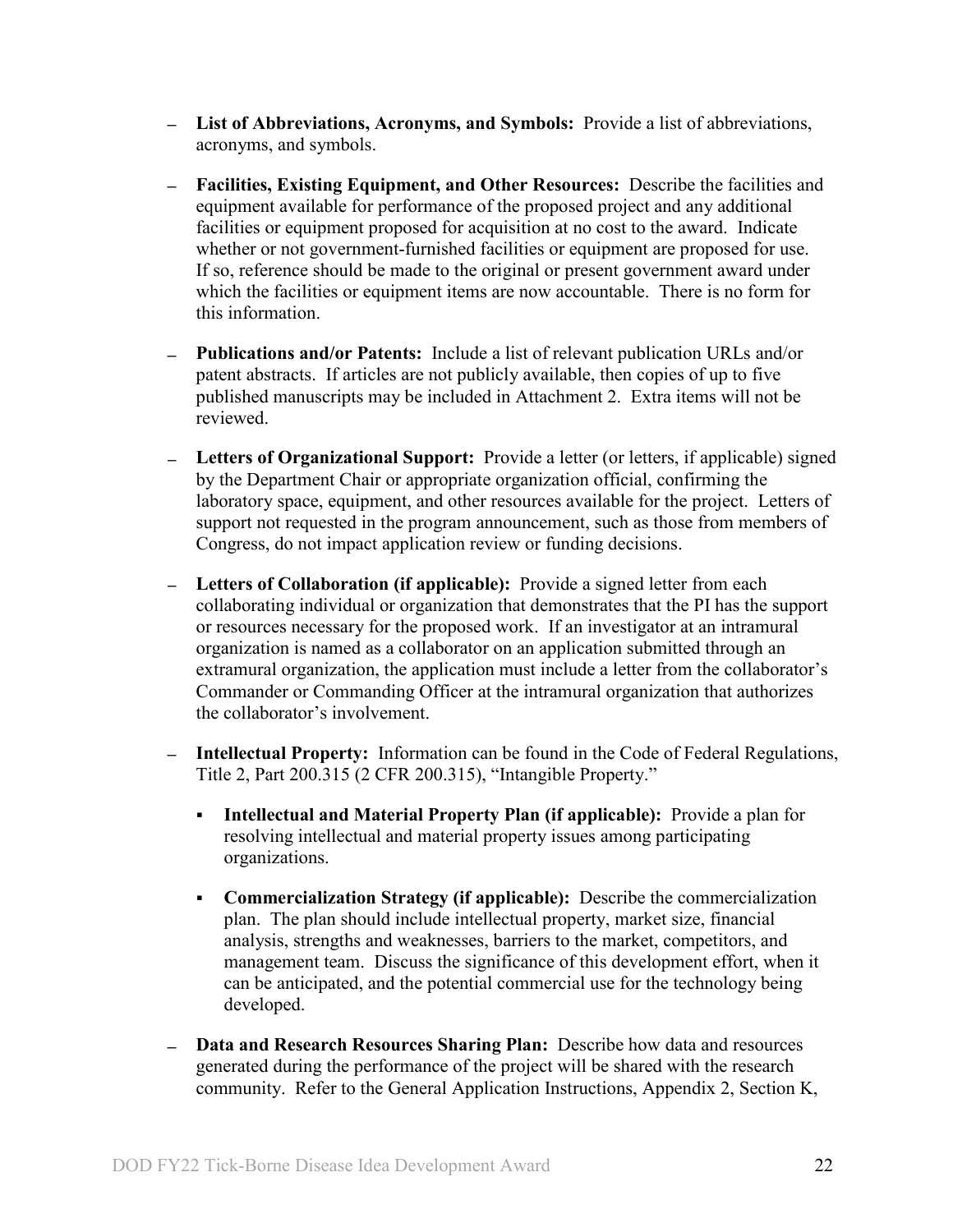for more information about the CDMRP expectations for making data and research resources publicly available.

- **Use of DOD Resources (if applicable):** Provide a letter of support signed by the lowest-ranking person with approval authority confirming access to active-duty military populations and/or DOD resources or databases.
- **Use of VA Resources (if applicable):** Provide a letter of support from the VA Facility Director(s) or individual designated by the VA Facility Director(s), such as the Associate Chief of Staff for Research and Development (ACOS/R&D) or Clinical Service Chief, confirming access to VA patients, resources, and/or VA research space. For VA PIs, if the VA non-profit corporation is not identified as the applicant institution for administering the funds, include a letter from the VA ACOS/R&D confirming this arrangement and identifying the institution that will administer the funds associated with the proposed research.
- **Inclusion Enrollment (if applicable):** Provide an anticipated enrollment table(s) for the inclusion of women and minorities appropriate to the objectives of the study with the proposed enrollment distributed on the basis of sex/gender, race, and ethnicity. The Public Health Service (PHS) Inclusion Enrollment Report is a three-page fillable PDF form, which can be downloaded from eBRAP at [https://ebrap.org/eBRAP/](https://ebrap.org/eBRAP/public/Program.htm) [public/Program.htm.](https://ebrap.org/eBRAP/public/Program.htm)
- **Quad Chart:** Provide a Quad Chart for the proposed project. The format for the quad chart is available on the eBRAP "Funding Opportunities & Forms" web page at [\(https://ebrap.org/eBRAP/public/Program.htm\)](https://ebrap.org/eBRAP/public/Program.htm).
- **Attachment 3: Technical Abstract (one-page limit): Upload as "TechAbs.pdf".** The technical abstract is used by all reviewers. Abstracts of all funded research projects will be posted publicly. *Do not include proprietary or confidential information.* Use only characters available on a standard QWERTY keyboard. Spell out all Greek letters, other non-English letters, and symbols. Graphics are not allowed.

Of particular importance, programmatic reviewers typically do not have access to the full application and therefore rely on the technical abstract for appropriate description of the project's key aspects. Therefore, clarity and completeness within the space limits of the technical abstract are highly important. Technical abstracts should be written using the outline below.

- **Background:** Present the ideas and logical reasoning behind the proposed work as it relates to the [FY22 TBDRP Focus Areas](#page-2-3) in Prevention or Pathogenesis.
- **Hypothesis/Objective:** State the hypothesis to be tested or the objective to be reached. Provide evidence or rationale that supports the hypothesis/objective.
- **Specific Aims:** State the specific aims of the study.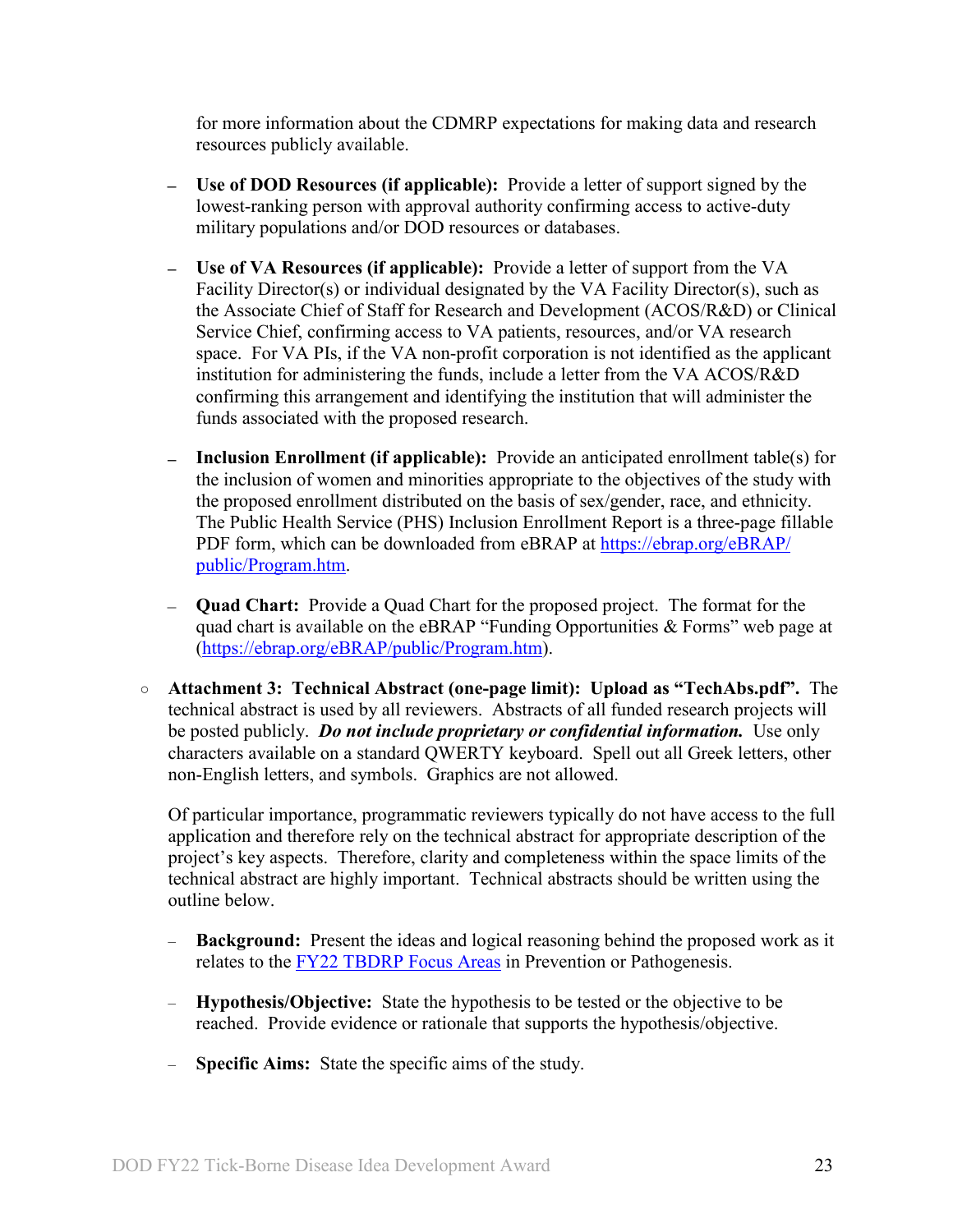- **Study Design:** Briefly describe the study design, including appropriate controls, and describe how the proposed study is innovative.
- **Impact:** Describe the impact of the proposed study on Lyme disease and/or other tick-borne diseases/conditions research, and on patient care and quality of life for military Service Members and the American public.
- **Career Development (***required only for applications submitted under the Idea Development Award – Career Development Option*): Describe the PI's career goals in tick-borne diseases research and how the proposed research and Career Development Plan support those goals.
- **Attachment 4: Lay Abstract (one-page limit): Upload as "LayAbs.pdf".** The lay abstract is used by all reviewers. Abstracts of all funded research projects will be posted publicly. *Do not include proprietary or confidential information*. *Do not duplicate the technical abstract.* Use only characters available on a standard QWERTY keyboard. Spell out all Greek letters, other non-English letters, and symbols. Graphics are not allowed.
	- Describe the rationale, scientific objective, and aims for the proposed project in a manner that will be *readily understood by readers without a background in science or medicine.*
		- State the  $\frac{FY22 \text{ TBDRP Focus Area(s)}}{FY}$  the project addresses.
	- Describe the ultimate applicability of the research.
		- What is the project's potential impact on reducing the public health burden, including the potential effect of the proposed research on the health and welfare of military Service Members and the American public?
		- What are the potential clinical applications, benefits, and risks?
		- What is the projected time it may take to achieve a patient-related outcome?
		- If the research is too basic for immediate clinical applicability, describe the interim outcomes.
		- What are the likely contributions of the study to advancing the field of Lyme disease and/or other tick-borne diseases research?
	- **Career Development (***required only for applications submitted under the Idea Development Award* – *Career Development Option***)***:* Describe the PI's career goals in tick-borne diseases research and how the proposed research and Career Development Plan support those goals.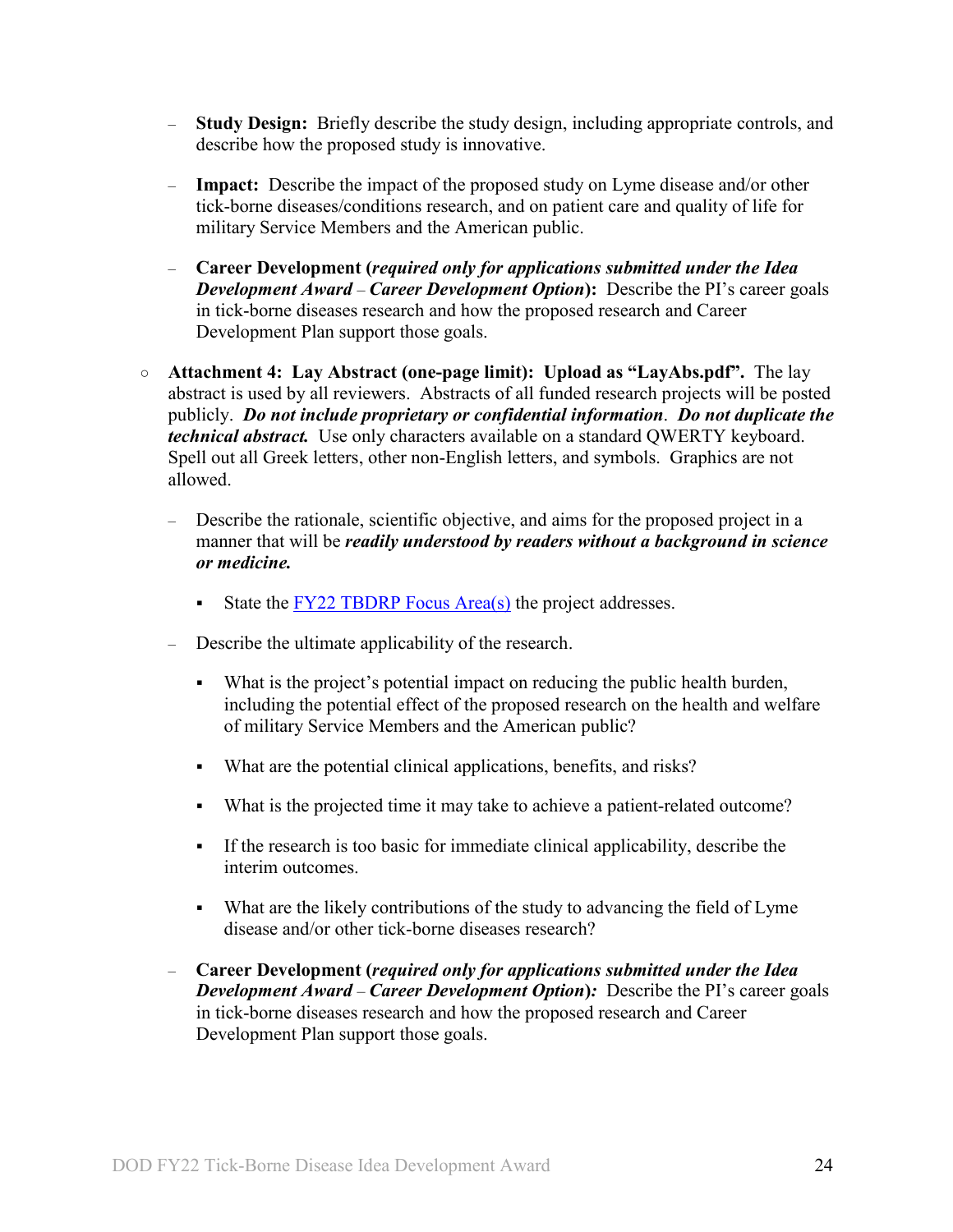○ **Attachment 5: Statement of Work (five-page limit): Upload as "SOW.pdf".** The suggested Statement of Work (SOW) format and examples specific to different types of research projects are available on the eBRAP "Funding Opportunities & Forms" web page [\(https://ebrap.org/eBRAP/public/Program.htm\)](https://ebrap.org/eBRAP/public/Program.htm). Recommended strategies for assembling the SOW can be found at [https://ebrap.org/eBRAP/public/Program.htm.](https://ebrap.org/eBRAP/public/Program.htm)

For the Idea Development Award mechanism, refer to the "*Suggested SOW Strategy Generic Research*" document for guidance on preparing the SOW and use the blank SOW format titled "**Suggested SOW Format**". The SOW must be in PDF format prior to attaching.

The SOW should include a list of major tasks that support the proposed specific aims, followed by a series of subtasks outlined related to the major tasks and milestones within the period of performance. The SOW should describe only the work for which funding is being requested by this application and, as applicable, should also:

- Include the name(s) of the key personnel and contact information for each study site/ subaward site.
- Indicate the number (and type, if applicable) of research subjects (animal or human) and/or human anatomical samples projected or required for each task and at each site. Refer to the General Application Instructions, Appendix 1, for additional information regarding regulatory requirements.
- For studies with prospective accrual of human subjects, indicate quarterly enrollment targets.
- Identify cell line(s) and commercial or organizational source(s) to be used.
- If applicable, indicate timelines required for regulatory approvals relevant to human subjects research.
- **Attachment 6: Impact Statement (one-page limit): Upload as "Impact.pdf".** Explain in detail how the proposed project will address a critical problem in Lyme disease and/or other tick-borne diseases/conditions and/or will impact the FY22 [TBDRP](#page-2-3)  [Focus Area\(s\)](#page-2-3) being addressed as follows:
	- **Public Health Burden:** Describe the burden of illness for the disease(s) or condition(s) to be studied, including current evidence-based public health information on mortality, morbidity, and economic impact. Describe how the proposed research will ultimately reduce the burden of Lyme disease and/or other tick-borne illnesses and their effect on public health. Describe how the research is focused on tick-borne diseases and conditions endemic to the United States and/or involves patients with persistent Lyme disease.
	- **Short-Term Impact:** Detail the anticipated short-term outcome(s)/product(s) (intellectual and/or tangible) that can be directly attributed to the proposed research.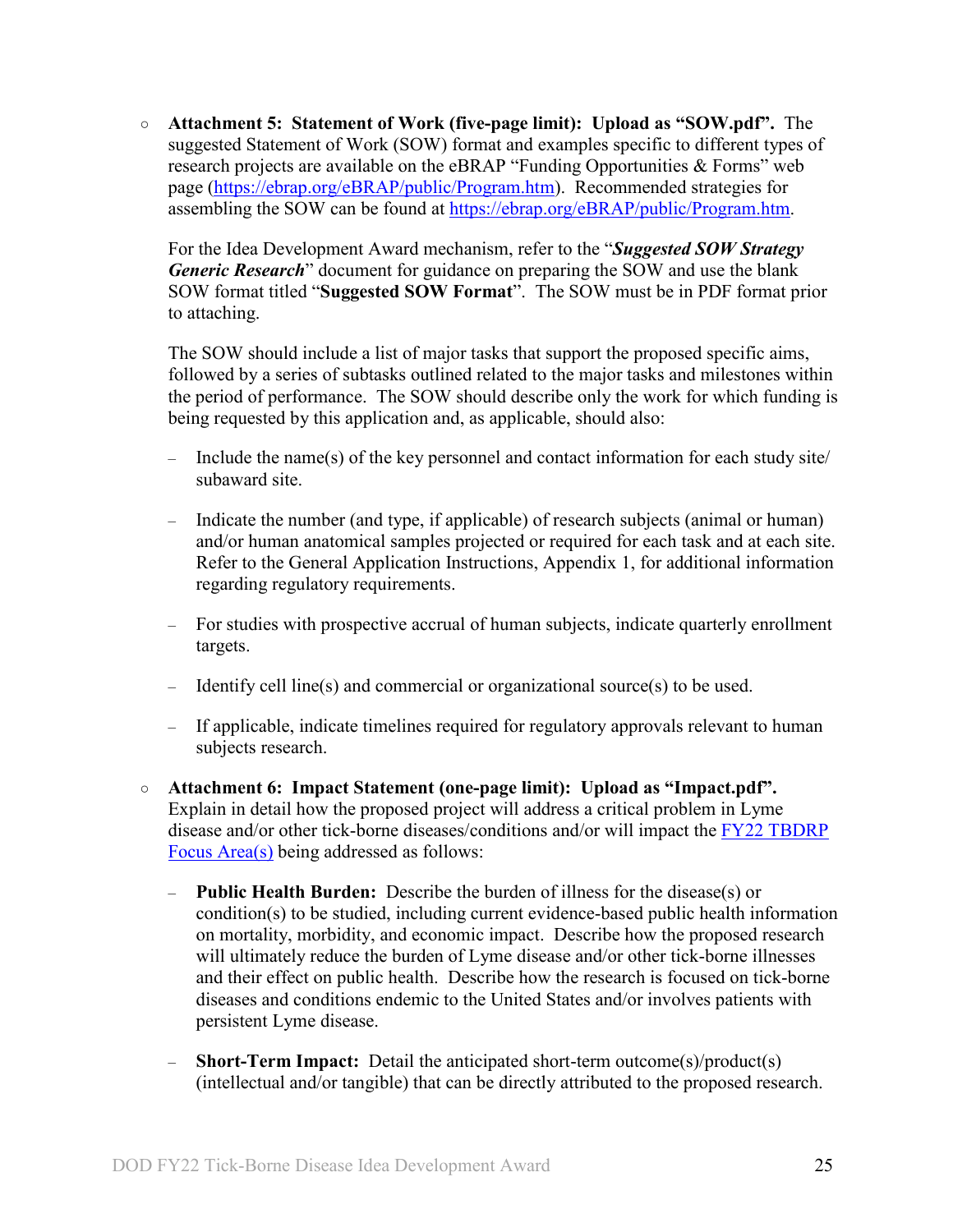- **Long-Term Impact:** Explain the anticipated long-term advancements over current knowledge, technology, and/or practice, ultimately contributing to the field of Lyme disease and/or other tick-borne diseases/conditions research, patient care, and/or quality of life. For studies focused on pathogenesis topics, an acceptable long-term gain may be filling a gap in the foundational knowledge of the disease, pathogen, vector, reservoir, etc., or having downstream applicability to new treatments or diagnostic assays. Describe how such mechanistic research could lead to possible sites of intervention and/or prevention, or novel diagnostic approaches, if applicable.
- **Military Relevance:** Describe how the proposed research is relevant to and will specifically impact the healthcare needs and welfare of military Service Members, Veterans, and their beneficiaries in a way that is consistent with the program's goals.
- <span id="page-25-0"></span>○ **Attachment 7: Human Subjects/Sample Acquisition and Safety Procedures (***if applicable; required for applications submitted under categories involving Human Subjects/Sample Acquisition***) (no page limit): Upload as "HumSubProc.pdf".** If the proposed study involves human subjects or human biological samples, the applicant is required to submit a summary describing the human research that will be conducted. Proposed studies should not rely on samples, reagents, or tools that are contingent upon completion of other ongoing efforts outside the scope of this proposal.
	- **–** Describe the study population (i.e., nature, approximate number, and pertinent demographic characteristics) and the methods for sample acquisition and/or human subjects recruitment.
	- **–** Describe the informed consent process, and include relevant draft process documents and consent forms. It is recommended that informed consent allows for the use of samples for future studies.
	- **–** Describe the strategy for the inclusion of women and minorities appropriate to the objectives of the study, including a description of the composition of the proposed study population in terms of sex/gender, racial, and ethnic group, and an accompanying rationale for the selection of subjects.
	- **–** Include a discussion of the screening procedures and risk/benefit considerations.
	- **–** Provide sufficient evidence to support availability of and access to populations/samples required for the study, and document the experience of the PI and/or key collaborators in recruiting human subjects/acquiring human samples for similar projects.
	- **–** Address any potential barriers to accrual, including access to the proposed study samples/populations, and present contingency plans for addressing potential delays.
	- **–** Include a description of the potential ethical issues raised by the proposed study and provide a detailed plan for how those issues will be addressed.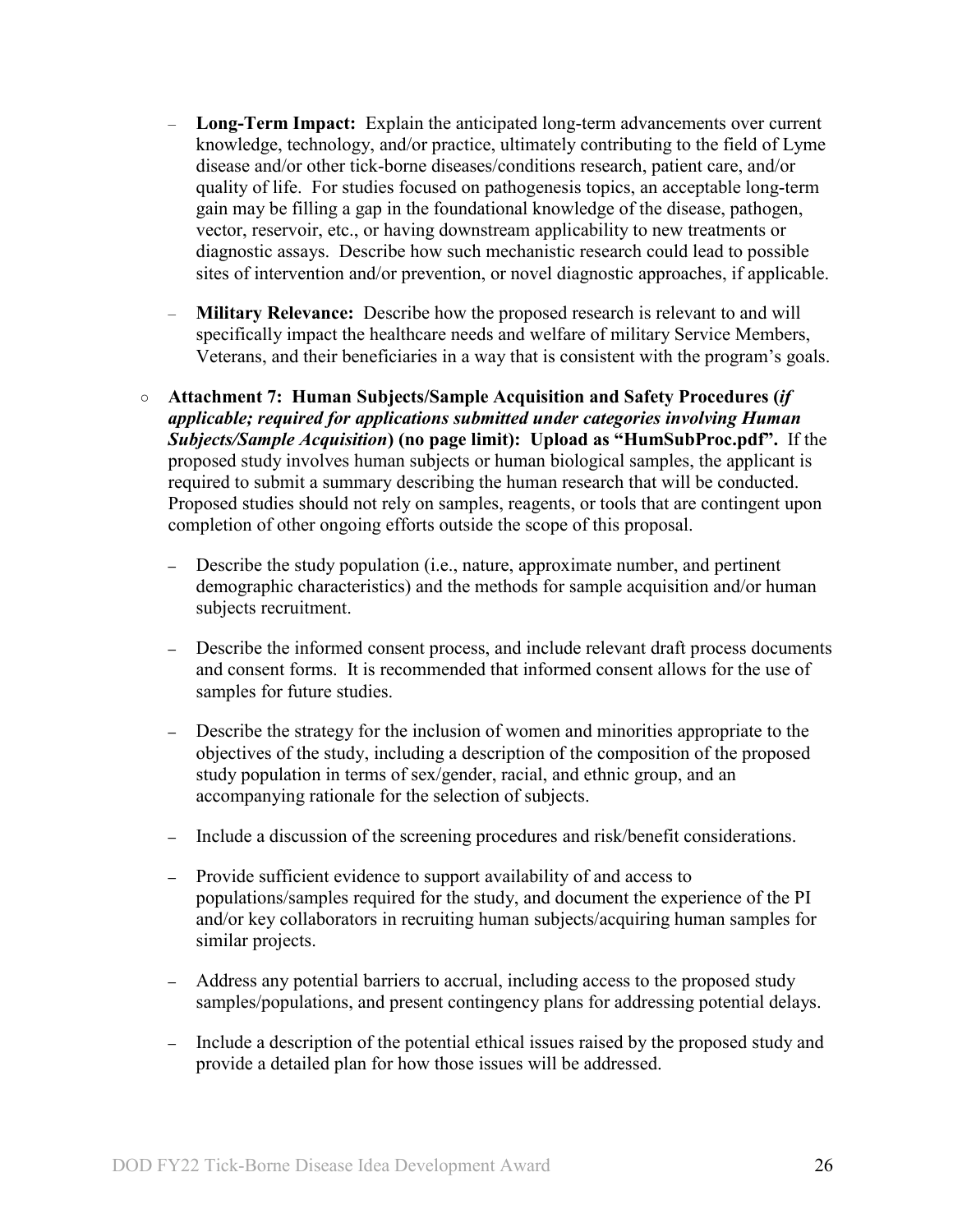- **–** Describe how the study will take into consideration patient-centered outcomes, patient values and preferences among treatment alternatives, and shared decisionmaking in encounters between physicians and patients.
- **–** If retrospectively collected human biological samples or correlated data from biorepositories or databases will be used, describe how those curated samples or data are representative of well-pedigreed cohorts of uniformly documented patients by providing their defining inclusion/exclusion criteria.
- **–** Describe how the subject-to-group assignments process will be conducted (e.g., randomization, block randomization, stratified randomization, age-matched controls, alternate group, or other procedures), if applicable.
- **–** Provide a statistical plan and sample size estimate for each study arm, including power analysis calculations to demonstrate that the sample size is appropriate to meet the objectives of the study given the constraints of the award mechanism.
- **–** Describe how data will be handled, including the rules for stopping data collection, criteria for inclusion and exclusion of data, how outliers will be defined and managed, and identification of the primary endpoint(s).
- **–** Describe the types of specimens or data to be collected and evaluated, and include information about specimen storage and maintenance (i.e., location, duration, special handling conditions).
- <span id="page-26-0"></span>○ **Attachment 8: Animal Research Plan (if applicable) (three-page limit): Upload as "AnimalResPlan.pdf".** If the proposed study involves animals, the applicant is required to submit a summary describing the animal research that will be conducted; however, applicants should not submit a verbatim replica of the protocol(s) to be submitted to the IACUC as the Animal Research Plan. *Proposed studies should not rely on samples, reagents, or tools that are contingent upon completion of other ongoing efforts outside the scope of this proposal***.** Applicants should not submit a verbatim replica of the protocol(s) to be submitted to the IACUC as the Animal Research Plan. In accordance with the ARRIVE 2.0 guidelines [\(https://arriveguidelines.org/arrive-guidelines\)](https://arriveguidelines.org/arrive-guidelines), the Animal Research Plan should address the following points for each proposed animal study:
	- **–** Briefly describe the research objective(s) of the animal study. Explain how and why the animal species, strain, and model(s) being used can address the scientific objectives and, where appropriate, the study's relevance to human biology. If dogs or cats are proposed, provide the source of the animals.
	- **–** Summarize the procedures to be conducted. Describe the interventions to minimize discomfort, distress, pain, and injury. These include analgesia, anesthesia, sedation, palliative care, and humane endpoints. Identify methods of euthanasia. If the method is not consistent with the American Veterinary Medical Association Guidelines for the Euthanasia of Animals, provide justification.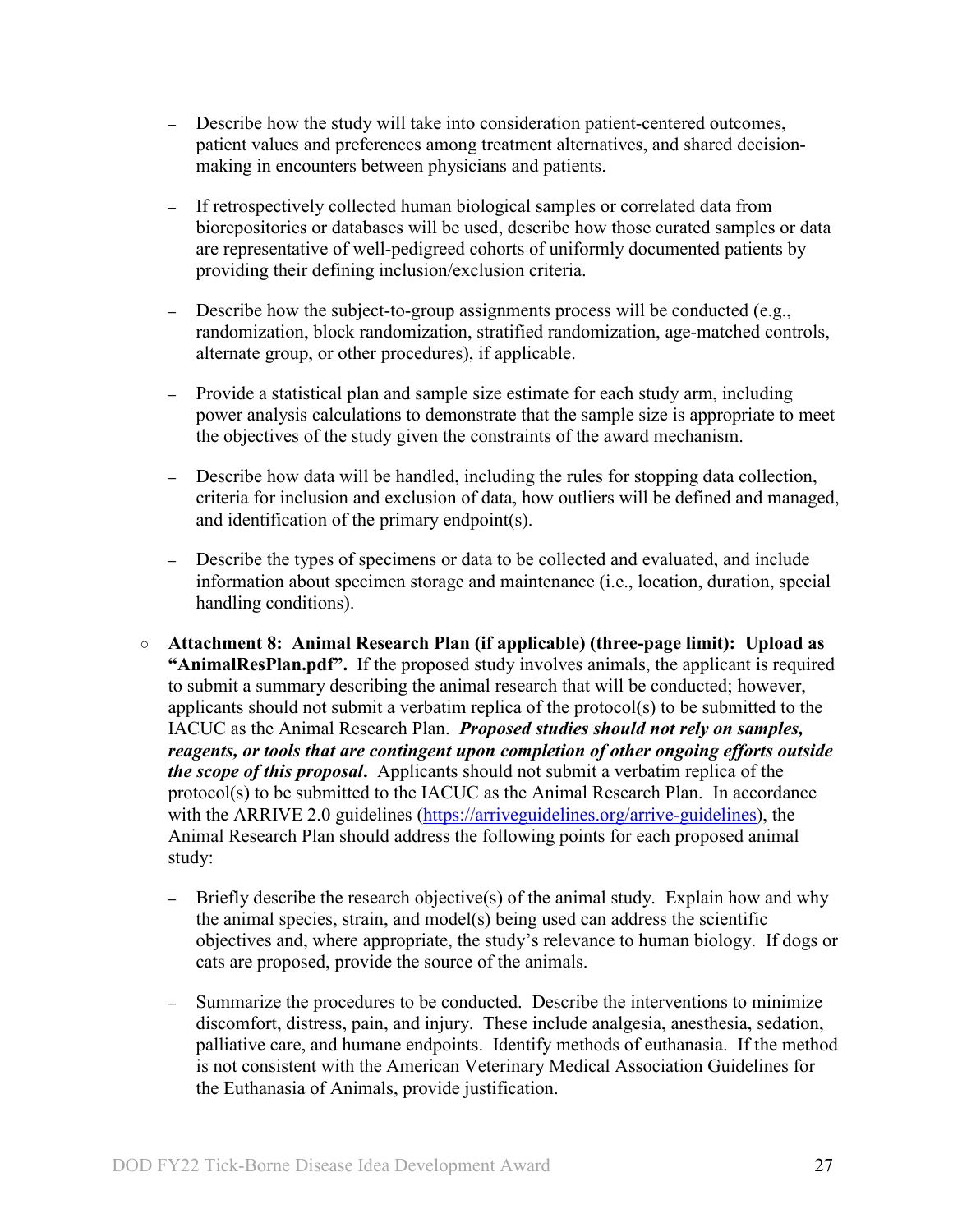- **–** Describe how the study will be controlled. Identify age, sex, and total number of animals by species to be used.
- **–** Describe the randomization and blinding/masking procedures for the study, and any other measures to be taken to minimize the effects of subjective bias during animal treatment and assessment of the results. If randomization and/or blinding/masking will not be utilized, provide justification.
- **–** Provide a statistical plan and power analysis calculations to demonstrate that the sample size is appropriate to meet the objectives of the study given the constraints of the award mechanism.
- **–** Describe how data will be handled, including rules for stopping data collection, criteria for inclusion and exclusion of data, how outliers will be defined and handled, statistical methods for data analysis, and identification of the primary endpoint(s).
- **Attachment 9: Career Development Plan (***required only for applications submitted under the Idea Development Award* – *Career Development Option***) (three-page limit): Upload as "CareerDev.pdf".** The Career Development Plan attachment should be prepared by the PI with appropriate guidance from the mentor.
	- Provide a signed cover letter from the mentor indicating recommendation, support, and planned interactions with the PI for the proposed work. The mentor should plan to be involved for the entire period of performance and therefore the cover letter should address the mentor's ability to dedicate time to engage with the PI throughout the award. The cover letter from the mentor should specifically detail plans for individualized interaction with the PI and the modality and frequency of the interactions to facilitate the PI's career development. Include information on the mentor's record of preparing early-career investigators for careers in tick-borne disease research.
	- Clearly describe and outline the individualized Career Development Plan.
	- Highlight the unique features of this Career Development Plan as it pertains specifically to tick-borne disease research.
	- Indicate specifically how the individualized Career Development Plan will provide the PI with an opportunity to acquire the necessary skills, competence, and expertise to establish/advance their independent career in tick-borne disease research, as well as how the mentor will contribute to the PI's career development as a tick-borne disease researcher and to the success of the proposed research for the duration of the project. Outline how the PI will gain experience in tick-borne disease research and engage with the tick-borne disease scientific and advocacy communities (as applicable), for example via workshops, seminars, etc.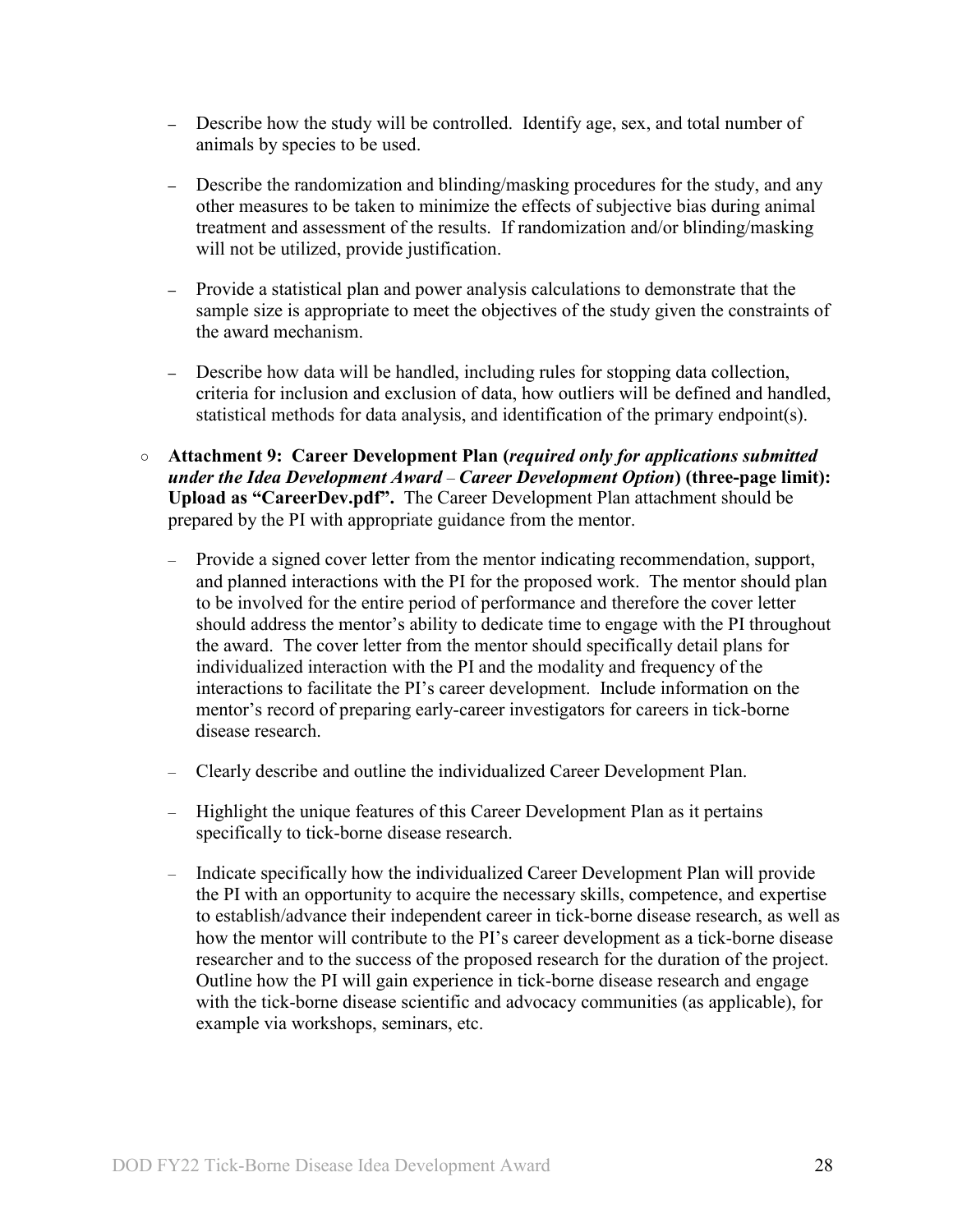- Describe how the Career Development Plan is supported by the research environment and mentorship provided by the proposed mentor and others at the institution, including ongoing tick-borne disease research at the institution and potential collaborations with other investigators.
- **Attachment 10: Letter of Eligibility (***required only for applications submitted under the Idea Development Award* – *Career Development Option***) (one-page limit): Upload as "Eligibility.pdf".** Provide a letter signed by the PI and the Department Chair, Dean, or equivalent official to verify that the eligibility requirements have been met. The letter should verify that the PI is an early-career research or physician scientist within 10 years of completion of their terminal degree (excluding time spent in residency or on family medical leave; refer to Section [II.C, Eligibility Information\)](#page-7-0). Include the organizational commitment of laboratory space and at least 75% of protected research time for all tickborne disease research projects by the PI.
- **Attachment 11: Representations, if applicable (extramural submissions only): Upload as "RequiredReps.pdf".** All extramural applicants must complete and submit the Required Representations template available on eBRAP [\(https://ebrap.org/eBRAP/](https://ebrap.org/eBRAP/public/Program.htm) [public/Program.htm\)](https://ebrap.org/eBRAP/public/Program.htm). For more information, see the General Application Instructions, Appendix 5, Section B, Representations.
- <span id="page-28-1"></span>○ **Attachment 12: Suggested Collaborating DOD Military Facility Budget Format, if applicable: Upload as "MFBudget.pdf".** If a military facility (Military Health System facility, research laboratory, medical treatment facility, dental treatment facility, or a DOD activity embedded with a civilian medical center) will be a collaborator in performance of the project, complete a separate budget, using "Suggested Collaborating DOD Military Facility Budget Format", available for download on the eBRAP "Funding Opportunities & Forms" web page [\(https://ebrap.org/eBRAP/public/Program.htm\)](https://ebrap.org/eBRAP/public/Program.htm), including a budget justification, for each military facility as instructed. The costs per year should be included on the Grants.gov Research & Related Budget Form under subaward costs. Refer to the General Application Instructions, Section III.A.8, for detailed information.

## • **Extramural and Intramural Applications**

To evaluate compliance with Title IX of the Education Amendments of 1972 (20 USC 1681[a] et seq.), the DOD is collecting certain demographic and career information to be able to assess the success rates of women who are proposed for key roles in applications in science, technology, engineering, and/or mathematics (STEM) disciplines. To enable this assessment, each application must include the following forms completed as indicated.

<span id="page-28-0"></span>**Research & Related Personal Data:** For extramural submissions (via Grants.gov), refer to the General Application Instructions, Section III.A.3, and for intramural submissions (via eBRAP), refer to the General Application Instructions, Section IV.A.2, for detailed information.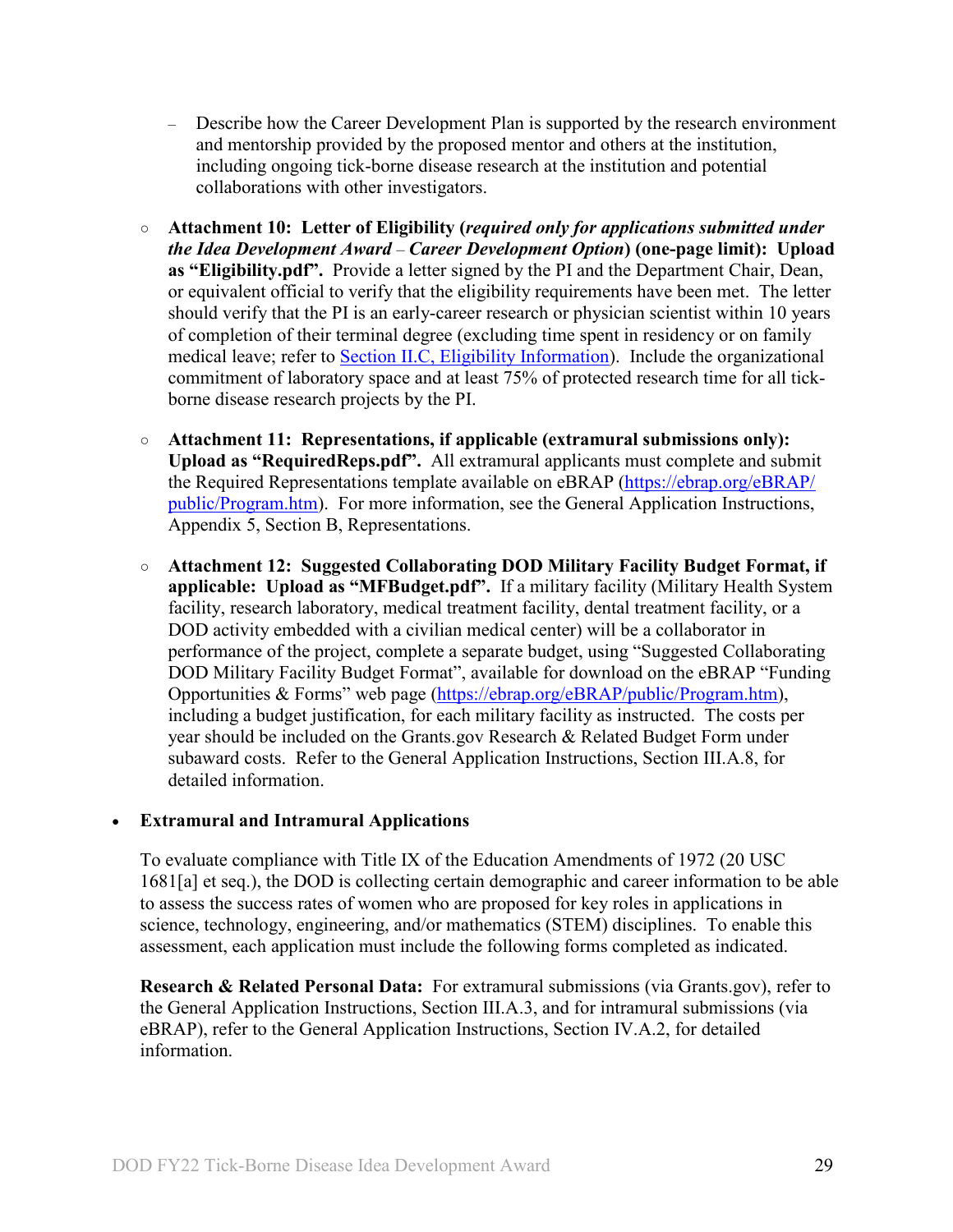<span id="page-29-0"></span>**Research & Related Senior/Key Person Profile (Expanded):** For extramural submissions (via Grants.gov), refer to the General Application Instructions, Section III.A.4, and for intramural submissions (via eBRAP), refer to the General Application Instructions, Section IV.A.3, for detailed information.

- PI Biographical Sketch (six-page limit): Upload as "Biosketch\_LastName.pdf". The suggested biographical sketch format is available on the "Funding Opportunities  $\&$ Forms" web page [\(https://ebrap.org/eBRAP/public/Program.htm\)](https://ebrap.org/eBRAP/public/Program.htm) in eBRAP. The National Institutes of Health Biographical Sketch may also be used. All biographical sketches should be submitted in uneditable PDF format.
- PI Previous/Current/Pending Support (no page limit): Upload as "Support\_LastName.pdf".
	- For extramural submissions, refer to the General Application Instructions, Section III.A.4, for detailed information.
	- For intramural submissions, refer to the General Application Instructions, Section IV.A.3, for detailed information.
- Key Personnel Biographical Sketches (six-page limit each): Upload as "Biosketch\_LastName.pdf".
	- *For the Idea Development Award Career Development Option:* Include mentor's (and co-mentor's, if applicable) biographical sketch.
- Key Personnel Previous/Current/Pending Support (no page limit): Upload as "Support\_LastName.pdf".
	- For extramural submissions, refer to the General Application Instructions, Section III.A.4, for detailed information.
	- For intramural submissions, refer to the General Application Instructions, Section IV.A.3, for detailed information.
	- *For the Idea Development Award Career Development Option:* Include mentor's (and co-mentor's, if applicable) previous/current/pending support.

<span id="page-29-1"></span>**Research & Related Budget:** For extramural submissions (via Grants.gov), refer to the General Application Instructions, Section III.A.5, and for intramural submissions (via eBRAP), refer to the General Application Instructions, Section IV.A.4, for detailed information.

**Budget Justification (no page limit): Upload as "BudgetJustification.pdf".** The budget justification for the entire period of performance must be uploaded to the Research & Related Budget after completion of the budget for Period 1.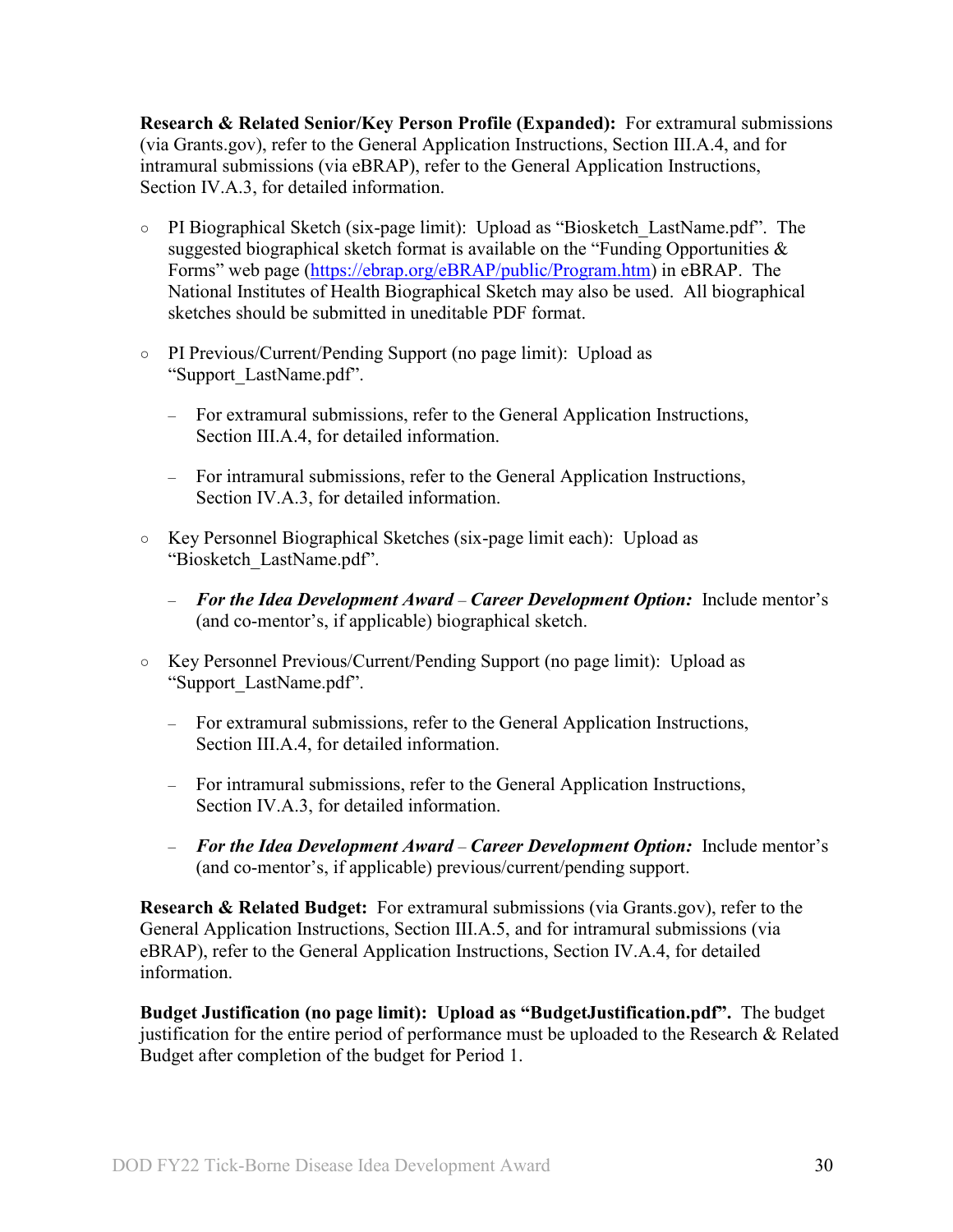<span id="page-30-2"></span>**Project/Performance Site Location(s) Form:** For extramural submissions (via Grants.gov), refer to the General Application Instructions, Section III.A.6, and for intramural submissions (via eBRAP), refer to the General Application Instructions, Section IV.A.5, for detailed information.

## • **Extramural Applications Only**

<span id="page-30-3"></span>**Research & Related Subaward Budget Attachment(s) Form (if applicable):** Refer to the General Application Instructions, Section III.A.7, for detailed information.

- **Extramural Subaward:** Complete the Research & Related Subaward Budget Form through Grants.gov. (Refer to the General Application Instructions, Section III.A.7, for detailed information.) Verify subaward budget(s) and budget justification forms are present in eBRAP during the application verification period. If these components are missing, upload them to eBRAP before the end of the application verification period.
- **Intramural DOD Collaborator(s):** Complete the "Suggested Collaborating DOD Military Facility Budget Format" and upload to Grants.gov attachment form as [Attachment 12.](#page-28-1) (Refer to the General Application Instructions, Section IV.A.4, for detailed information.) Each Intramural DOD Collaborator should include costs per year on the Grants.gov Research & Related Budget Form under subaward costs.

## <span id="page-30-0"></span>**II.D.3. Unique Entity Identifier (UEI) and System for Award Management (SAM)**

The applicant organization must be registered as an entity in SAM (https://www.sam.gov/SAM) and receive confirmation of an "Active" status before submitting an application through Grants.gov. As published in the Federal Register, July 10, 2019, [\(https://www.federalregister.gov/documents/2019/07/10/2019-14665/unique-entity-id-standard](https://www.federalregister.gov/documents/2019/07/10/2019-14665/unique-entity-id-standard-for-awards-management)[for-awards-management\)](https://www.federalregister.gov/documents/2019/07/10/2019-14665/unique-entity-id-standard-for-awards-management), the UEI for awards management generated through SAM will be used instead of the Data Universal Numbering System (DUNS) number as of April 2022. *All federal awards including, but not limited to, contracts, grants, and cooperative agreements will use the UEI.* USAMRDC will transition to use of the UEI beginning with FY22 announcements and utilize the latest SF424, which includes the UEI. The DUNS will no longer be accepted. Applicant organizations will not go to a third-party website to obtain an identifier. During the transition, your SAM registration will automatically be assigned a new UEI displayed in SAM. (For more information, visit the General Services Administration: [https://www.gsa.gov/about](https://www.gsa.gov/about-us/organization/federal-acquisition-service/office-of-systems-management/integrated-award-environment-iae/iae-information-kit/unique-entity-identifier-update)[us/organization/federal-acquisition-service/office-of-systems-management/integrated-award](https://www.gsa.gov/about-us/organization/federal-acquisition-service/office-of-systems-management/integrated-award-environment-iae/iae-information-kit/unique-entity-identifier-update)[environment-iae/iae-information-kit/unique-entity-identifier-update.](https://www.gsa.gov/about-us/organization/federal-acquisition-service/office-of-systems-management/integrated-award-environment-iae/iae-information-kit/unique-entity-identifier-update)) Current SAM.gov registrants are assigned their UEI and can view it within SAM.gov. *Authorized Organizational Representatives with existing eBRAP accounts should update their organizational profile to include the UEI prior to submission of the full application to Grant.gov (see Section II.D.4, Submission Dates and Times below).* Refer to the General Application Instructions, Section III, for further information regarding Grants.gov requirements.

## <span id="page-30-1"></span>**II.D.4. Submission Dates and Times**

All submission dates and times are indicated in [Section I, Overview of the Funding Opportunity.](#page-0-1) Pre-application and application submissions are required. The pre-application and application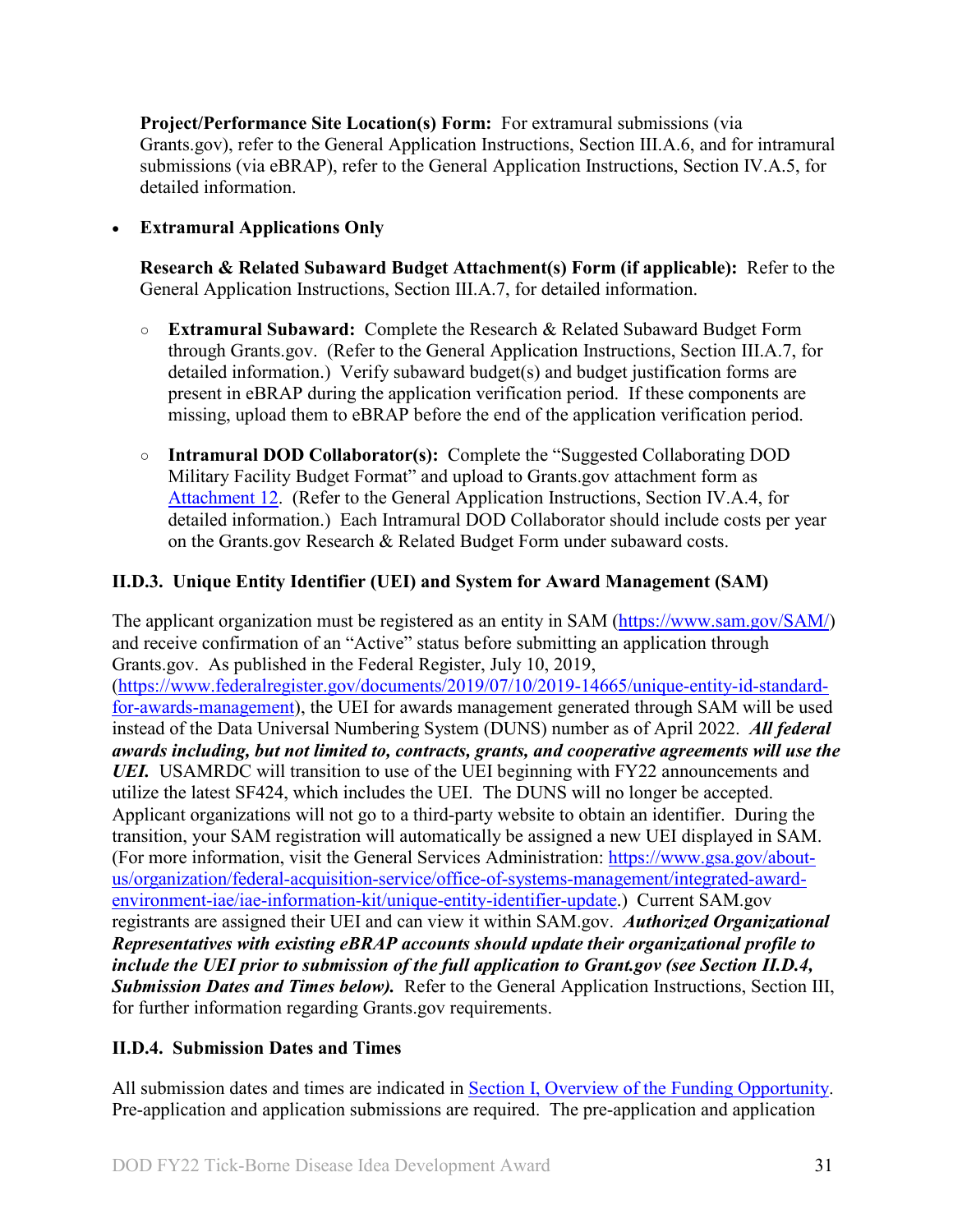submission process should be started early to avoid missing deadlines. There are no grace periods. Failure to meet either of these deadlines will result in submission rejection.

## <span id="page-31-1"></span>**Applicant Verification of Full Application Submission in eBRAP**

*For Both Extramural and Intramural Applicants:* eBRAP allows an organization's representatives and PIs to view and modify the full application submissions associated with them. Following retrieval and processing of the full application, eBRAP will notify the organizational representatives and PI by email to log into eBRAP to review, modify, and verify the full application submission. eBRAP will validate full application files against the specific program announcement requirements, and discrepancies will be noted in an email to the PI and in the "Full Application Files" tab in eBRAP. eBRAP does not confirm the accuracy of file content. Application viewing, modification, and verification in eBRAP are strongly recommended, but not required. It is the applicant's responsibility to review all application components and ensure proper ordering as specified in the program announcement. *If either the Project Narrative or the budget fails eBRAP validation or needs to be modified, an updated full application package must be submitted prior to the application submission deadline. The Project Narrative and Research & Related Budget Form cannot be changed after the application submission deadline.* Other application components may be changed until the end of the [application verification period.](#page-0-0) Verify that subaward budget(s) and budget justification forms are present in eBRAP during the application verification period. If these components are missing, upload them to eBRAP before the end of the application verification period. After the end of the application verification period, the full application cannot be modified.

*Extramural Submission:* The full application package submitted to Grants.gov may be viewed and modified in eBRAP until the end of the application verification period. During the application verification period, the full application package, *with the exception of the Project Narrative and Budget Form,* may be modified.

*Intramural DOD Submission:* After eBRAP has processed the full application, the organizational Resource Manager/Comptroller/Task Area Manager or equivalent Business Official and PI will receive email notification of the status and will be able to view and modify application components in eBRAP. During the application verification period, the full application package, *with the exception of the Project Narrative and Budget Form*, may be modified. The Resource Manager/Comptroller/Task Area Manager or equivalent Business Official should log into eBRAP to review and to approve the application package prior to the application verification deadline.

*For All Submissions:* Verify that subaward budget(s) with budget justification are present in eBRAP during the application verification period. If these components are missing, upload them to eBRAP before the end of the application verification period.

## <span id="page-31-0"></span>**II.D.5. Funding Restrictions**

The maximum period of performance is **3** years.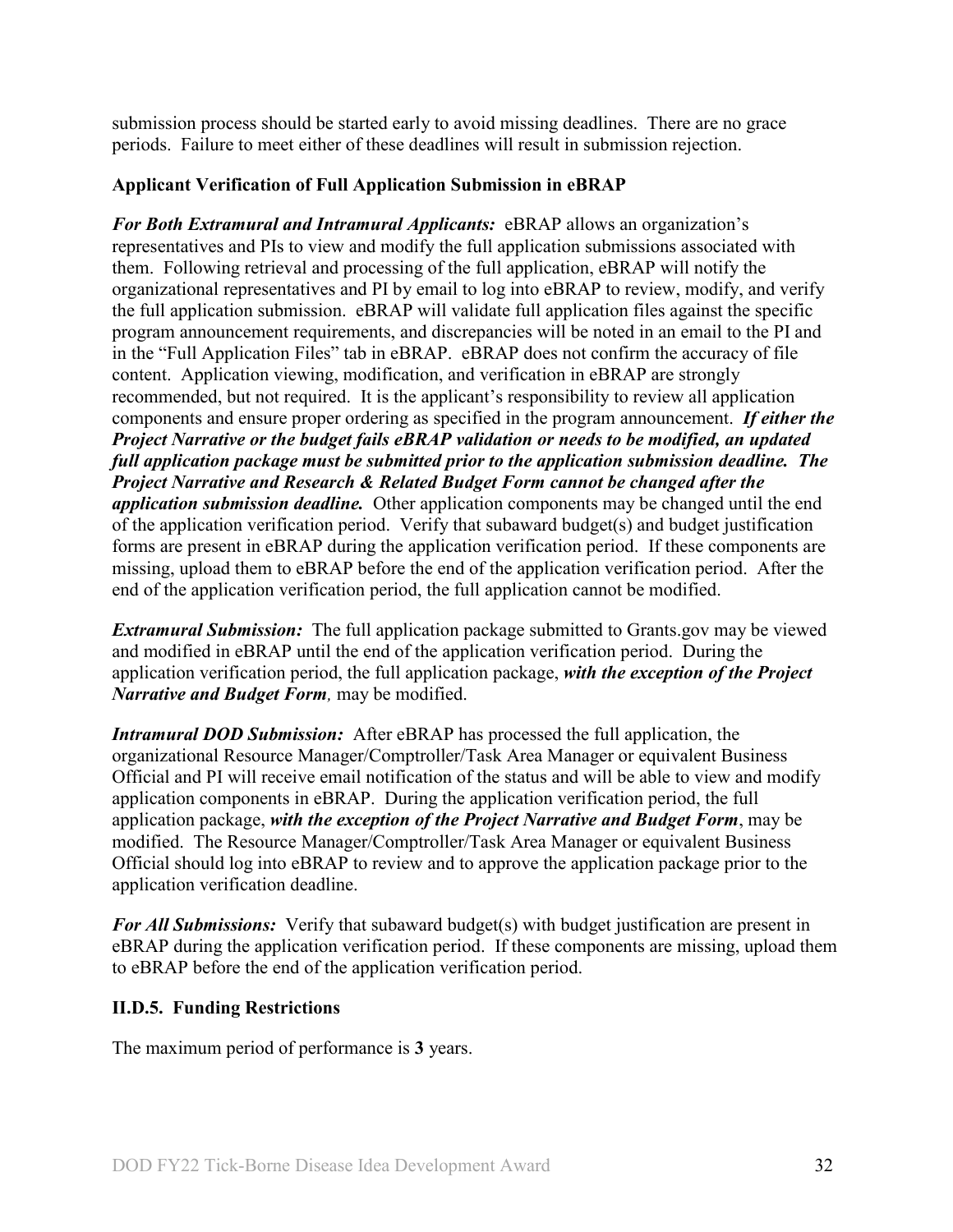**Idea Development Award:** The anticipated direct costs budgeted for the entire period of performance will not exceed **\$500,000.** If indirect cost rates have been negotiated, indirect costs are to be budgeted in accordance with the organization's negotiated rate. No budget will be approved by the government exceeding **\$500,000** direct costs or using an indirect cost rate exceeding the organization's negotiated rate.

**Idea Development Award – Career Development Option:** The anticipated direct costs budgeted for the entire period of performance will not exceed **\$300,000.** If indirect cost rates have been negotiated, indirect costs are to be budgeted in accordance with the organization's negotiated rate. No budget will be approved by the government exceeding **\$300,000** direct costs or using an indirect cost rate exceeding the organization's negotiated rate.

All direct and indirect costs of any subaward or contract must be included in the total direct costs of the primary award.

For this award mechanism, direct costs may be requested for (not all-inclusive):

- Travel in support of multidisciplinary collaborations.
- Costs for one investigator to travel to one scientific/technical meeting per year. The intent of travel costs to a scientific/technical meeting is to present project information and/or disseminate project results from the FY22 TBDRP Idea Development Award.

Must not be requested for:

- Clinical trial costs
- Mentor registration and/or travel costs
- Mentor salary

For extramural awards with an intragovernmental component, direct transfer of funds from an extramural award recipient to a DOD or other federal agency is not allowed except under very limited circumstances. Funding to intramural DOD and other federal agencies will be managed through a direct funds transfer. Intramural applicants are responsible for coordinating through their agency's procedures the use of contractual or assistance funding awards or other appropriate agreements to support extramural collaborators.

Refer to the General Application Instructions, Section III.A.5, for budget regulations and instructions for the Research & Related Budget. *For federal agencies or organizations collaborating with federal agencies, budget restrictions apply as are noted in the General Application Instructions, Section III.A.5***.**

#### <span id="page-32-0"></span>**II.D.6. Other Submission Requirements**

Refer to the General Application Instructions, Appendix 4, for detailed formatting guidelines.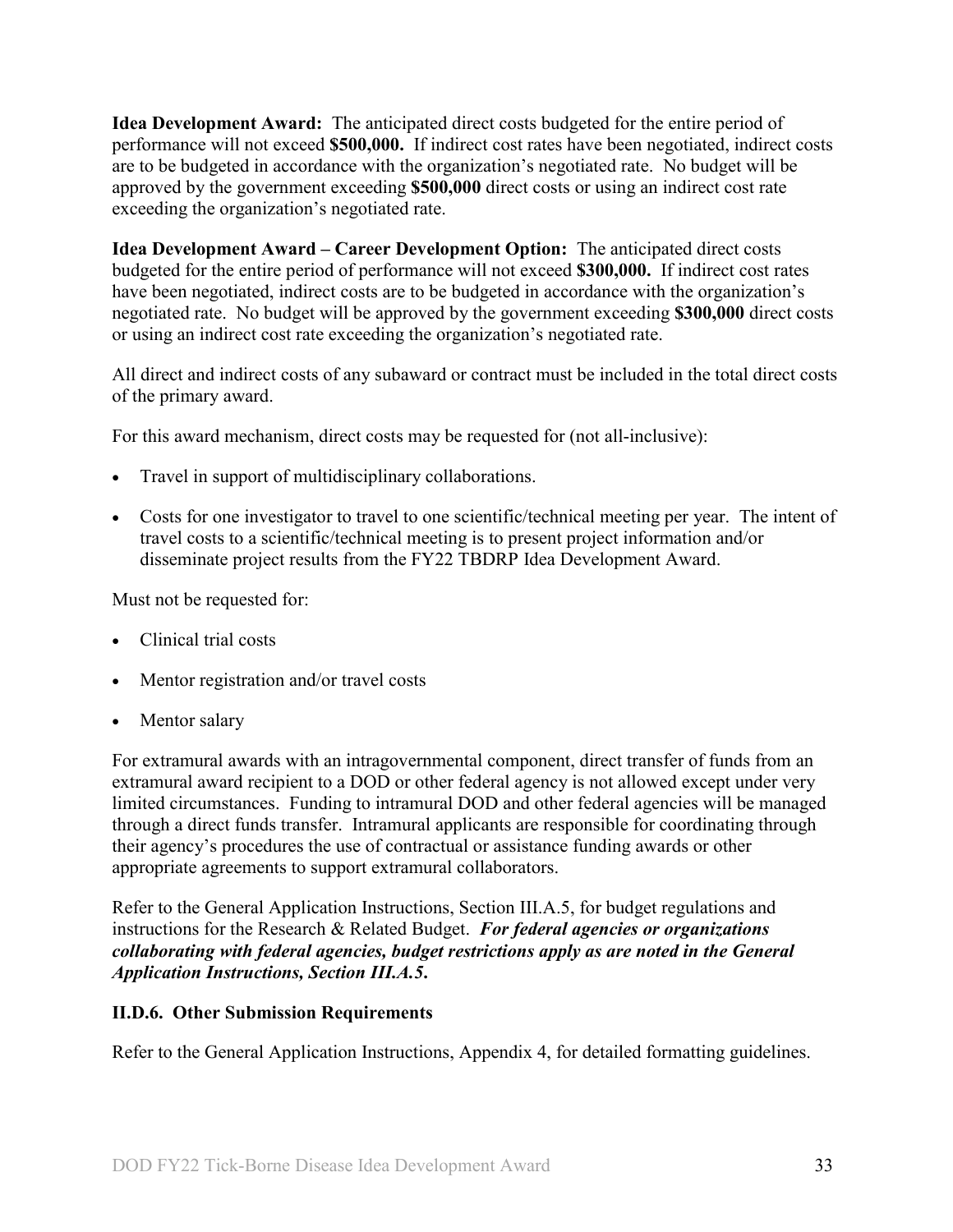## <span id="page-33-0"></span>**II.E. Application Review Information**

## <span id="page-33-1"></span>**II.E.1. Criteria**

### **II.E.1.a. Peer Review**

To determine technical merit, all applications will be evaluated according to the following **scored criteria**, which are of equal importance:

### • **Impact**

- To what extent the proposed project will address a critical problem in Lyme disease and/or other tick-borne diseases/conditions and/or will impact the [FY22 TBDRP Focus](#page-2-3)  [Areas](#page-2-3) in Prevention or Pathogenesis.
- To what extent the proposed research will ultimately reduce the burden of Lyme disease and/or other tick-borne illnesses and their effect on public health.
- $\circ$  How the research is focused on tick-borne diseases and conditions endemic to the United States, and/or involves patients with persistent Lyme disease.
- How the anticipated short-term outcome(s)/products(s) (intellectual and/or tangible) can be directly attributed to the proposed research.
- How the anticipated long-term advancement over current knowledge, technology, and/or practice that would ultimately contribute to the field of Lyme disease and/or other tickborne diseases/conditions research, patient care, and/or quality of life can be directly attributed to the proposed research. If applicable, to what extent mechanistic research could lead to possible sites of intervention and/or prevention, or novel diagnostic approaches.
- To what extent the proposed research is relevant to and will specifically impact the healthcare needs and welfare of military Service Members, Veterans, and their beneficiaries in a way that is consistent with the program's goals.

## • **Research Strategy and Feasibility**

- How the background/rationale describes a problem, question, or knowledge gap that is related to at least one of the [FY22 TBDRP Focus Areas](#page-2-3) in Prevention or Pathogenesis and how it will be addressed by the proposed research.
- How well the application presents the scientific rationale behind the proposed work and includes relevant literature citations and/or preliminary data to support the study's feasibility. *Preliminary data are not required under the Idea Development Award* – *Career Development Option*.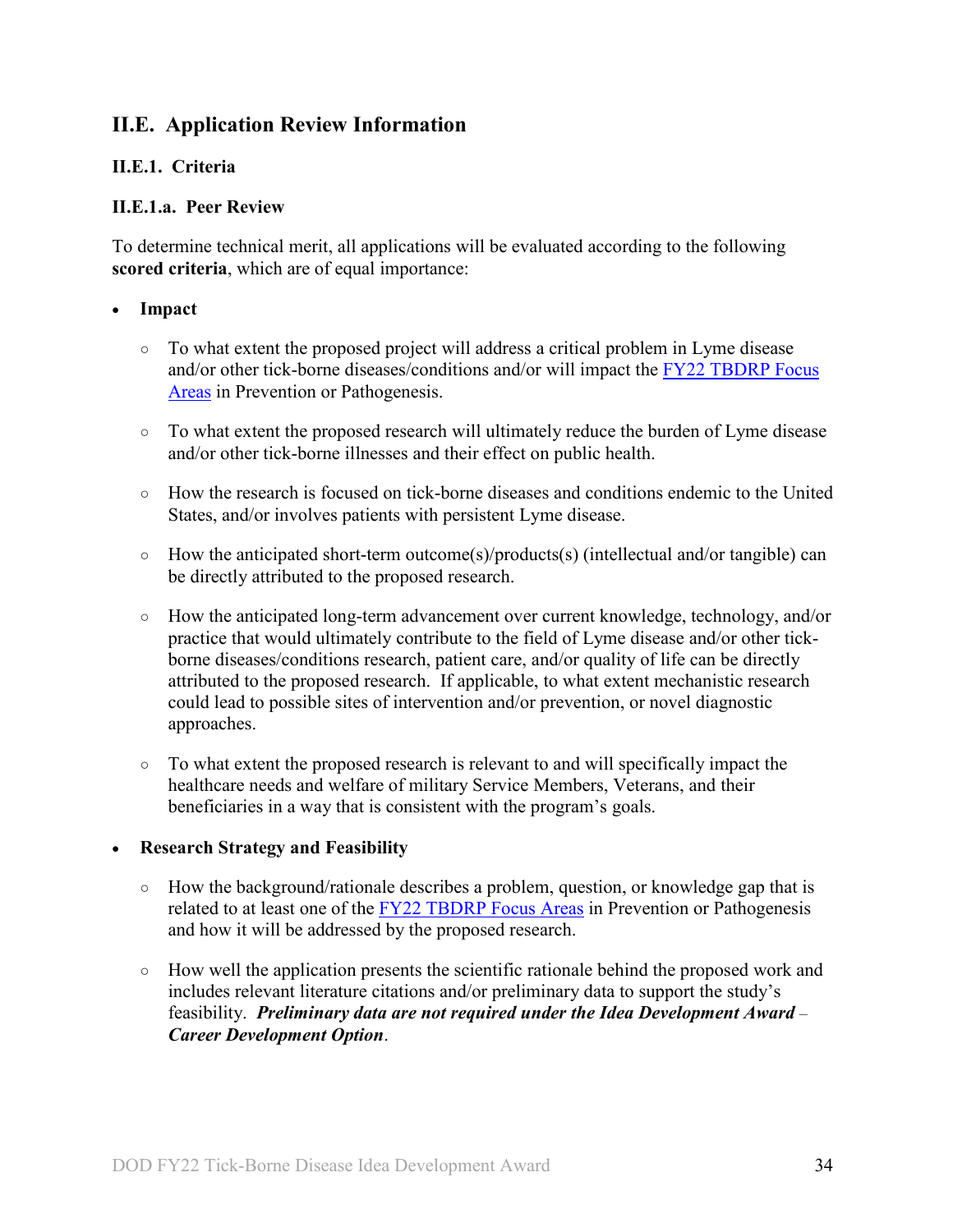- How well the application states appropriate hypotheses/study questions and overall objective(s) to be reached, along with specific aims in support of the hypothesis/objectives.
- How well the application describes the experimental design, methods, and analyses including appropriate controls in sufficient detail for evaluation of feasibility.
- How well the application acknowledges potential problems and provides approaches to mitigate those concerns, including interdependency of aims or dependency on successful outcomes, products, or samples from other ongoing research efforts.
- For research involving cell line(s) and/or animals:
	- How well the choice of proposed cell line(s) and/or animal model(s) is justified and relevant to human biology and natural tick-borne disease transmission.
	- How well the statistical rigor of in vitro cellular studies and preclinical animal experiments is demonstrated.
	- If animal studies are proposed, whether they will be conducted in accordance with the ARRIVE 2.0 guidelines [\(https://arriveguidelines.org/arrive-guidelines\)](https://arriveguidelines.org/arrive-guidelines).
	- Whether the method of euthanasia and the interventions to minimize discomfort, distress, pain, and injury described in the Animal Research Plan are appropriate, as applicable.
	- Whether the Animal Research Plan includes a statistical plan and power analysis calculations to demonstrate that the sample size is appropriate to meet the objectives of the study given the constraints of the award mechanism, as applicable.
	- To what extent the primary endpoint(s) identified in the Animal Research Plan are appropriate, as applicable.

## • **Human Subjects/Sample Acquisition and Safety Procedures (***for applications submitted under categories involving Human Subjects/Sample Acquisition***)**

- The degree to which the study population, the methods for sample acquisition and/or human subjects recruitment, the informed consent process, and the screening procedures are justified and appropriate to accomplish the proposed work.
- Whether there is sufficient evidence provided to support availability of and access to samples/populations required for the study and documentation of the experience of the PI and/or key collaborators in recruiting human subjects/acquiring human samples for similar projects.
- Whether the strategy for the inclusion of women and minorities and distribution of proposed enrollment are appropriate for the proposed research.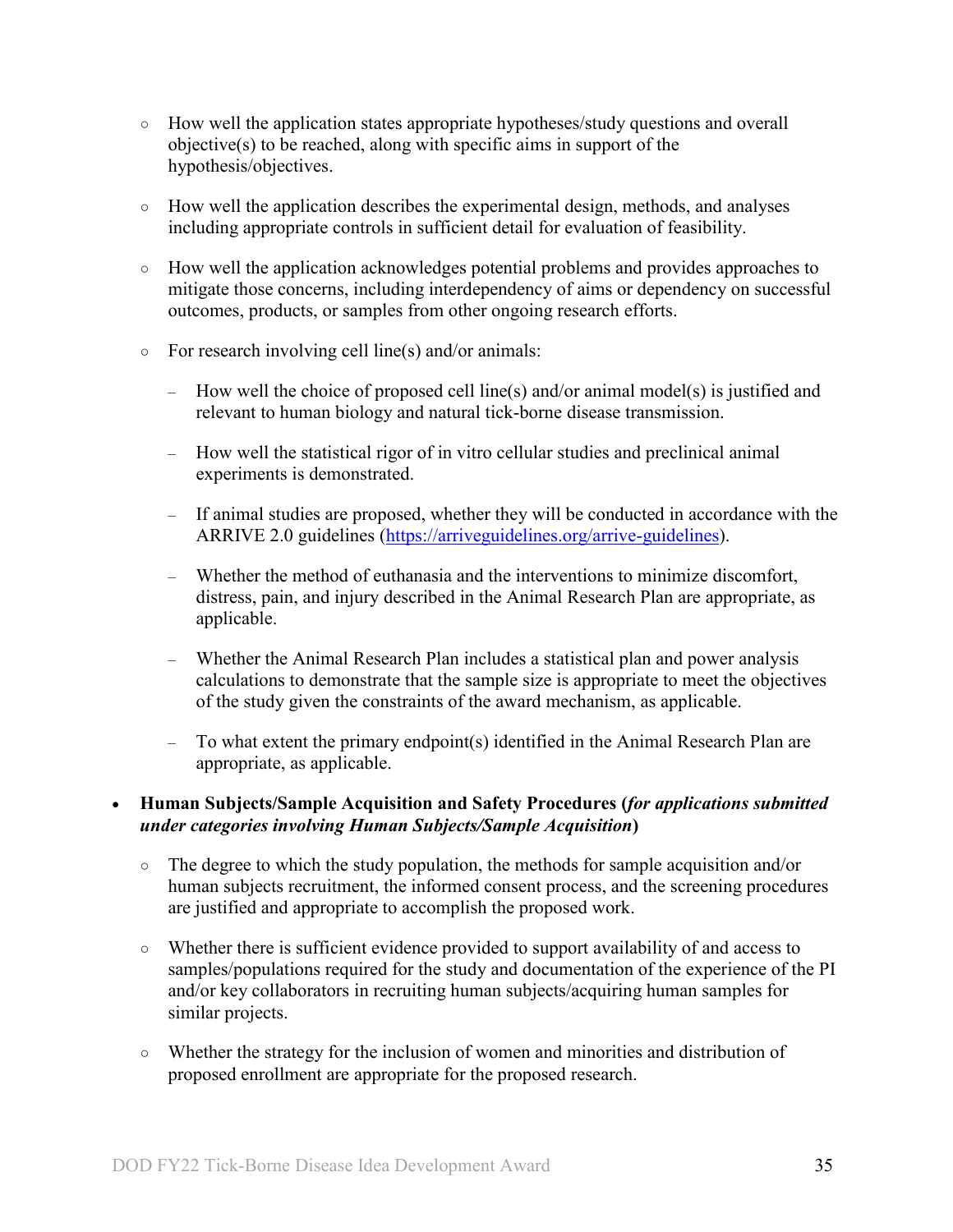- How well the application addresses any potential barriers to accrual, including access to the proposed study samples/populations, and presents adequate contingency plans for addressing potential delays. How well the application identifies potential ethical issues raised by the proposed study and provides a detailed plan for how those issues will be addressed.
- How well the study takes into consideration patient-centered outcomes, patient values and preferences among treatment alternatives, and shared decision-making in encounters between physicians and patients.
- If retrospectively collected human biological samples or correlated data from biorepositories or databases will be used, whether the curated samples or data are representative of well-pedigreed cohorts of uniformly documented patients as demonstrated by their defining inclusion/exclusion criteria.
- Whether there is sufficient information provided regarding the subject-to-group assignments process (if applicable).
- Whether the application includes an appropriate statistical plan and sample size estimate for each study arm, including power analysis calculations to demonstrate that the sample size is appropriate to meet the objectives of the study given the constraints of the award mechanism.
- Whether the application describes how data will be handled, including the rules for stopping data collection, criteria for inclusion and exclusion of data, how outliers will be defined and managed, and identification of primary endpoints.
- How well the types of specimens or data to be collected and evaluated, and specimen storage and maintenance, are described.

## • **Innovation (***applicable only to the Idea Development Award***)**

- To what degree the proposed work is innovative and not merely a next logical step or an incremental advance on published data.
- To what extent the research introduces a new concept or question, challenges existing paradigms, approaches issues from a new perspective, or exhibits other uniquely creative qualities.

## • **Personnel (***applicable only to the Idea Development Award***)**

- Based on PI and Key Personnel Biographical Sketches, to what degree the research team's background is appropriate with respect to its ability to perform the proposed work, including whether there is evidence of sufficient expertise (as applicable).
- To what degree the levels of effort of the PI and other key personnel are appropriate to ensure successful conduct of the proposed work.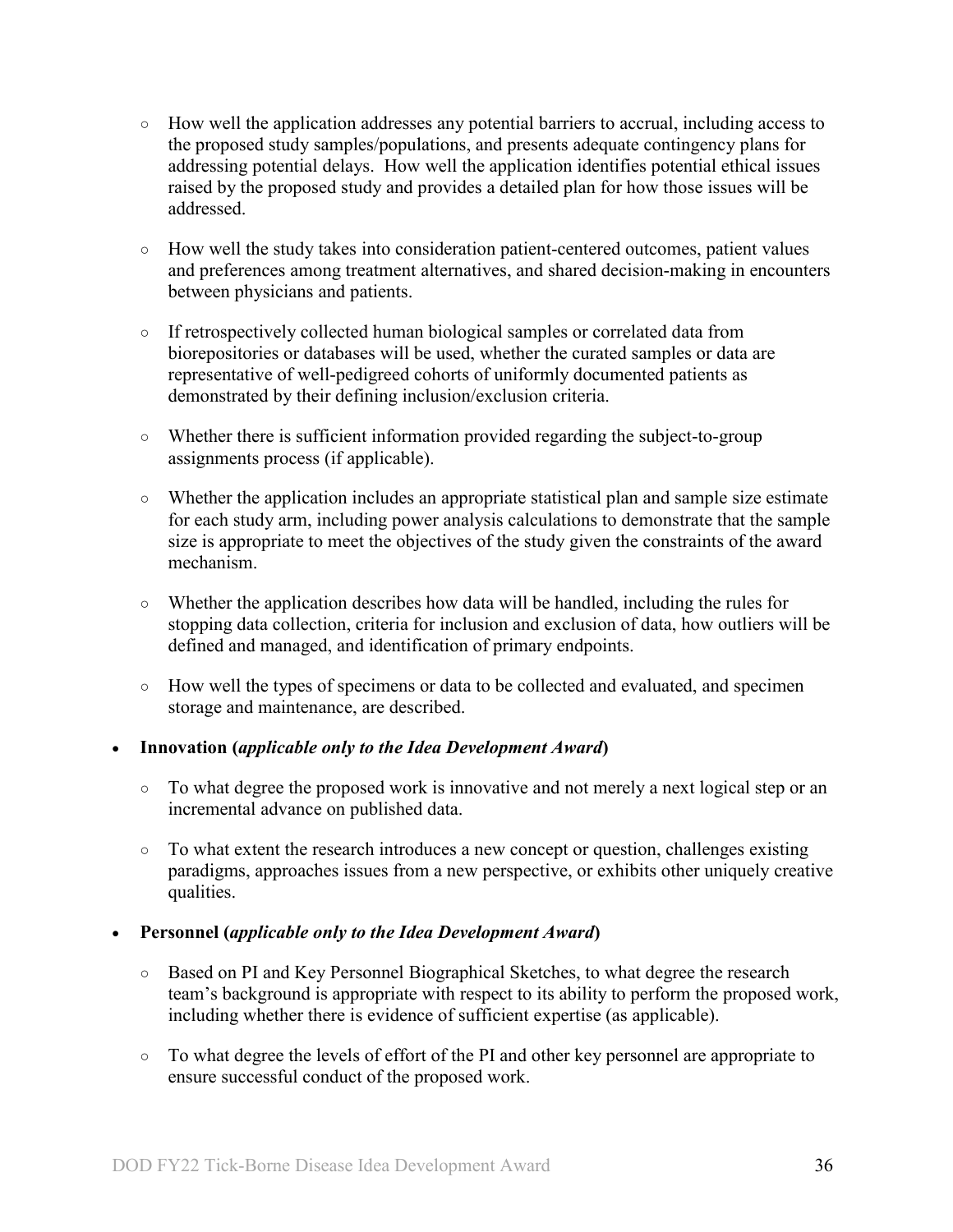$\circ$  How well the specific contributions of collaborators will complement the PI's ability to perform the proposed work, enhance the project's innovation or impact in the tick-borne disease research field, and/or promote collaboration among fields or with commercial partners (if applicable).

### • **PI (***applicable only to the Idea Development Award* – *Career Development Option***)**

- Whether the PI meets the eligibility requirements.
- To what extent the PI's record of accomplishments (within or outside the field of tickborne diseases) and letters of support demonstrate their potential for advancement as a productive, independent investigator in tick-borne disease research.
- To what degree the PI's career goals demonstrate a strong personal commitment to advancing an independent career at the forefront of tick-borne disease research.

## • **Career Development Plan and Environment (***applicable only to the Idea Development Award* – *Career Development Option***)**

- How well the PI has outlined a detailed, individualized Career Development Plan that will provide the PI with the opportunity to acquire the necessary skills, competence, and expertise to effectively establish/advance their independent career in tick-borne disease research
- To what degree the proposed Career Development Plan outlines how the PI will gain experience in tick-borne disease research and engage with the tick-borne disease scientific and advocacy communities (as applicable), for example via workshops, seminars, etc.
- To what degree the mentor demonstrates a commitment to the PI's career development as a tick-borne disease researcher and to the success of the proposed research for the duration of the project through proposed direction and oversight and how well plans for regular, sustained interactions and communication between the PI and mentor are clearly outlined.
- How well the application describes the qualifications of the mentor, including recent (last 5 years) history of funding and publications in tick-borne disease research, as well as a description of their mentoring history (if applicable), and whether, collectively, the PI/mentorship team has demonstrated experience in the field (pathogen/disease and associated methods) of the proposed studies.
- To what degree the mentor's track record in mentoring early-career investigators indicates the potential for successful mentorship and development of the PI's independent career in tick-borne disease research.
- Appropriateness of the levels of effort of the PI, mentor, and other key personnel for successful conduct of the proposed research.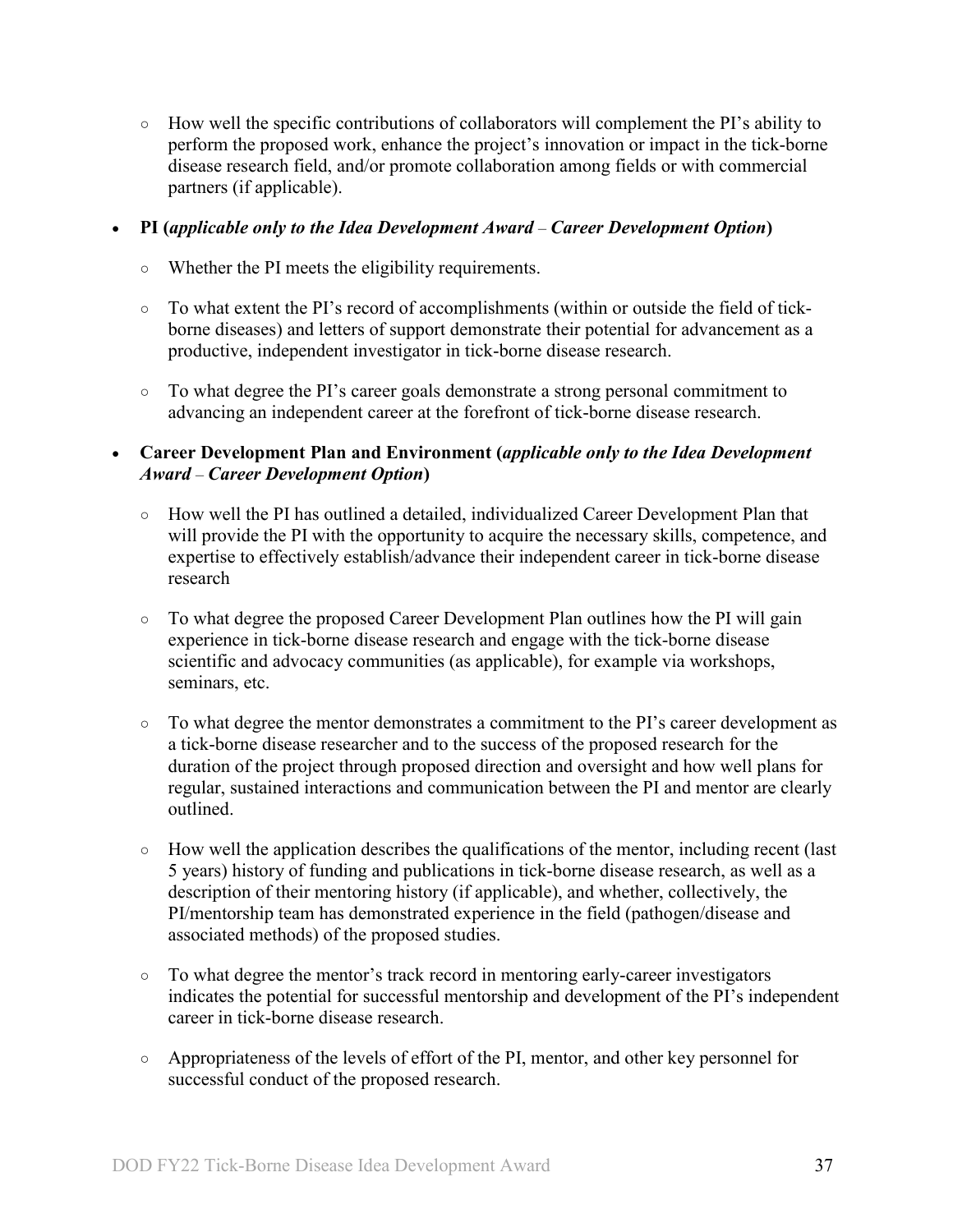- To what extent the Career Development Plan is supported by the research environment and mentorship provided by the proposed mentor and others at the institution, including ongoing tick-borne disease research at the institution and potential collaboration with other investigators.
- Whether there is a clear organizational commitment to allow protection of at least 75% of the PI's research time for all tick-borne disease research projects by the PI.
- To what degree the research project itself is appropriate for advancing the PI's independent career at the forefront of tick-borne disease research.

In addition, the following **unscored** criteria will also contribute to the overall evaluation of the application:

## • **Environment**

- To what extent the quality and level of institutional support are appropriate for the proposed research project.
- How well the research requirements are supported by the availability and accessibility to facilities and resources (including collaborative arrangements).
- If applicable, to what degree the intellectual and material property plan is appropriate.

## • **Budget**

- Whether the **direct** costs exceed the allowable direct costs as published in the program announcement.
- Whether the budget is appropriate for the proposed research.

## • **Application Presentation**

 $\circ$  To what extent the writing, clarity, and presentation of the application components influence the review.

## <span id="page-37-0"></span>**II.E.1.b. Programmatic Review**

To make funding recommendations and select the application(s) that, individually or collectively, will best achieve the program objectives, the following criteria are used by programmatic reviewers:

- Ratings and evaluations of the peer reviewers
- Relevance to the mission of the DHP and FY22 TBDRP, as evidenced by the following:
	- Adherence to the intent of the award mechanism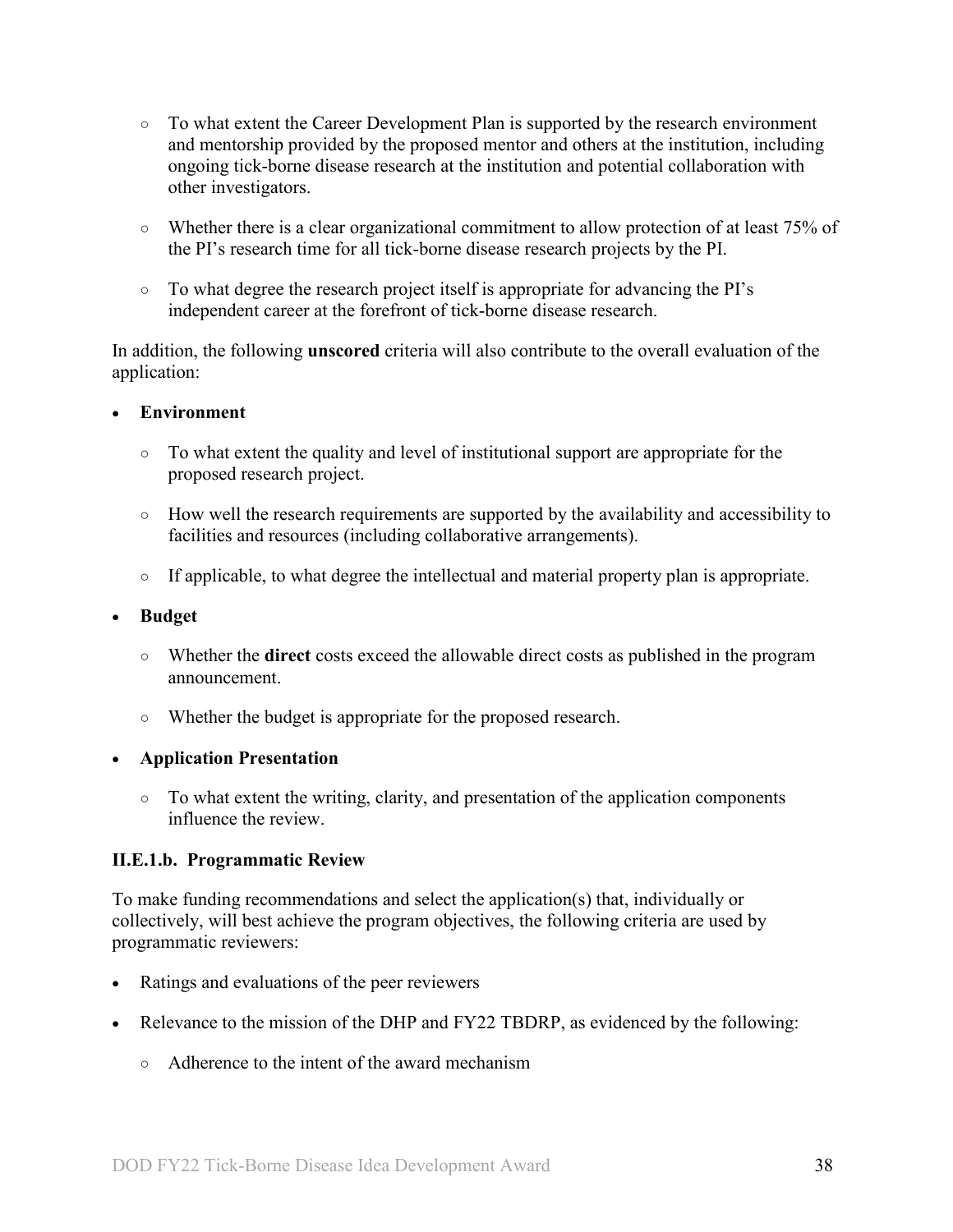- Programmatic relevance in relation to the FY22 TBDRP Focus Areas related to tickborne disease Prevention or Pathogenesis
- Relative impact, including impact of public health burden and burden on military Service Members and their beneficiaries
- Program portfolio composition

## <span id="page-38-0"></span>**II.E.2. Application Review and Selection Process**

All applications are evaluated by scientists, clinicians, and consumers in a two-tier review process. The first tier is **peer review**, the evaluation of applications against established criteria to determine technical merit, where each application is assessed for its own merit, independent of other applications. The second tier is **programmatic review**, a comparison-based process in which applications with high scientific and technical merit are further evaluated for programmatic relevance. Final recommendations for funding are made to the Commanding General, USAMRDC. *The highest-scoring applications from the first tier of review are not automatically recommended for funding. Funding recommendations depend on various factors as described in Section [II.E.1.b, Programmatic Review.](#page-37-0)* Additional information about the two-tier process used by the CDMRP can be found at [https://cdmrp.army.mil/](https://cdmrp.army.mil/about/2tierRevProcess) [about/2tierRevProcess.](https://cdmrp.army.mil/about/2tierRevProcess) An information paper describing the funding recommendations and review process for the award mechanisms for the TBDRP will be provided to the PI and posted on the CDMRP website.

All CDMRP review processes are conducted confidentially to maintain the integrity of the meritbased selection process. Panel members sign a statement declaring that application and evaluation information will not be disclosed outside the panel. Violations of confidentiality can result in the dissolving of a panel(s) and other corrective actions. In addition, personnel at the applicant or collaborating organizations are prohibited from contacting persons involved in the review and approval process to gain protected evaluation information or to influence the evaluation process. Violations of these prohibitions will result in the administrative withdrawal of the organization's application. Violations by panel members or applicants that compromise the confidentiality of the review and approval process may also result in suspension or debarment from federal awards. Furthermore, the unauthorized disclosure of confidential information of one party to another third party is a crime in accordance with 18 USC 1905.

## <span id="page-38-1"></span>**II.E.3. Integrity and Performance Information**

Prior to making an assistance agreement award where the federal share is expected to exceed the simplified acquisition threshold, as defined in 2 CFR 200.1, over the period of performance, the federal awarding agency is required to review and consider any information about the applicant that is available in the Federal Awardee Performance and Integrity Information System (FAPIIS).

An applicant organization may review FAPIIS, accessible through SAM, and submit comments to FAPIIS on any information about the organization that a federal awarding agency previously entered and is currently available in FAPIIS.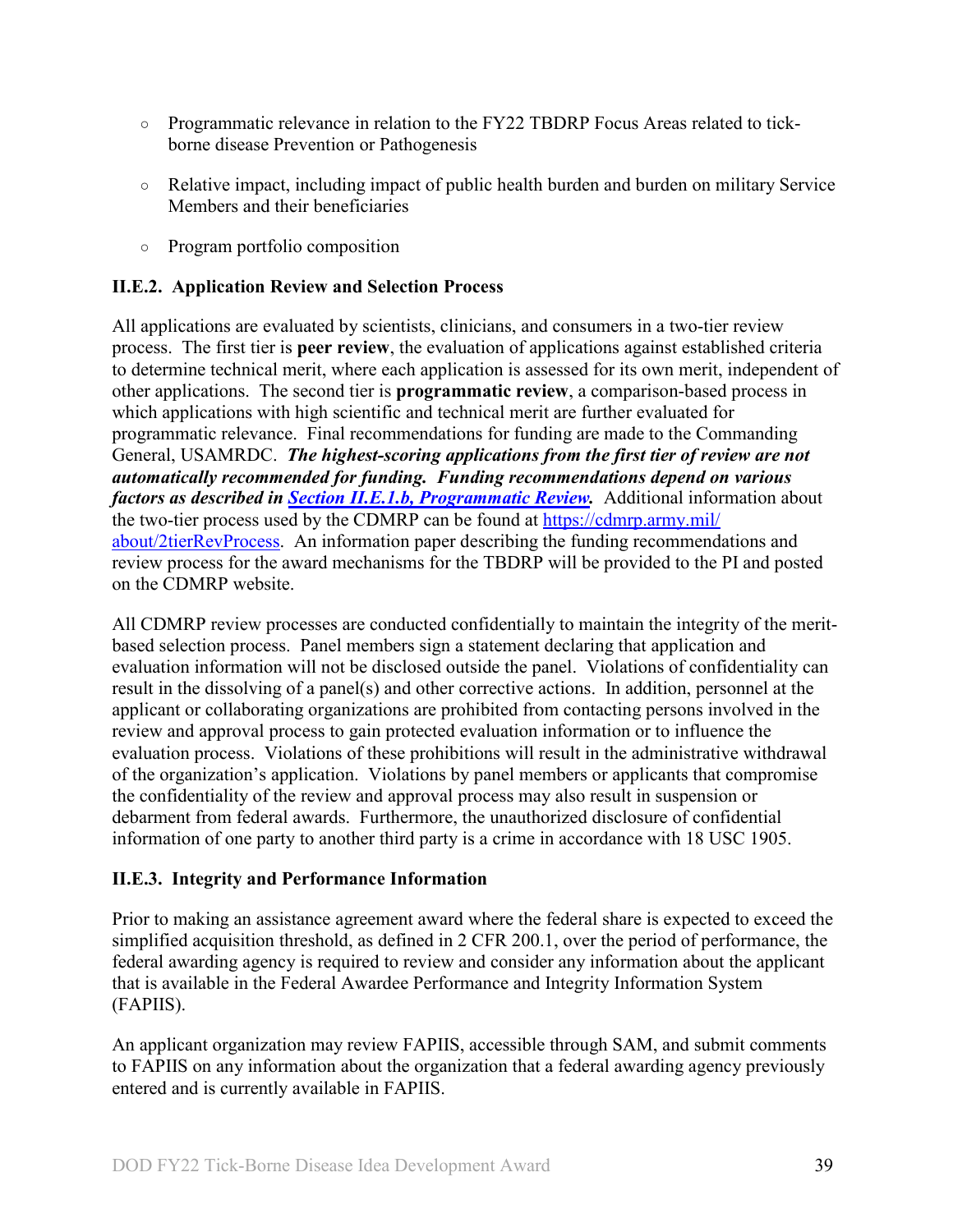The federal awarding agency will consider any comments by the applicant, in addition to other information in the designated integrity and performance system, in making a judgment about the applicant's integrity, business ethics, and record of performance under federal awards when determining a recipient's qualification prior to award, according to the qualification standards of the Department of Defense Grant and Agreement Regulations (DoDGARs), Section 22.415.

## <span id="page-39-0"></span>**II.E.4. Anticipated Announcement and Federal Award Dates**

All application review dates and times are indicated in **Section I**, Overview of the Funding [Opportunity.](#page-0-1)

Each PI and organization will receive email notification of posting of the funding recommendation in eBRAP. Each PI will receive a peer review summary statement on the strengths and weaknesses of the application.

## <span id="page-39-1"></span>**II.F. Federal Award Administration Information**

## <span id="page-39-2"></span>**II.F.1. Federal Award Notices**

Awards supported with FY22 funds are anticipated to be made no later than September 30, 2023. Refer to the General Application Instructions, Appendix 2, for additional award administration information.

After email notification of application review results through eBRAP, and if selected for funding, a representative from the USAMRAA will contact the Business Official authorized to negotiate on behalf of the PI's organization.

**Pre-Award Costs:** An institution of higher education, hospital, or non-profit organization may, at its own risk and without the government's prior approval, incur obligations and expenditures to cover costs up to 90 days before the beginning date of the initial budget period of a new award. Refer to the General Application Instructions, Section III.A.5.

*Only an appointed USAMRAA Grants Officer may obligate the government to the expenditure of funds.* No commitment on the part of the government should be inferred from discussions with any other individual. **The award document signed by the Grants Officer is the official authorizing document.**

**Federal Government Organizations:** Funding made to federal government organizations (to include intramural DOD organizations) will be executed through the Military Interdepartmental Purchase Request (MIPR) or Funding Authorization Document (FAD) process. Transfer of funds is contingent upon appropriate safety and administrative approvals. Intramural applicants and collaborators are reminded to coordinate receipt and commitment of funds through their respective Resource Manager/Task Area Manager/Comptroller or equivalent Business Official.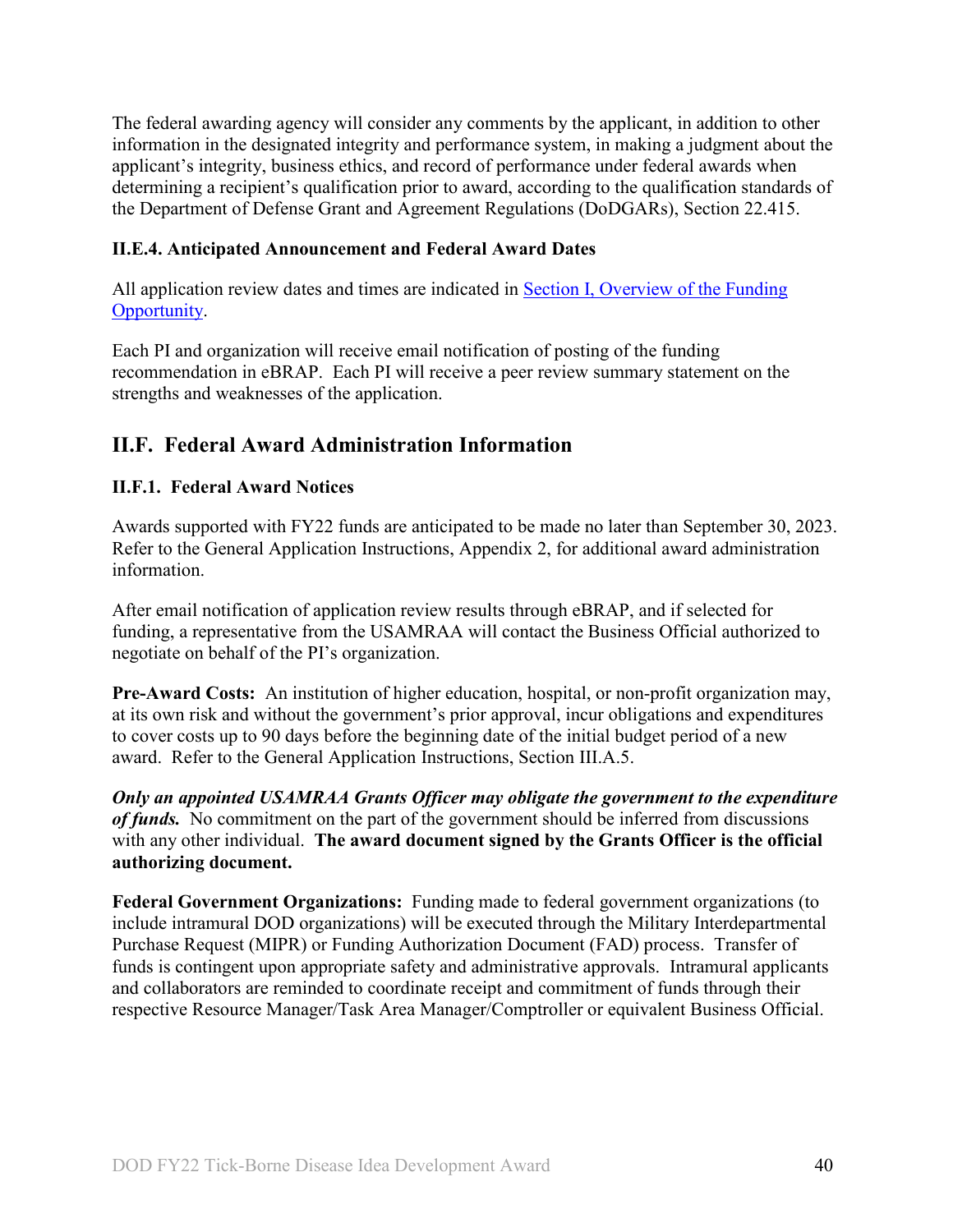## **II.F.1.a. PI Changes and Award Transfers**

*For the Idea Development Award:* Changes in PI or organization will be allowed at the discretion of the USAMRAA Grants Officer, provided the intent of the award mechanism is met.

*For the Idea Development Award* – *Career Development Option:* Changes in PI are not allowed, except under extenuating circumstances that will be evaluated on a case-by-case basis and at the discretion of the Grants Officer. Changes in organization will be allowed at the discretion of the USAMRAA Grants Officer, provided the intent of the award mechanism and option is met.

An organizational transfer of an award will not be allowed in the last year of the (original) period of performance or any extension thereof.

Refer to the General Application Instructions, Appendix 2, Section B, for general information on organization or PI changes.

## <span id="page-40-0"></span>**II.F.2. Administrative and National Policy Requirements**

Applicable requirements in the DoDGARs found in 32 CFR, Chapter I, Subchapter C, and 2 CFR, Chapter XI, apply to grants and cooperative agreements resulting from this program announcement.

Refer to the General Application Instructions, Appendix 2, for general information regarding administrative requirements.

Refer to the General Application Instructions, Appendix 5, for general information regarding national policy requirements.

Refer to full text of the latest [DoD R&D General Terms and Conditions;](https://www.onr.navy.mil/work-with-us/manage-your-award/manage-grant-award/grants-terms-conditions) the [USAMRAA](https://www.usamraa.army.mil/Pages/Resources.aspx)  [General Research Terms and Conditions with Institutions of Higher Education, Hospitals, and](https://www.usamraa.army.mil/Pages/Resources.aspx)  [Non-Profit Organizations: Addendum to the DoD R&D General Terms and Conditions;](https://www.usamraa.army.mil/Pages/Resources.aspx) and the [USAMRAA General Research Terms and Conditions with For-Profit Organizations,](https://www.usamraa.army.mil/Pages/Resources.aspx) for further information.

*New Requirement:* Certification Regarding Disclosure of Funding Sources. The proposing entity must comply with Section 223(a) of the William M. (Mac) Thornberry National Defense Authorization Act for Fiscal Year 2021, which requires that the PI and all key personnel:

- Certify that the current and pending support provided on the application is current, accurate, and complete;
- Agree to update such disclosure at the request of the agency prior to the award of support and at any subsequent time the agency determines appropriate during the term of the award; and
- Have been made aware of the requirements under Section  $223(a)(1)$  of this Act.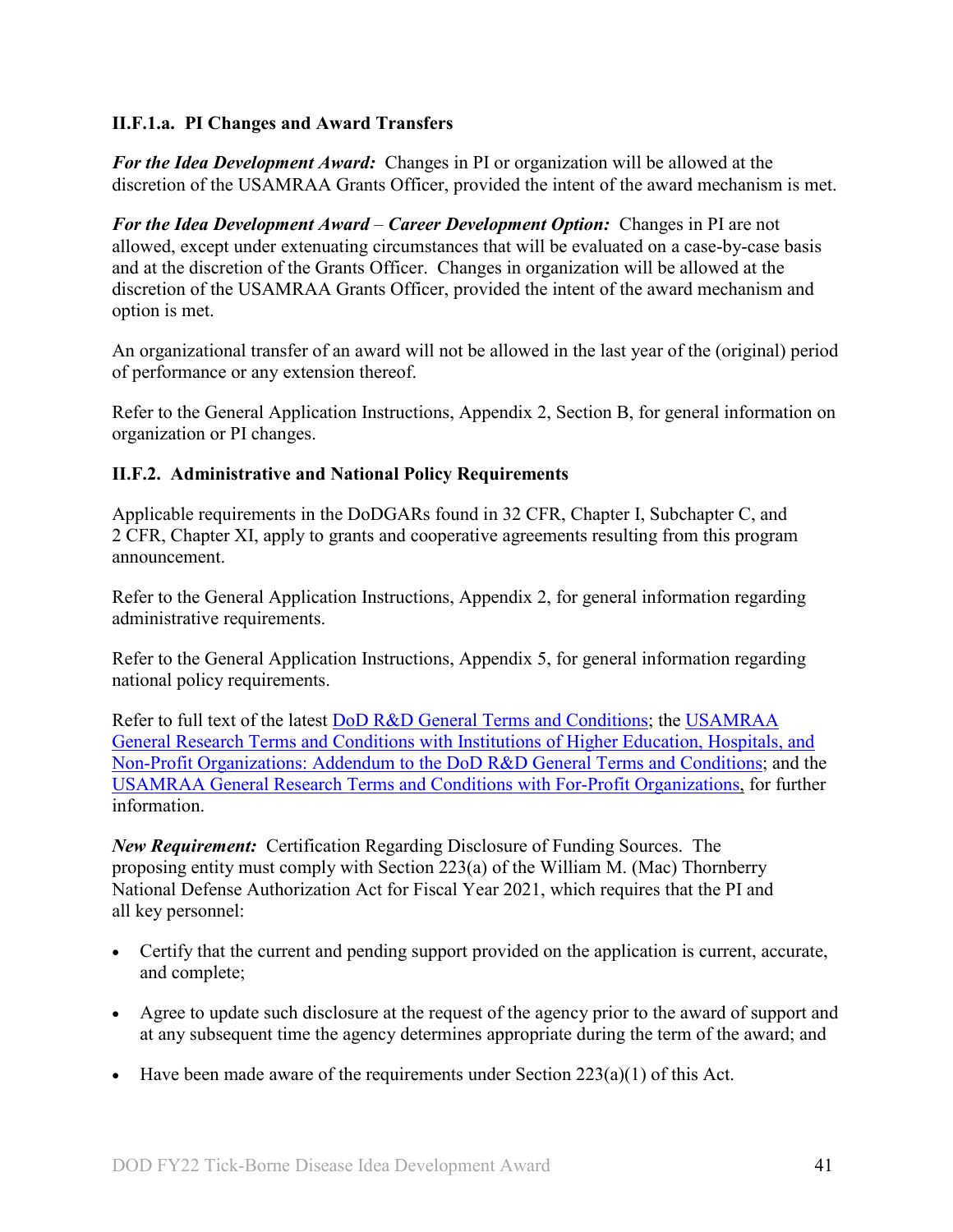False, fictitious, or fraudulent statements or claims may result in criminal, civil, or administrative penalties (18 USC 1001).

## <span id="page-41-0"></span>**II.F.3. Reporting**

Refer to the General Application Instructions, Appendix 2, Section A, for general information on reporting requirements. *If there are technical reporting requirement delinquencies for any existing USAMRAA-sponsored awards at the applicant organization, no new awards will be issued to the applicant organization until all delinquent reports have been submitted.*

Annual progress reports with quad charts, as well as a final progress report with quad chart will be required.

The Award Terms and Conditions will specify if more frequent reporting is required.

PHS Inclusion Enrollment Reporting Requirement *(only required for clinical research studies)*: Enrollment reporting on the basis of sex/gender, race, and/or ethnicity will be required with each annual and final progress report. The PHS Inclusion Enrollment Report is available on the "Funding Opportunities & Forms" web page [\(https://ebrap.org/eBRAP/public/Program.htm\)](https://ebrap.org/eBRAP/public/Program.htm) in eBRAP.

Awards resulting from this program announcement may entail additional reporting requirements related to recipient integrity and performance matters. Recipient organizations that have federal contract, grant, and cooperative agreement awards with a cumulative total value greater than \$10M are required to provide information to FAPIIS about certain civil, criminal, and administrative proceedings that reached final disposition within the most recent 5-year period and that were connected with performance of a federal award. These recipients are required to disclose, semiannually, information about criminal, civil, and administrative proceedings as specified in the applicable Representations (see General Application Instructions, Appendix 5, Section B).

## <span id="page-41-1"></span>**II.G. Federal Awarding Agency Contacts**

## <span id="page-41-2"></span>**II.G.1. eBRAP Help Desk**

Questions related to program announcement content or submission requirements as well as questions related to the pre-application or intramural application submission through eBRAP should be directed to the eBRAP Help Desk, which is available Monday through Friday from 8:00 a.m. to 5:00 p.m. ET. Response times may vary depending upon the volume of inquiries.

Phone: 301-682-5507

Email: [help@eBRAP.org](mailto:help@eBRAP.org)

## <span id="page-41-3"></span>**II.G.2. Grants.gov Contact Center**

Questions related to extramural application submission through Grants.gov portal should be directed to the Grants.gov Contact Center, which is available 24 hours a day, 7 days a week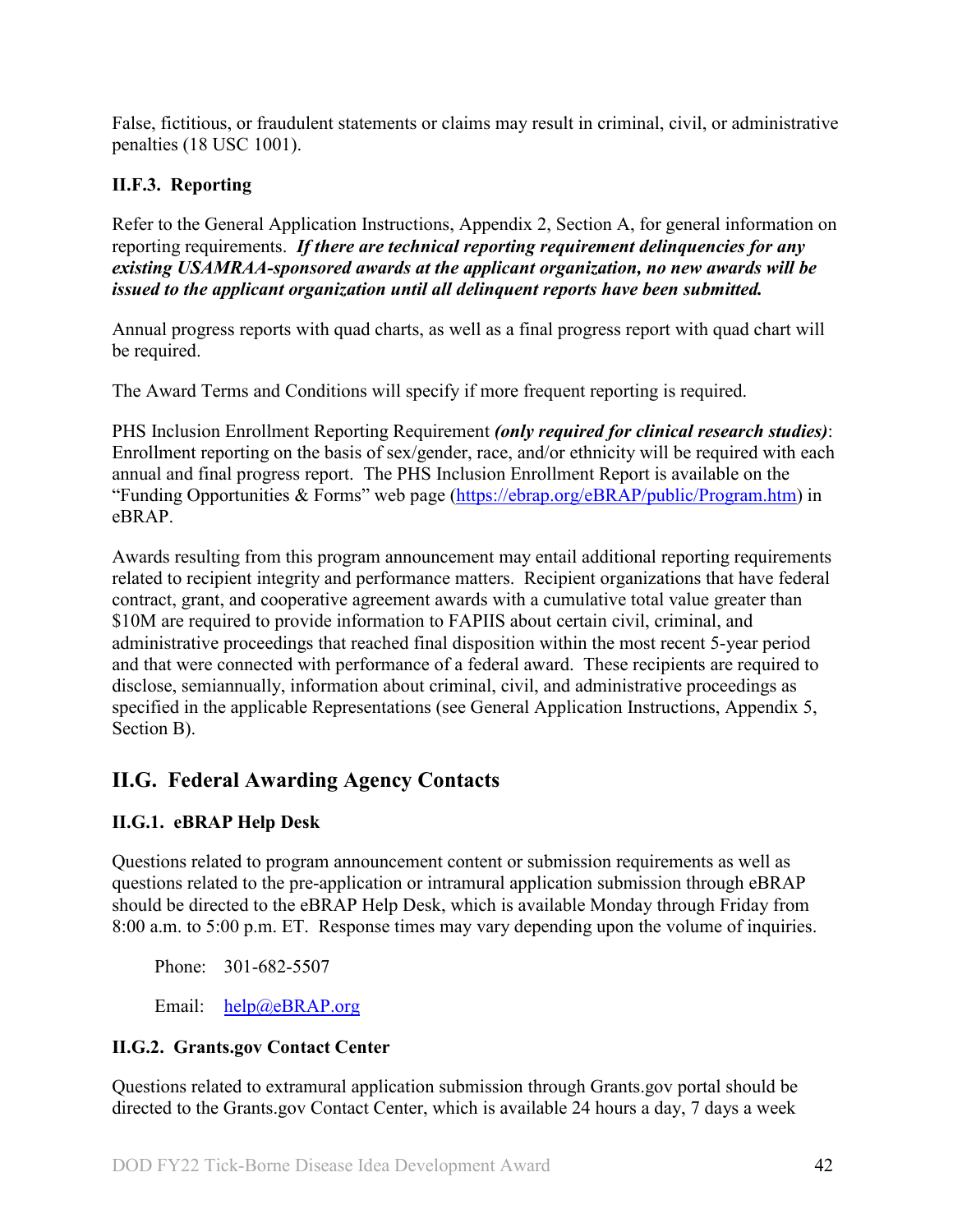(closed on U.S. federal holidays). Note that the eBRAP Help Desk is unable to provide technical assistance with Grants.gov submission.

Phone: 800-518-4726; International 1-606-545-5035

Email: [support@grants.gov](mailto:support@grants.gov)

Sign up on Grants.gov for "send me change notification emails" by following the link on the "Synopsis" page for the program announcement or by responding to the prompt provided by Grants.gov when first downloading the Grants.gov application package. If the Grants.gov application package is updated or changed, the original version of the application package may not be accepted by Grants.gov.

## <span id="page-42-0"></span>**II.H. Other Information**

## <span id="page-42-1"></span>**II.H.1. Program Announcement and General Application Instructions Versions**

Questions related to this program announcement should refer to the program name, the program announcement name, and the program announcement version code 702a. The program announcement numeric version code will match the General Application Instructions version code 702.

## <span id="page-42-2"></span>**II.H.2. Administrative Actions**

After receipt of pre-applications or applications, the following administrative actions may occur:

## **II.H.2.a. Rejection**

The following will result in administrative rejection of the pre-application:

- Preproposal Narrative exceeds page limit.
- Preproposal Narrative is missing.

The following will result in administrative rejection of the application:

- Submission of an application for which a letter of invitation was not received.
- Project Narrative exceeds page limit.
- Project Narrative is missing.
- Budget is missing.

## **II.H.2.b. Modification**

• Pages exceeding the specific limits will be removed prior to review for all documents other than the Preproposal Narrative and Project Narrative.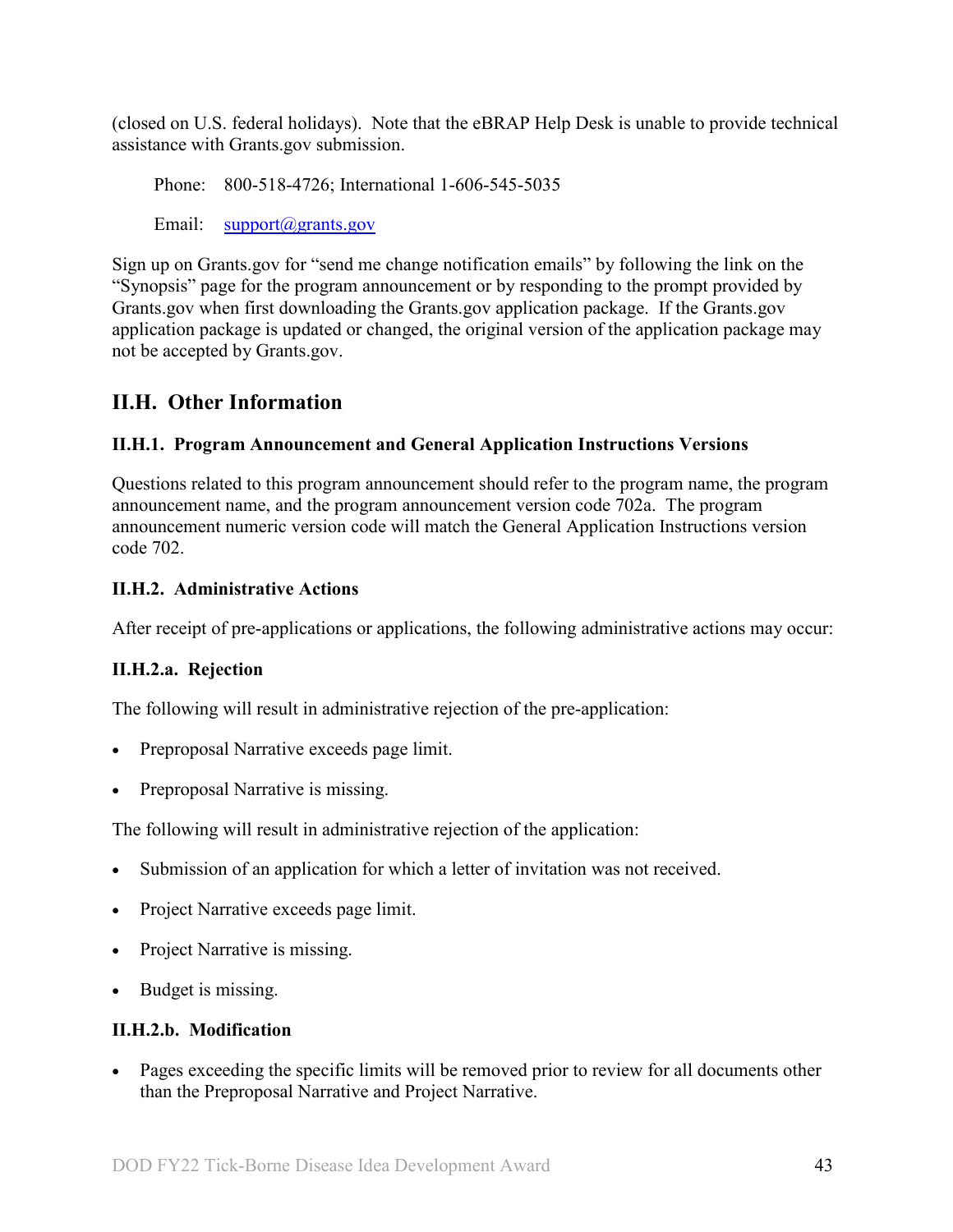• Documents not requested will be removed.

## <span id="page-43-0"></span>**II.H.2.c. Withdrawal**

The following may result in administrative withdrawal of the pre-application or application:

- An FY22 TBDRP Programmatic Panel member is named as being involved in the research proposed or is found to have assisted in the pre-application or application processes including, but not limited to, concept design, application development, budget preparation, and the development of any supporting documentation. *A list of the FY22 TBDRP Programmatic Panel members can be found at<https://cdmrp.army.mil/tbdrp/panels/panels22>.*
- The application fails to conform to this program announcement description.
- Inclusion of URLs, with the exception of links in References Cited and Publication and/or Patent Abstract sections.
- Page size is larger than 8.5 inches x 11.0 inches (approximately 21.59 cm x 27.94 cm).
- To preserve the integrity of its peer and programmatic review processes, the CDMRP discourages inclusion of any employee of its review contractors having any role in the preparation, research or other duties for submitted applications. For FY22, the identities of the peer review contractor and the programmatic review contractor may be found at the CDMRP website [\(https://cdmrp.army.mil/about/2tierRevProcess\)](https://cdmrp.army.mil/about/2tierRevProcess). Applications that include names of personnel from either of these companies may be administratively withdrawn.
- Personnel from applicant or collaborating organizations are found to have contacted persons involved in the review or approval process to gain protected evaluation information or to influence the evaluation process.
- Applications from extramural organizations, including non-DOD federal agencies, received through eBRAP may be withdrawn.
- Applications submitted by an intramural DOD organization may be withdrawn if the intramural organization cannot coordinate the use of contractual, assistance, or other appropriate agreements to provide funds to extramural collaborators.
- The application fails to address at least one of the FY22 TBDRP Focus Areas.
- Submission of the same research project to different funding opportunities within the same program and fiscal year.
- Submission of the same research project to both the Idea Development Award and the Idea Development Award – Career Development Option.
- The invited application proposes a different research project than that described in the preapplication.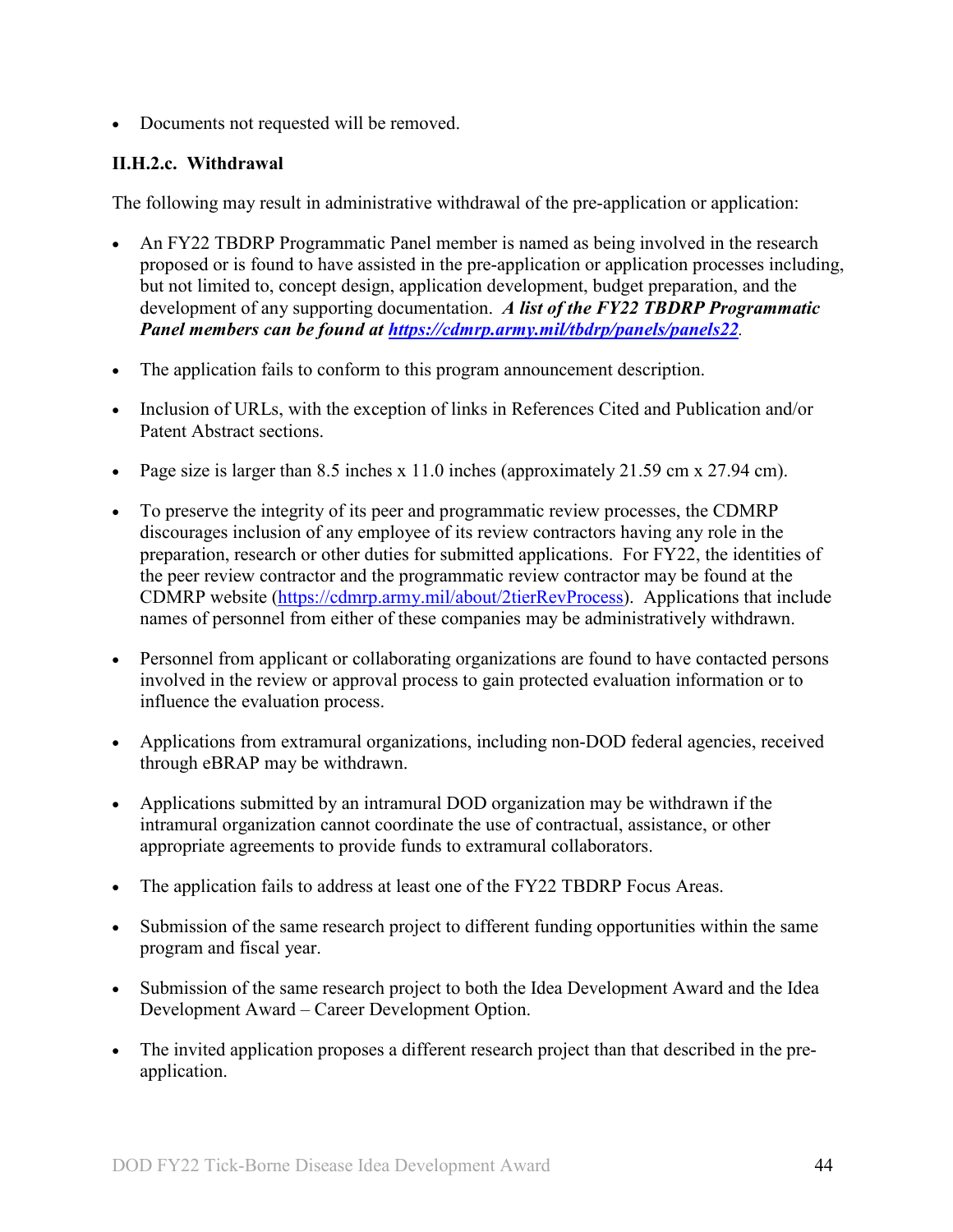- A clinical trial is proposed.
- The PI does not meet the eligibility criteria.

## **II.H.2.d. Withhold**

Applications that appear to involve research misconduct will be administratively withheld from further consideration pending organizational investigation. The organization will be required to provide the findings of the investigation to the USAMRAA Grants Officer for a determination of the final disposition of the application.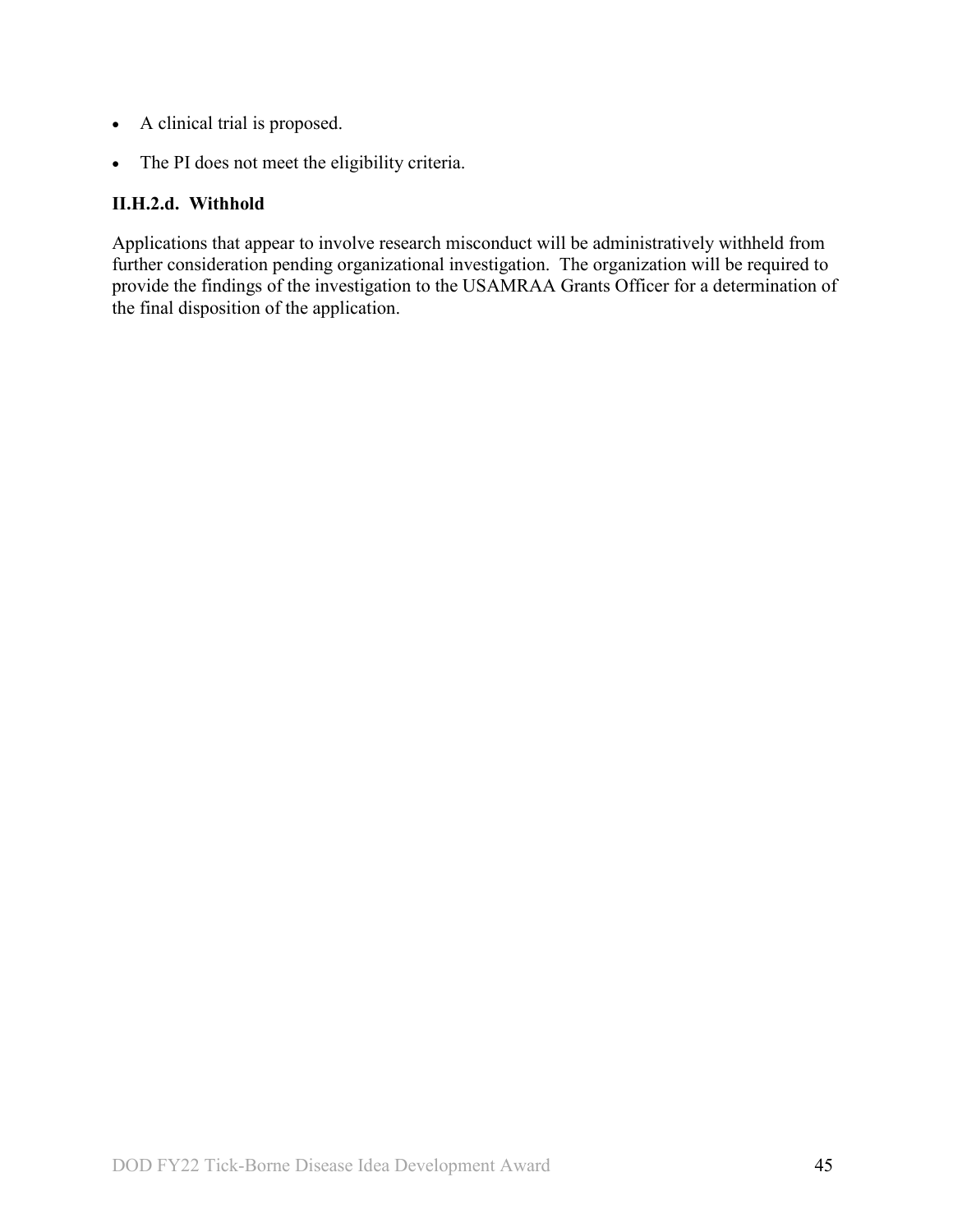# <span id="page-45-0"></span>**II.H.3. Application Submission Checklist**

| <b>Application Components</b>                                                                             | <b>Action</b>                                                                                                                                                                                                                                                                                                                                                                                                                                                                                                                                                                                                                                                                                                                                                                                                                                                                                                                                                                                                                                                                                                                                                                 | Completed |
|-----------------------------------------------------------------------------------------------------------|-------------------------------------------------------------------------------------------------------------------------------------------------------------------------------------------------------------------------------------------------------------------------------------------------------------------------------------------------------------------------------------------------------------------------------------------------------------------------------------------------------------------------------------------------------------------------------------------------------------------------------------------------------------------------------------------------------------------------------------------------------------------------------------------------------------------------------------------------------------------------------------------------------------------------------------------------------------------------------------------------------------------------------------------------------------------------------------------------------------------------------------------------------------------------------|-----------|
| SF424 Research & Related<br><b>Application for Federal</b><br>Assistance (extramural<br>submissions only) | Complete form as instructed                                                                                                                                                                                                                                                                                                                                                                                                                                                                                                                                                                                                                                                                                                                                                                                                                                                                                                                                                                                                                                                                                                                                                   |           |
| Summary (Tab 1) and<br><b>Application Contacts (Tab 2)</b><br>(intramural submissions<br>only)            | Complete tabs as instructed                                                                                                                                                                                                                                                                                                                                                                                                                                                                                                                                                                                                                                                                                                                                                                                                                                                                                                                                                                                                                                                                                                                                                   |           |
| Attachments                                                                                               | Project Narrative: Upload as Attachment 1<br>with file name "ProjectNarrative.pdf"<br>Supporting Documentation: Upload as<br>Attachment 2 with file name "Support.pdf"<br>Technical Abstract: Upload as Attachment 3<br>with file name "TechAbs.pdf"<br>Lay Abstract: Upload as Attachment 4 with<br>file name "LayAbs.pdf"<br>Statement of Work: Upload as Attachment 5<br>with file name "SOW.pdf"<br>Impact Statement: Upload as Attachment 6<br>with file name "Impact.pdf"<br>Human Subjects/Sample Acquisition Safety<br>Procedures: Upload as Attachment 7 with file<br>name "HumSubProc.pdf", if applicable<br>Animal Research Plan: Upload as Attachment<br>8 with file name "AnimalResPlan.pdf", if<br>applicable<br>Career Development Plan: Upload as<br>Attachment 9 with file name "CareerDev.pdf",<br>if applicable<br>Letter of Eligibility: Upload as Attachment 10<br>with file name "Eligibility.pdf", if applicable<br>Representations (extramural submissions<br>only): Upload as Attachment 11 with file<br>name "RequiredReps.pdf"<br><b>Suggested Collaborating DOD Military</b><br>Facility Budget Format: Upload as<br>Attachment 12 with file name |           |
| Research & Related Personal<br>Data                                                                       | "MFBudget.pdf" if applicable<br>Complete form as instructed                                                                                                                                                                                                                                                                                                                                                                                                                                                                                                                                                                                                                                                                                                                                                                                                                                                                                                                                                                                                                                                                                                                   |           |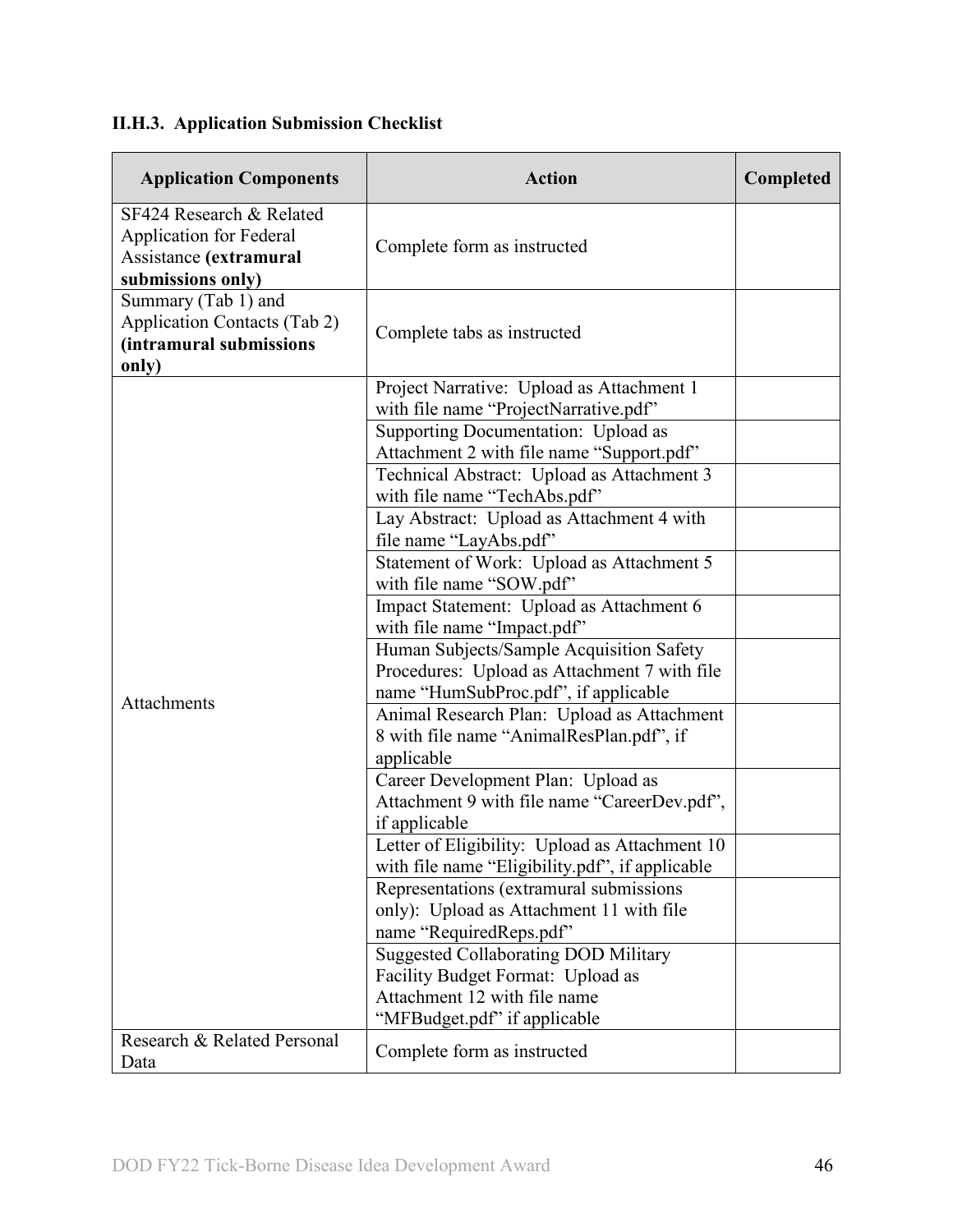| <b>Application Components</b>                                              | <b>Action</b>                                                                                                           | <b>Completed</b> |
|----------------------------------------------------------------------------|-------------------------------------------------------------------------------------------------------------------------|------------------|
|                                                                            | Attach PI Biographical Sketch<br>(Biosketch LastName.pdf) to the appropriate<br>field                                   |                  |
| Research & Related                                                         | Attach PI Previous/Current/Pending Support<br>(Support LastName.pdf) to the appropriate<br>field                        |                  |
| Senior/Key Person Profile<br>(Expanded)                                    | <b>Attach Biographical Sketch</b><br>(Biosketch LastName.pdf) for each senior/key<br>person to the appropriate field    |                  |
|                                                                            | <b>Attach Previous/Current/Pending</b><br>(Support LastName.pdf) for each senior/key<br>person to the appropriate field |                  |
| Research & Related Budget<br>(extramural submissions<br>only)              | Complete as instructed. Attach Budget<br>Justification (BudgetJustification.pdf) to the<br>appropriate field            |                  |
| Budget (intramural<br>submissions only)                                    | Suggested DOD Military Budget Format,<br>including justification                                                        |                  |
| Project/Performance Site<br>Location(s) Form                               | Complete form as instructed                                                                                             |                  |
| Research & Related Subaward<br>Budget Attachment(s) Form, if<br>applicable | Complete form as instructed                                                                                             |                  |